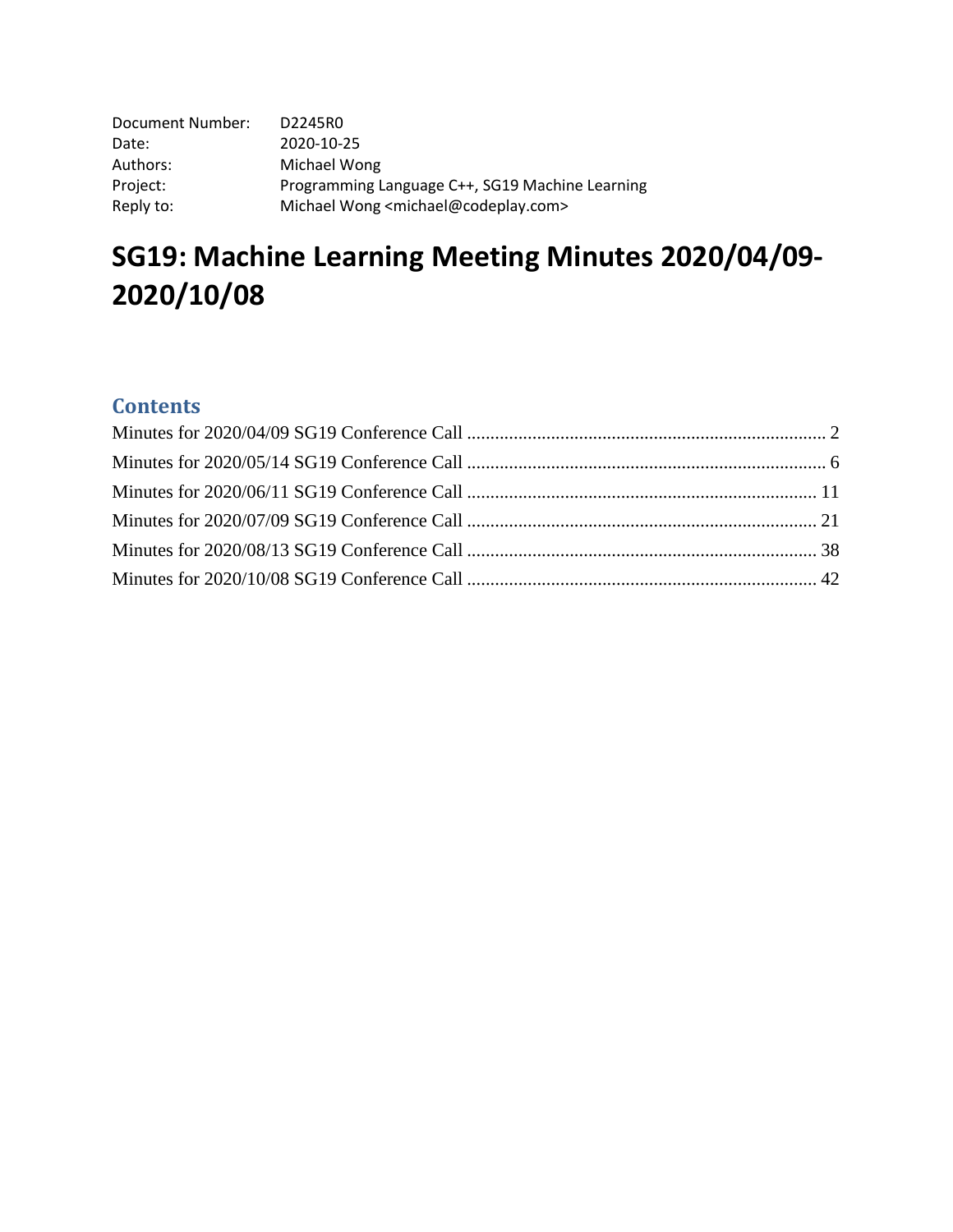# <span id="page-1-0"></span>**Minutes for 2020/04/09 SG19 Conference Call**

> 1.1 Roll call of participants

 $\geq$ 

```
Jens Maurer, Phil Ratzloff, Richard Dosselmann, Vincent Reverdy, Michael 
Wong, Eugenio 
> 1.2 Adopt agenda 
\geqApprove. 
> 1.3 Approve minutes from previous meeting, and approve publishing 
> previously approved minutes to ISOCPP.org 
\geqApprove. 
>> 1.4 Action items from previous meetings 
>> 2. Main issues (125 min)
\geq> 2.1 General logistics 
>> Prague summary 
>> mailing deadlien every month on 15th 
> 
> all ISO meetings online until Nov 
>
```
 Apr 9, 2020 02:00 PM: stats paper May 14, 2020 02:00 PM: Differential calculus Jun 11, 2020 02:00 PM: Graph paper Jul 9, 2020 02:00 PM: Stats paper Aug 13, 2020 02:00 PM: Differential calculus Sep 10, 2020 02:00 PM: Graph paper Oct 8, 2020 02:00 PM: stats paper

```
> 2.2 Paper reviews 
>> 2.2.1: ML topics
> 
> Richard Dosselman et al 
\geq
```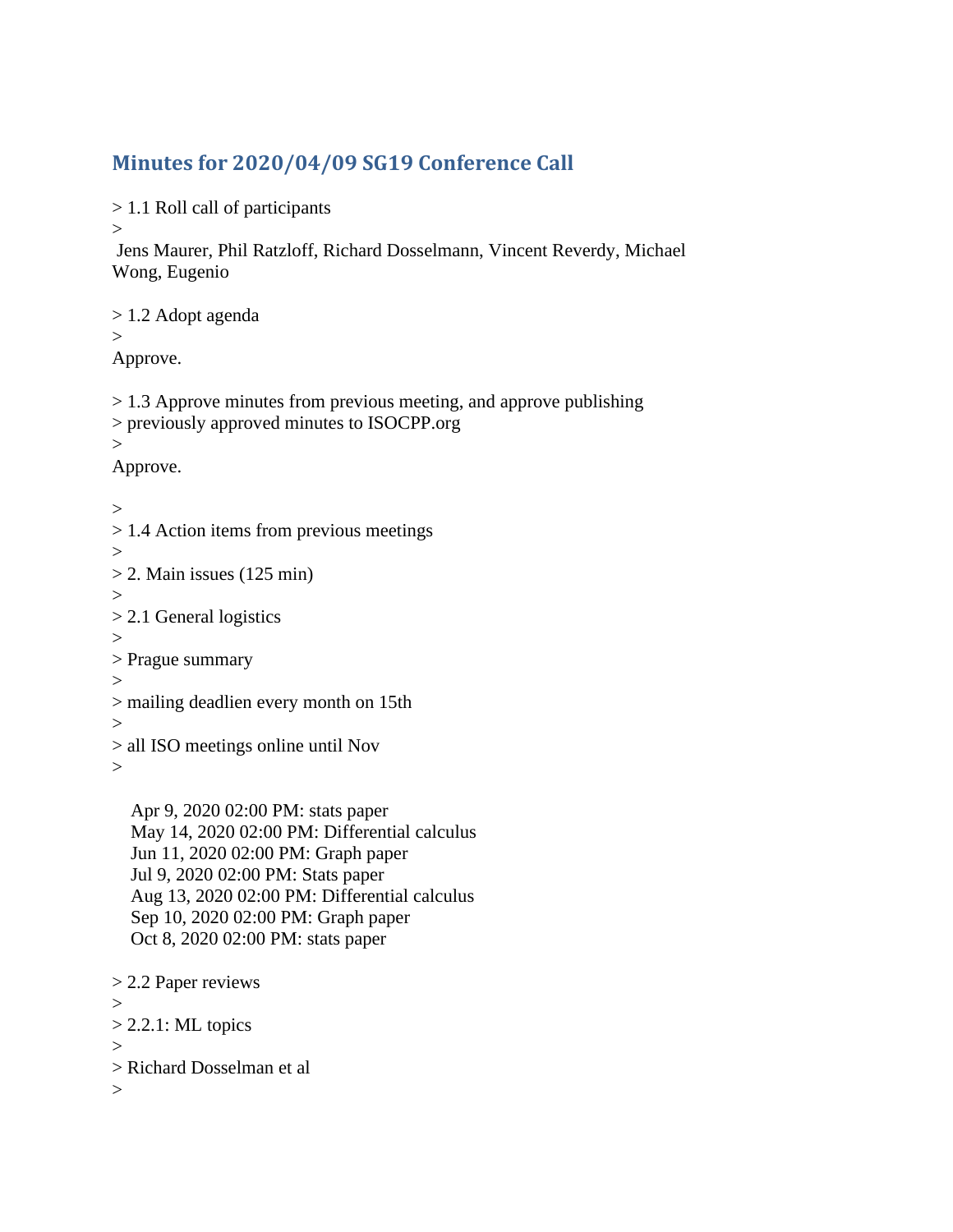> P1708R1: Math proposal for Machine Learning

 $\geq$  $>$ 

[https://docs.google.com/document/d/1VAgcyvL1riMdGz7tQIT9eTtSSfV3CoCEMWKk8GvVuF](https://docs.google.com/document/d/1VAgcyvL1riMdGz7tQIT9eTtSSfV3CoCEMWKk8GvVuFY/edit) [Y/edit](https://docs.google.com/document/d/1VAgcyvL1riMdGz7tQIT9eTtSSfV3CoCEMWKk8GvVuFY/edit)

 $\geq$ 

std.org/jtc1/sc22/wg21/docs/papers/2020/p1708r2 above is the stats paper that was reviewed in Prague <http://wiki.edg.com/bin/view/Wg21prague/P1708R2SG19>

Revie Jolanta Polish feedback.

<http://www.open-std.org/jtc1/sc22/wg21/docs/papers/2020/p2119r0.html>

VR gave report from SG6 and noted their feedback along with Lisa's report above one class for moments and one for quantiles this could be logical and mathematical

 $\geq$ > Phil Ratsloff et al  $>$ > P1709R1: Graph Proposal for Machine Learning > >  $\rightarrow$ [https://docs.google.com/document/d/1QkfDzGyfNQKs86y053M0YHOLP6frzhTJqzg1Ug\\_vkkE](https://docs.google.com/document/d/1QkfDzGyfNQKs86y053M0YHOLP6frzhTJqzg1Ug_vkkE/edit?usp=sharing) [/edit?usp=sharing](https://docs.google.com/document/d/1QkfDzGyfNQKs86y053M0YHOLP6frzhTJqzg1Ug_vkkE/edit?usp=sharing)  $>$  < >  $\geq$ [https://nam02.safelinks.protection.outlook.com/?url=https%3A%2F%2Fdocs.google.com%2Fdo](https://nam02.safelinks.protection.outlook.com/?url=https%3A%2F%2Fdocs.google.com%2Fdocument%2Fd%2F1QkfDzGyfNQKs86y053M0YHOLP6frzhTJqzg1Ug_vkkE%2Fedit%3Fusp%3Dsharing&data=02%7C01%7CPhil.Ratzloff%40sas.com%7C729b2cf8502641e4ae5e08d749064578%7Cb1c14d5c362545b3a430) [cument%2Fd%2F1QkfDzGyfNQKs86y053M0YHOLP6frzhTJqzg1Ug\\_vkkE%2Fedit%3Fusp%](https://nam02.safelinks.protection.outlook.com/?url=https%3A%2F%2Fdocs.google.com%2Fdocument%2Fd%2F1QkfDzGyfNQKs86y053M0YHOLP6frzhTJqzg1Ug_vkkE%2Fedit%3Fusp%3Dsharing&data=02%7C01%7CPhil.Ratzloff%40sas.com%7C729b2cf8502641e4ae5e08d749064578%7Cb1c14d5c362545b3a430) [3Dsharing&data=02%7C01%7CPhil.Ratzloff%40sas.com%7C729b2cf8502641e4ae5e08d74906](https://nam02.safelinks.protection.outlook.com/?url=https%3A%2F%2Fdocs.google.com%2Fdocument%2Fd%2F1QkfDzGyfNQKs86y053M0YHOLP6frzhTJqzg1Ug_vkkE%2Fedit%3Fusp%3Dsharing&data=02%7C01%7CPhil.Ratzloff%40sas.com%7C729b2cf8502641e4ae5e08d749064578%7Cb1c14d5c362545b3a430) [4578%7Cb1c14d5c362545b3a4309](https://nam02.safelinks.protection.outlook.com/?url=https%3A%2F%2Fdocs.google.com%2Fdocument%2Fd%2F1QkfDzGyfNQKs86y053M0YHOLP6frzhTJqzg1Ug_vkkE%2Fedit%3Fusp%3Dsharing&data=02%7C01%7CPhil.Ratzloff%40sas.com%7C729b2cf8502641e4ae5e08d749064578%7Cb1c14d5c362545b3a430)552373a0c2f%7C0%7C0%7C637058163592253027&sdata= 4UQm8tqrcUbiZsr200UMrOaEModJYGNgP1oNot9PbAg%3D&reserved=0>  $\geq$  $\geq$ P1709R3:

[https://docs.google.com/document/d/1kLHhbSTX7j0tPeTYECQFSNx3R35Mu3xO5\\_dyYdRy4d](https://docs.google.com/document/d/1kLHhbSTX7j0tPeTYECQFSNx3R35Mu3xO5_dyYdRy4dM/edit?usp=sharing) [M/edit?usp=sharing](https://docs.google.com/document/d/1kLHhbSTX7j0tPeTYECQFSNx3R35Mu3xO5_dyYdRy4dM/edit?usp=sharing)

working on implementation MSVC, BGL 17/lemon , met Intel people on Graph Blas

compare and contrast what is in the paper and what is being one in the state of the art library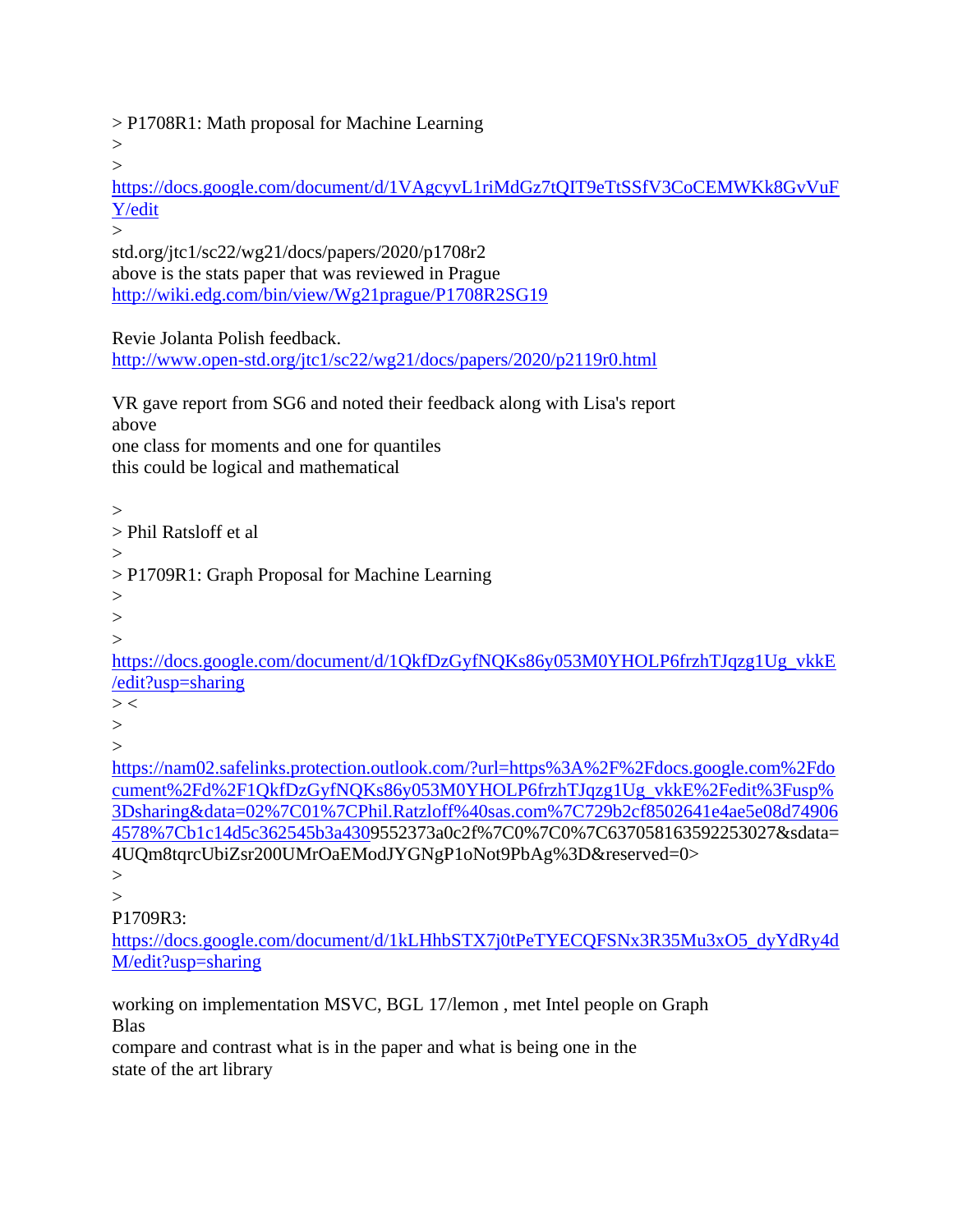graph used with simds VR has used tachniqeus to flatten trees related to simd with graphs

Differentiable Programing by Marco Foco

 $\geq$ 

Aimed for next call.

> P1416R1: SG19 - Linear Algebra for Data Science and Machine Learning  $>$ > [https://docs.google.com/document/d/1IKUNiUhBgRURW-](https://docs.google.com/document/d/1IKUNiUhBgRURW-UkspK7fAAyIhfXuMxjk7xKikK4Yp8/edit#heading=h.tj9hitg7dbtr)[UkspK7fAAyIhfXuMxjk7xKikK4Yp8/edit#heading=h.tj9hitg7dbtr](https://docs.google.com/document/d/1IKUNiUhBgRURW-UkspK7fAAyIhfXuMxjk7xKikK4Yp8/edit#heading=h.tj9hitg7dbtr)  $\geq$ > P1415: Machine Learning Layered list  $>$  $\overline{\phantom{0}}$ [https://docs.google.com/document/d/1elNFdIXWoetbxjO1OKol\\_Wj8fyi4Z4hogfj5tLVSj64/edit](https://docs.google.com/document/d/1elNFdIXWoetbxjO1OKol_Wj8fyi4Z4hogfj5tLVSj64/edit#heading=h.tj9hitg7dbtr) [#heading=h.tj9hitg7dbtr](https://docs.google.com/document/d/1elNFdIXWoetbxjO1OKol_Wj8fyi4Z4hogfj5tLVSj64/edit#heading=h.tj9hitg7dbtr)  $\geq$ > 2.2.2 SG14 Linear Algebra progress: > Different layers of proposal >  $\geq$ [https://docs.google.com/document/d/1poXfr7mUPovJC9ZQ5SDVM\\_1Nb6oYAXlK\\_d0ljdUAtS](https://docs.google.com/document/d/1poXfr7mUPovJC9ZQ5SDVM_1Nb6oYAXlK_d0ljdUAtSQ/edit) [Q/edit](https://docs.google.com/document/d/1poXfr7mUPovJC9ZQ5SDVM_1Nb6oYAXlK_d0ljdUAtSQ/edit)  $\geq$ > 2.2.3 any other proposal for reviews?  $>$ > 2.3 Other Papers and proposals  $>$ > 2.5 Future F2F meetings:  $\geq$ > 2.6 future C++ Standard meetings: ><https://isocpp.org/std/meetings-and-participation/upcoming-meetings> > > -2020-02-10 to 15: Prague, Czech Republic > > - 2020-06-01 to 06: Bulgaria > - 2020-11: (New York, tentative) > - 2021-02-22 to 27: Kona, HI, USA  $\geq$ > 3. Any other business > > New reflector  $\geq$ ><http://lists.isocpp.org/mailman/listinfo.cgi/sg19>  $\geq$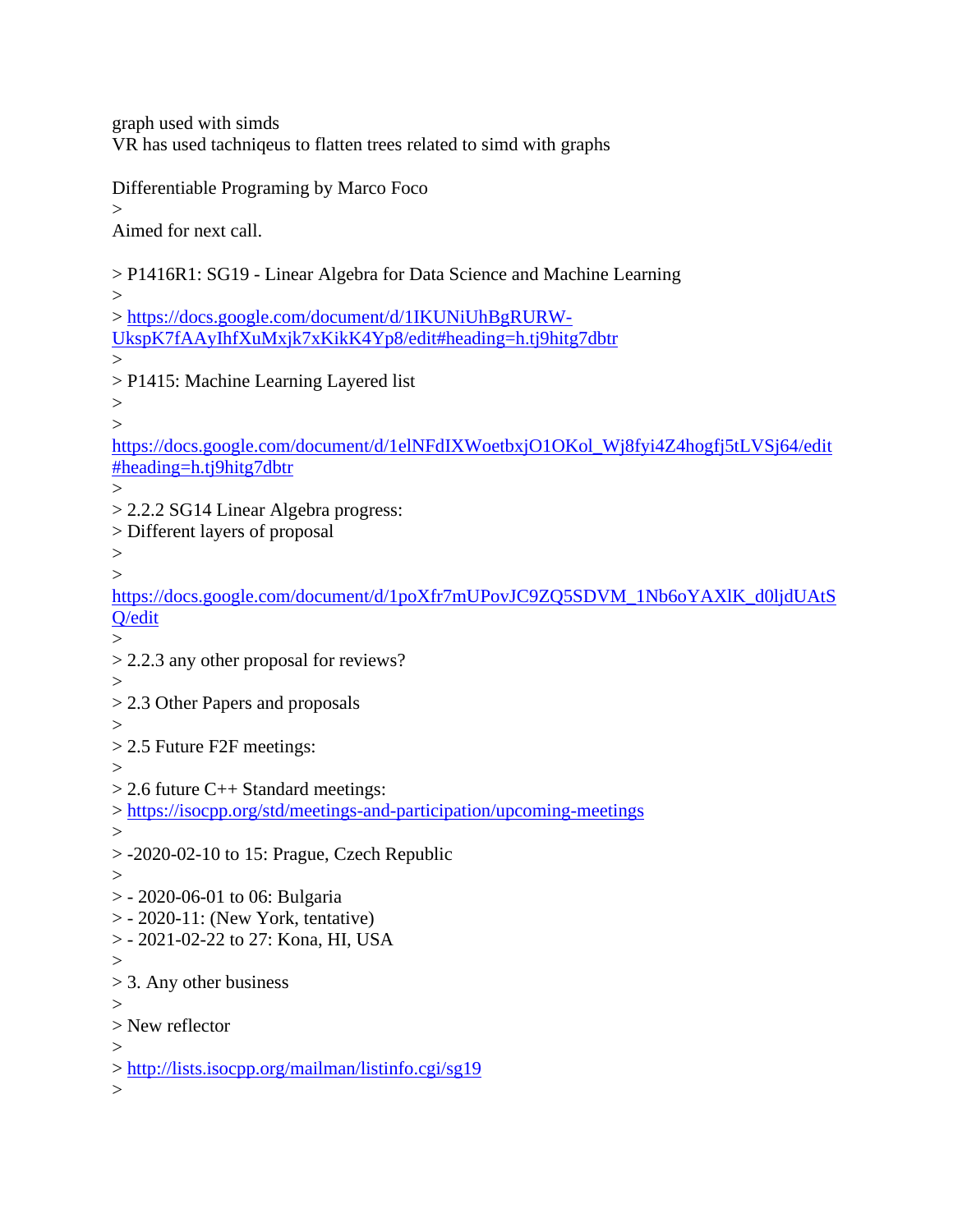```
> Old Reflector 
> https://groups.google.com/a/isocpp.org/forum/#!newtopic/sg19
> <https://groups.google.com/a/isocpp.org/forum/?fromgroups=#!forum/sg14> 
> 
> Code and proposal Staging area 
>> 4. Review 
>> 4.1 Review and approve resolutions and issues [e.g., changes to SG's 
> working draft] 
>> 4.2 Review action items (5 min) 
>> 5. Closing process 
>> 5.1 Establish next agenda 
> 
> TBD 
>> 5.2 Future meeting 
>> May 14, 2020 02:00 PM 
> Jun 11, 2020 02:00 PM 
> Jul 9, 2020 02:00 PM 
> Aug 13, 2020 02:00 PM 
> Sep 10, 2020 02:00 PM 
> Oct 8, 2020 02:00 PM
```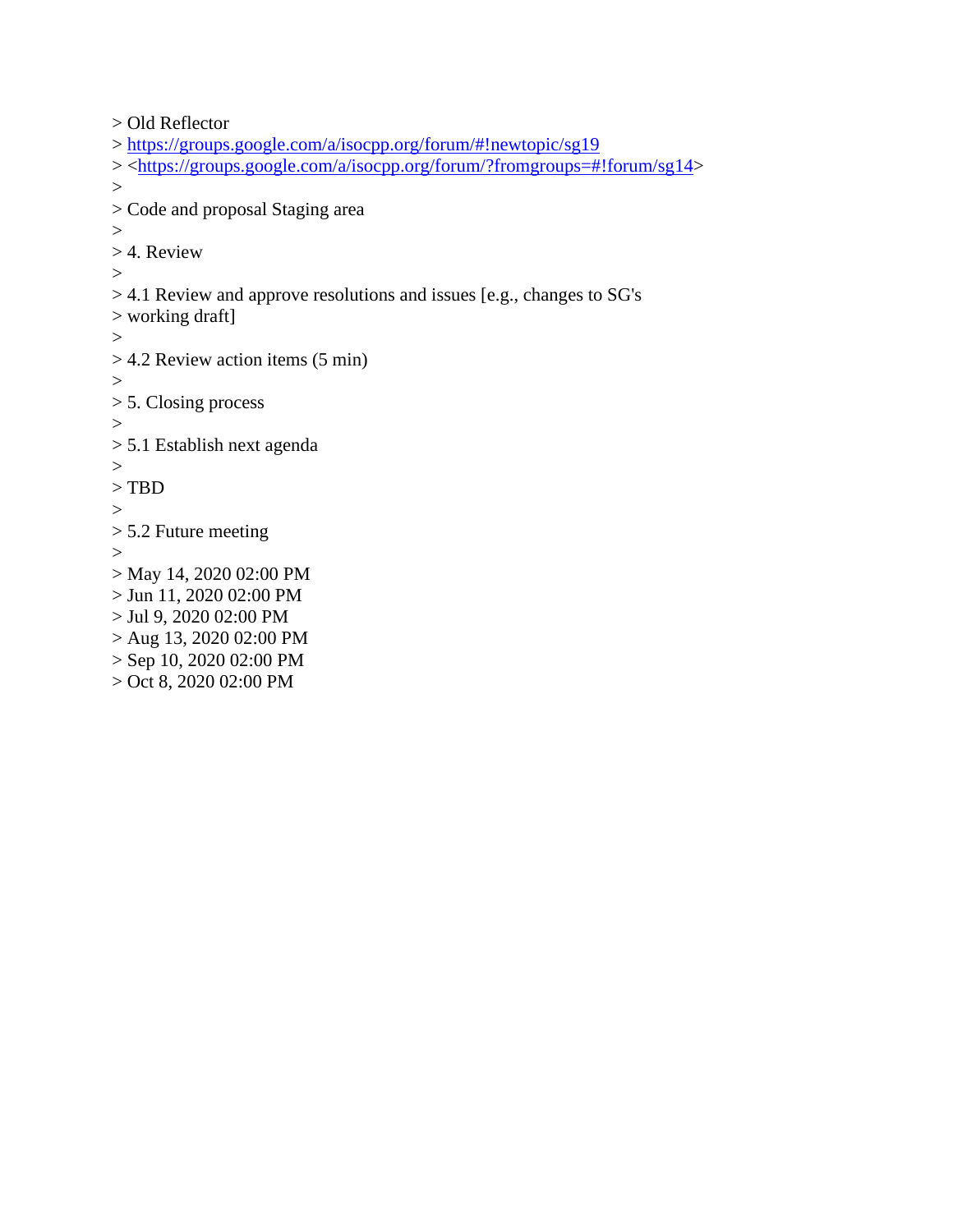# <span id="page-5-0"></span>**Minutes for 2020/05/14 SG19 Conference Call**

> 1.1 Roll call of participants

>

Andrew Lumsdaine, Phil Ratzloff, luke D'alessandro, Marco Foco, Richard Dosselmann, Scott McMillan, Michael Wong, Michael Chiu, Kevin Deweese

1.2 Adopt agenda  $>$ Approve > 1.3 Approve minutes from previous meeting, and approve publishing > previously approved minutes to ISOCPP.org  $>$ > 1.4 Action items from previous meetings  $>$  $> 2$ . Main issues (125 min) > > 2.1 General logistics > > Meeting plan, focus on one paper per meeting but does not preclude other > paper updates:  $>$ > Apr 9, 2020 02:00 PM: stats paper- DONE > May 14, 2020 02:00 PM: Stats paper replaces Differential calculus > Jun 11, 2020 02:00 PM: Graph paper > Jul 9, 2020 02:00 PM: Stats paper > Aug 13, 2020 02:00 PM: Differential calculus > Sep 10, 2020 02:00 PM: Graph paper > Oct 8, 2020 02:00 PM: stats paper  $>$  $\geq$ > > all ISO meetings online untilend of Aug  $\geq$ monthly 15th is a deadline 2.2 Paper reviews >  $> 2.2.1$ : ML topics  $\geq$ > Richard Dosselman et al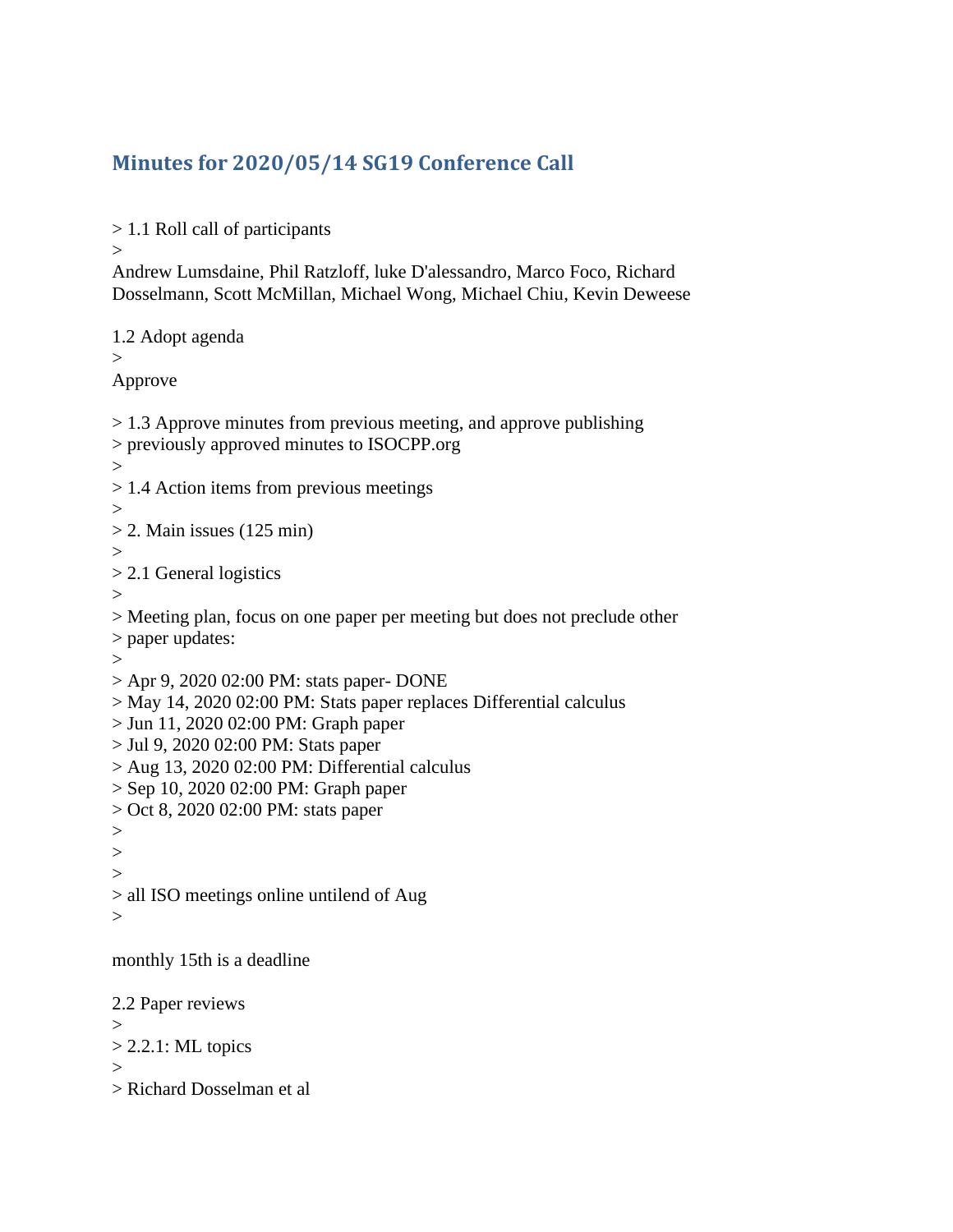$>$ 

> P1708R1: Math proposal for Machine Learning

 $>$  $\geq$ 

[https://docs.google.com/document/d/1VAgcyvL1riMdGz7tQIT9eTtSSfV3CoCEMWKk8GvVuF](https://docs.google.com/document/d/1VAgcyvL1riMdGz7tQIT9eTtSSfV3CoCEMWKk8GvVuFY/edit) [Y/edit](https://docs.google.com/document/d/1VAgcyvL1riMdGz7tQIT9eTtSSfV3CoCEMWKk8GvVuFY/edit)

 $\rightarrow$ 

 $>$  std.org/jtc1/sc22/wg21/docs/papers/2020/p1708r2

 $\ge$   $>$  above is the stats paper that was reviewed in Prague

> ><http://wiki.edg.com/bin/view/Wg21prague/P1708R2SG19>

 $>$ 

> > Revie Jolanta Polish feedback.

> ><http://www.open-std.org/jtc1/sc22/wg21/docs/papers/2020/p2119r0.html>  $\geq$ 

Freestanding, or accumulator object? Have done both series of weight suggested by Michael C

moved to ranges projection as suggested by Jens M

this now looks more compact

latest versoin of python has geometric + harmonic mean following geometric mean

now we can compact all calculation of avg down to 6 , now we are on par with with python has

Yolanta's paper pointed out notion of trimmed mean, implies it is sorted nice compromise so we don't have to take on the trimmed stats

Luke A: have you considered less strenous restriction of input range as long as you already have forward range?

yes I can change that as I thought foward range was more restricted, I will change that

PR: selection between population and sample, better to use enumeration population vs sample? OK

MF: or do both for when you need to switch to a projection? OK so switch order of projection and population

Quantile as a replacement for median, so you can ask for 0.25 instead of strictly median

have a random\_access\_range for the sorted case to find the middle position

for mode we can customize with your own allocator, customize what it means to be equal, makes use of output iterator so you can return multiple mode LA: may want to commit all into ranges, so return mode as a range vs output iterator (view, allowing take\_n), so return all of them and not just first strange that python decided to only return one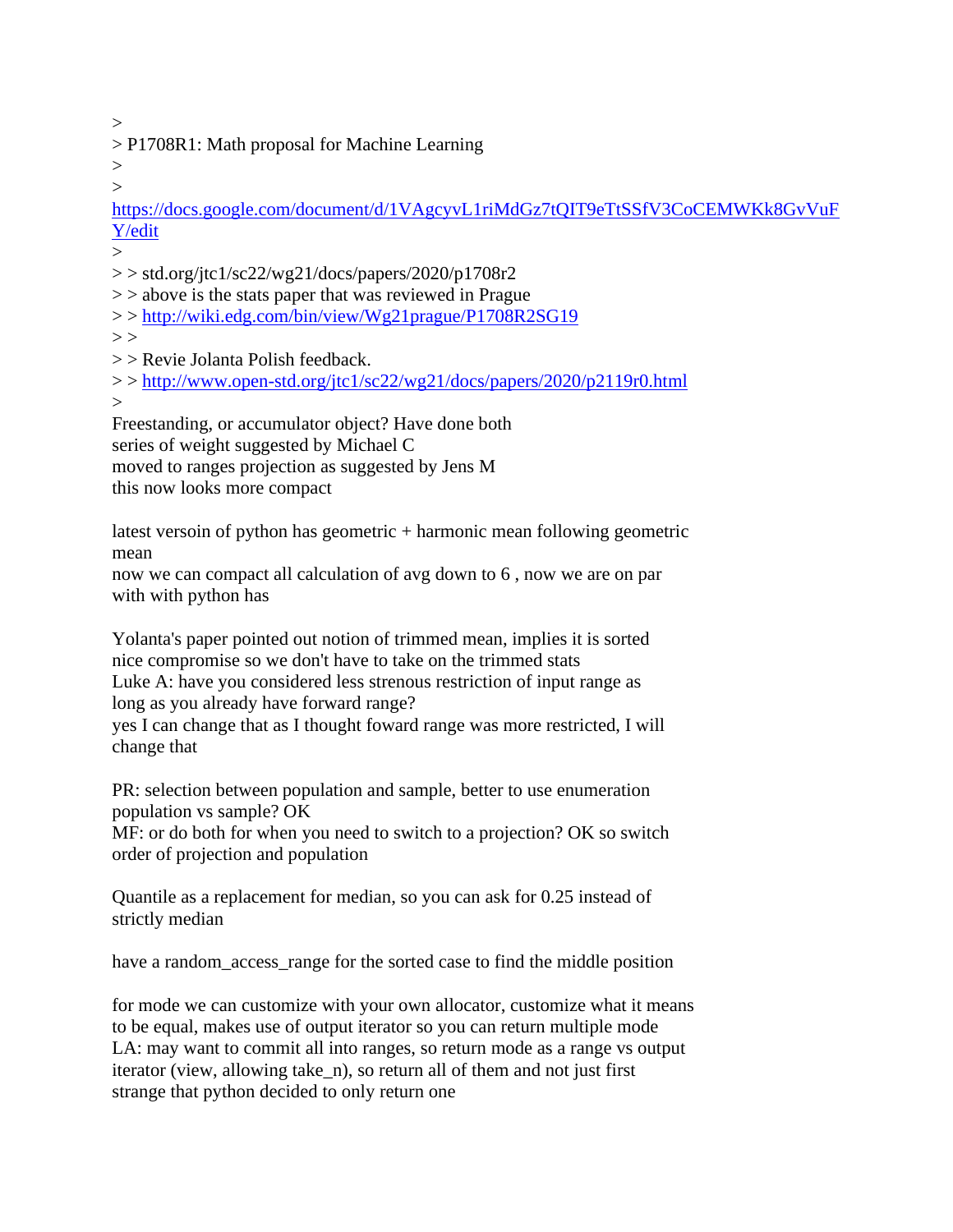PhilR: i was advised too to use output iterator LA: range's model is composability

PhilR: Also Macro to implementation

accumulator object was more difficult to get right liek a vehicle that stops every mile, and accumulate it at every mile, user just say they want mean or variance, then pass the mean to this function then you can pull the stats out of these objects; idea is to fuse multipel operations into a single path so in the end you can do it all in one pass

also have sig variance for a weighted mean

LA: use forwardign references & & vs & aggressively when dealing with ranges

Invite Yolanta, Walter, Eric, and Lisa for July meeting.

 $\geq$ > Phil Ratsloff et al  $>$ > P1709R1: Graph Proposal for Machine Learning  $>$  $\geq$  $>$  P1709R3: >  $\geq$ [https://docs.google.com/document/d/1kLHhbSTX7j0tPeTYECQFSNx3R35Mu3xO5\\_dyYdRy4d](https://docs.google.com/document/d/1kLHhbSTX7j0tPeTYECQFSNx3R35Mu3xO5_dyYdRy4dM/edit?usp=sharing) [M/edit?usp=sharing](https://docs.google.com/document/d/1kLHhbSTX7j0tPeTYECQFSNx3R35Mu3xO5_dyYdRy4dM/edit?usp=sharing)  $\geq$  $>$ >  $\rightarrow$ [https://docs.google.com/document/d/1QkfDzGyfNQKs86y053M0YHOLP6frzhTJqzg1Ug\\_vkkE](https://docs.google.com/document/d/1QkfDzGyfNQKs86y053M0YHOLP6frzhTJqzg1Ug_vkkE/edit?usp=sharing) [/edit?usp=sharing](https://docs.google.com/document/d/1QkfDzGyfNQKs86y053M0YHOLP6frzhTJqzg1Ug_vkkE/edit?usp=sharing)  $>$  < >  $\rightarrow$ [https://nam02.safelinks.protection.outlook.com/?url=https%3A%2F%2Fdocs.google.com%2Fdo](https://nam02.safelinks.protection.outlook.com/?url=https%3A%2F%2Fdocs.google.com%2Fdocument%2Fd%2F1QkfDzGyfNQKs86y053M0YHOLP6frzhTJqzg1Ug_vkkE%2Fedit%3Fusp%3Dsharing&data=02%7C01%7CPhil.Ratzloff%40sas.com%7C729b2cf8502641e4ae5e08d749064578%7Cb1c14d5c362545b3a430) [cument%2Fd%2F1QkfDzGyfNQKs86y053M0YHOLP6frzhTJqzg1Ug\\_vkkE%2Fedit%3Fusp%](https://nam02.safelinks.protection.outlook.com/?url=https%3A%2F%2Fdocs.google.com%2Fdocument%2Fd%2F1QkfDzGyfNQKs86y053M0YHOLP6frzhTJqzg1Ug_vkkE%2Fedit%3Fusp%3Dsharing&data=02%7C01%7CPhil.Ratzloff%40sas.com%7C729b2cf8502641e4ae5e08d749064578%7Cb1c14d5c362545b3a430) [3Dsharing&data=02%7C01%7CPhil.Ratzloff%40sas.com%7C729b2cf8502641e4ae5e08d74906](https://nam02.safelinks.protection.outlook.com/?url=https%3A%2F%2Fdocs.google.com%2Fdocument%2Fd%2F1QkfDzGyfNQKs86y053M0YHOLP6frzhTJqzg1Ug_vkkE%2Fedit%3Fusp%3Dsharing&data=02%7C01%7CPhil.Ratzloff%40sas.com%7C729b2cf8502641e4ae5e08d749064578%7Cb1c14d5c362545b3a430) [4578%7Cb1c14d5c362545b3a430](https://nam02.safelinks.protection.outlook.com/?url=https%3A%2F%2Fdocs.google.com%2Fdocument%2Fd%2F1QkfDzGyfNQKs86y053M0YHOLP6frzhTJqzg1Ug_vkkE%2Fedit%3Fusp%3Dsharing&data=02%7C01%7CPhil.Ratzloff%40sas.com%7C729b2cf8502641e4ae5e08d749064578%7Cb1c14d5c362545b3a430)  $\rightarrow$ 9552373a0c2f%7C0%7C0%7C637058163592253027&sdata=4UQm8tqrcUbiZsr200UMrOaEM odJYGNgP1oNot9PbAg%3D&reserved=0>

 $>$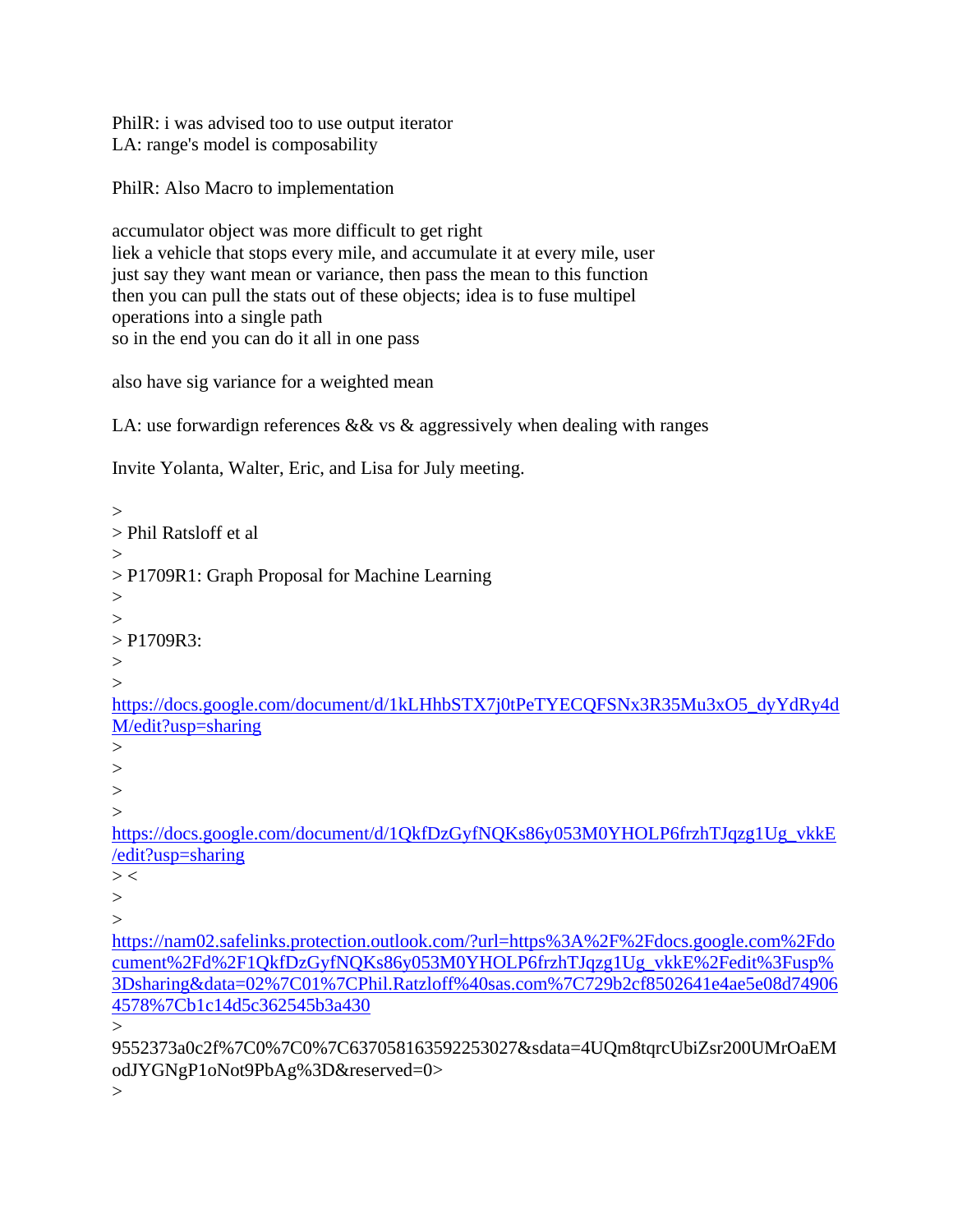> Differentiable Programing by Marco Foco  $\geq$ > P1416R1: SG19 - Linear Algebra for Data Science and Machine Learning  $>$ > [https://docs.google.com/document/d/1IKUNiUhBgRURW-](https://docs.google.com/document/d/1IKUNiUhBgRURW-UkspK7fAAyIhfXuMxjk7xKikK4Yp8/edit#heading=h.tj9hitg7dbtr)[UkspK7fAAyIhfXuMxjk7xKikK4Yp8/edit#heading=h.tj9hitg7dbtr](https://docs.google.com/document/d/1IKUNiUhBgRURW-UkspK7fAAyIhfXuMxjk7xKikK4Yp8/edit#heading=h.tj9hitg7dbtr)  $\geq$ > P1415: Machine Learning Layered list  $>$  $\geq$ [https://docs.google.com/document/d/1elNFdIXWoetbxjO1OKol\\_Wj8fyi4Z4hogfj5tLVSj64/edit](https://docs.google.com/document/d/1elNFdIXWoetbxjO1OKol_Wj8fyi4Z4hogfj5tLVSj64/edit#heading=h.tj9hitg7dbtr) [#heading=h.tj9hitg7dbtr](https://docs.google.com/document/d/1elNFdIXWoetbxjO1OKol_Wj8fyi4Z4hogfj5tLVSj64/edit#heading=h.tj9hitg7dbtr)  $\geq$ > 2.2.2 SG14 Linear Algebra progress: > Different layers of proposal  $>$  $\geq$ [https://docs.google.com/document/d/1poXfr7mUPovJC9ZQ5SDVM\\_1Nb6oYAXlK\\_d0ljdUAtS](https://docs.google.com/document/d/1poXfr7mUPovJC9ZQ5SDVM_1Nb6oYAXlK_d0ljdUAtSQ/edit) [Q/edit](https://docs.google.com/document/d/1poXfr7mUPovJC9ZQ5SDVM_1Nb6oYAXlK_d0ljdUAtSQ/edit)  $>$ > 2.2.3 any other proposal for reviews?  $\geq$ > 2.3 Other Papers and proposals  $>$ > 2.5 Future F2F meetings:  $\geq$  $> 2.6$  future C++ Standard meetings: ><https://isocpp.org/std/meetings-and-participation/upcoming-meetings>  $>$  $> -2020-02-10$  to 15: Prague, Czech Republic  $>$ > - 2020-06-01 to 06: Bulgaria > - 2020-11: (New York, tentative) > - 2021-02-22 to 27: Kona, HI, USA  $>$ > 3. Any other business  $\rightarrow$ > New reflector  $>$ ><http://lists.isocpp.org/mailman/listinfo.cgi/sg19>  $\geq$ > Old Reflector ><https://groups.google.com/a/isocpp.org/forum/#!newtopic/sg19> > [<https://groups.google.com/a/isocpp.org/forum/?fromgroups=#!forum/sg14>](https://groups.google.com/a/isocpp.org/forum/?fromgroups=#!forum/sg14)  $\geq$ 

> Code and proposal Staging area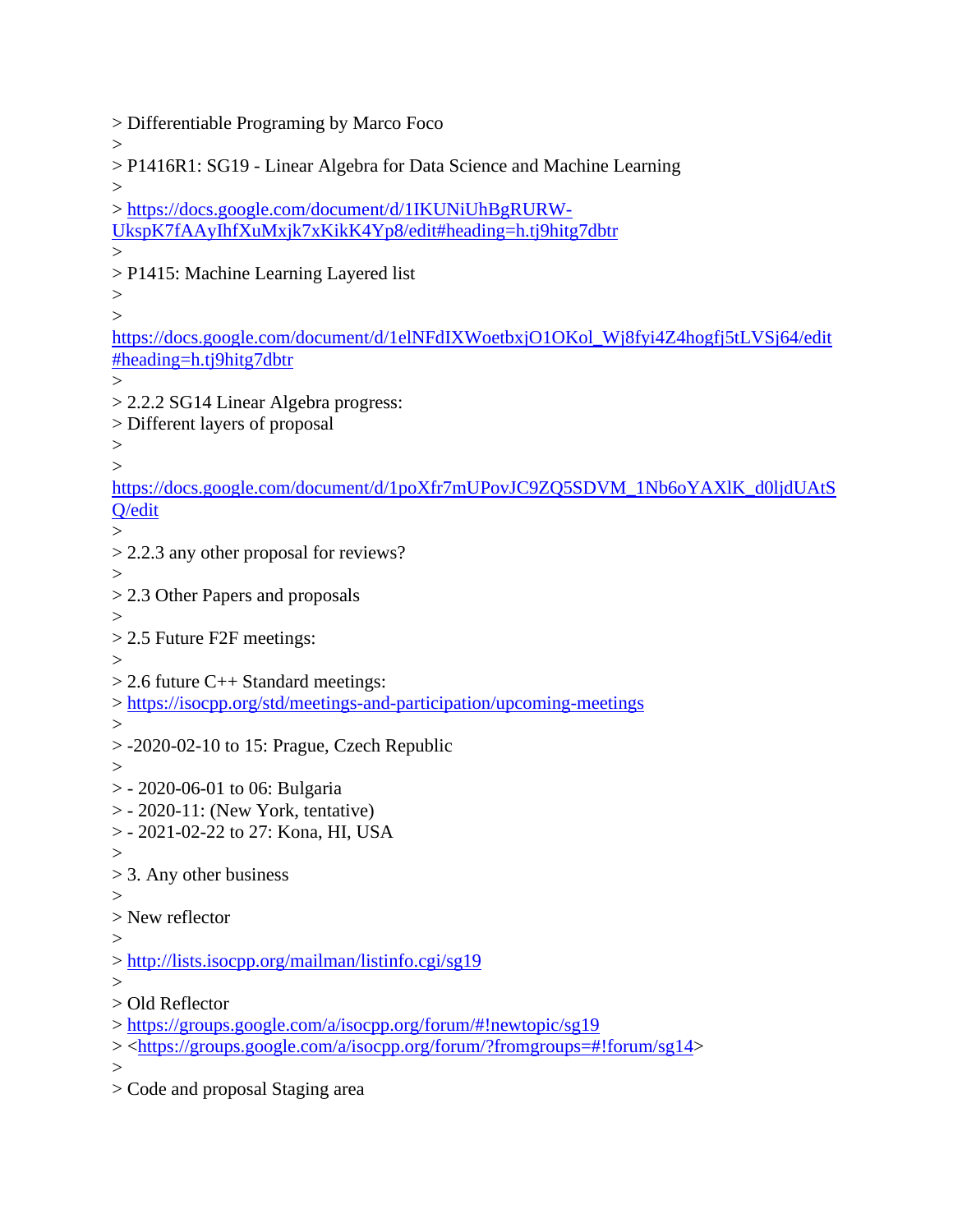```
>> 4. Review 
>> 4.1 Review and approve resolutions and issues [e.g., changes to SG's 
> working draft] 
>> 4.2 Review action items (5 min) 
\,>> 5. Closing process 
>> 5.1 Establish next agenda 
>> TBD 
>> 5.2 Future meeting 
>\geq> Jun 11, 2020 02:00 PM 
> Jul 9, 2020 02:00 PM 
> Aug 13, 2020 02:00 PM 
> Sep 10, 2020 02:00 PM 
> Oct 8, 2020 02:00 PM
```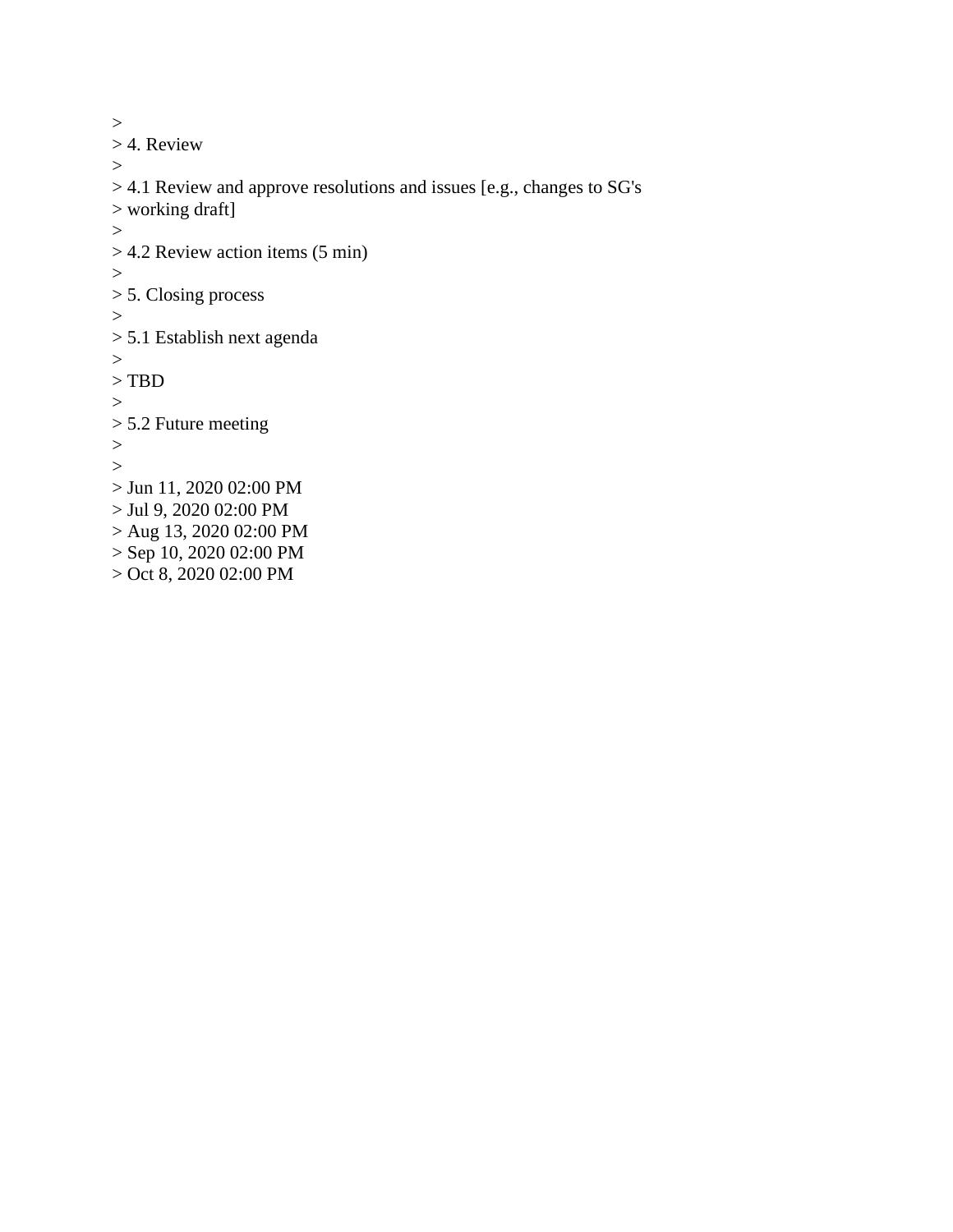# <span id="page-10-0"></span>**Minutes for 2020/06/11 SG19 Conference Call**

Meeting notes.

Hi all, I am sorry my power died. Phil, I heard at the end that you might still have a few things to do on the paper but it seems largely done. I like to see if we can get that done for the next call in July, and possibly vote on it in SG19 to pass it to LEWG.

I like to correct that the next call in July will be on Stats paper review. The Aug call will be on RL and AD. So assuming that is possible, I have adjusted the schedule but that too can be changed.

Thanks all.

On Wed, Jun 10, 2020 at 12:50 PM Michael Wong <fraggamuffin\_at\_[hidden]> wrote:

- > SG19 Machine Learning 2 hours
- $>$  Hi,
- $>$
- > Michael Wong is inviting you to a scheduled Zoom meeting.
- $\geq$
- > Topic: SG19 monthly Apr 2020-Oct 2020
- > Time: 02:00 PM Eastern Time (US and Canada) 18:00 UTC
- > Every month on the Second Thu, until Oct 8, 2020, 7 occurrence(s)
- > Apr 9, 2020 02:00 PM 18:00 UTC
- > May 14, 2020 02:00 PM 18:00 UTC
- > Jun 11, 2020 02:00 PM 18:00 UTC
- > Jul 9, 2020 02:00 PM 18:00 UTC
- > Aug 13, 2020 02:00 PM 18:00 UTC
- > Sep 10, 2020 02:00 PM 18:00 UTC
- > Oct 8, 2020 02:00 PM 18:00 UTC
- > Please download and import the following iCalendar (.ics) files to
- > your
- > calendar system.
- > Monthly:
- $>$

 $\rightarrow$ 

[https://iso.zoom.us/meeting/v50sceqopj4pyLdu5Mx1orYgnZZUj0RNqw/ics?icsToken=98tyKuu](https://iso.zoom.us/meeting/v50sceqopj4pyLdu5Mx1orYgnZZUj0RNqw/ics?icsToken=98tyKuuhrz0pGtyQs1-CArUqE53ibvG1kmhirrYIsQe0DDJqZQ3MDNdIYoBRAc-B) [hrz0pGtyQs1-CArUqE53ibvG1kmhirrYIsQe0DDJqZQ3MDNdIYoBRAc-B](https://iso.zoom.us/meeting/v50sceqopj4pyLdu5Mx1orYgnZZUj0RNqw/ics?icsToken=98tyKuuhrz0pGtyQs1-CArUqE53ibvG1kmhirrYIsQe0DDJqZQ3MDNdIYoBRAc-B)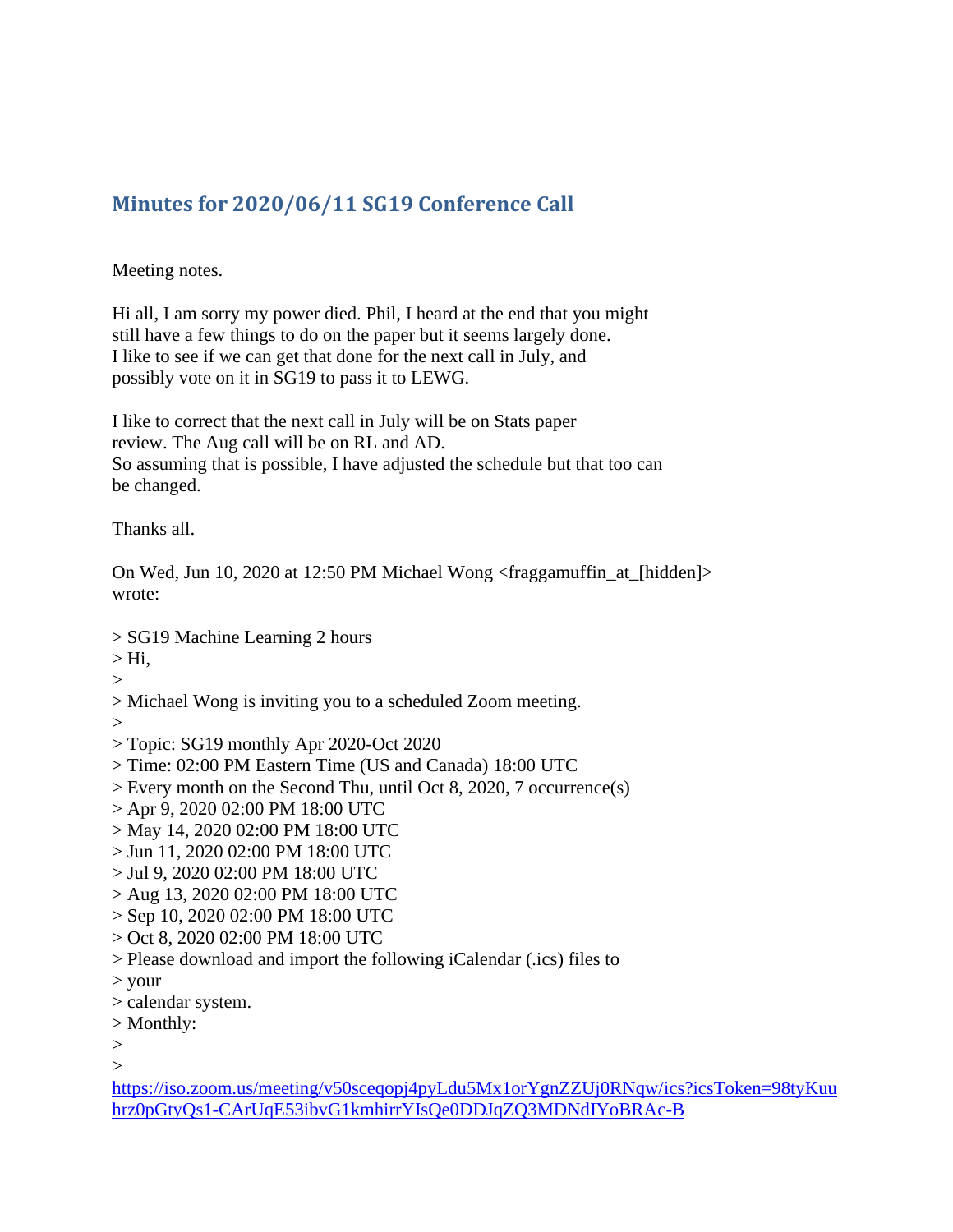$>$ 

```
> https://iso.zoom.us/j/291630853?pwd=WUlKbS9SNFNRa0QyWXRWenlGSDhaQT09
> Password: 339768 
\geq
```
> Join from PC, Mac, Linux, iOS or Android:

> Or iPhone one-tap :

```
> US: +14086380968,,291630853# or +16468769923,,291630853#
```
- > Or Telephone:
- > Dial(for higher quality, dial a number based on your current

> location):

```
> US: +1 408 638 0968 or +1 646 876 9923 or +1 669 900 6833 or +1
```

```
> 253 215 8782 or +1 301 715 8592 or +1 312 626 6799 or +1 346 248 7799
```
> or 877 853 5247 (Toll Free)

> Meeting ID: 291 630 853

> Password: 339768

```
> International numbers available: https://iso.zoom.us/u/abhaIjFKLZ
```
 $\geq$ 

> Or Skype for Business (Lync):

><https://iso.zoom.us/skype/291630853>

```
>
```
> Agenda:

```
>
```
> 1. Opening and introductions

>

```
> 1.1 Roll call of participants
```
 $\geq$ 

Michael Wong, Richard Dosselman, Phil Ratzloff, Jorge Silva, Larry Lewis, Kevin Dewessee, Scott McMllan, ANdrew Lumsdaie, Jesun Firoz, Marco Foco

> 1.2 Adopt agenda

 $\geq$ Yes

> 1.3 Approve minutes from previous meeting, and approve publishing

```
> previously approved minutes to ISOCPP.org
```

```
\geq
```
- > 1.4 Action items from previous meetings
- $\geq$
- $> 2$ . Main issues (125 min)
- >

> 2.1 General logistics

 $\geq$ 

> Meeting plan, focus on one paper per meeting but does not preclude other

> paper updates:

 $\geq$ 

> Apr 9, 2020 02:00 PM: stats paper- DONE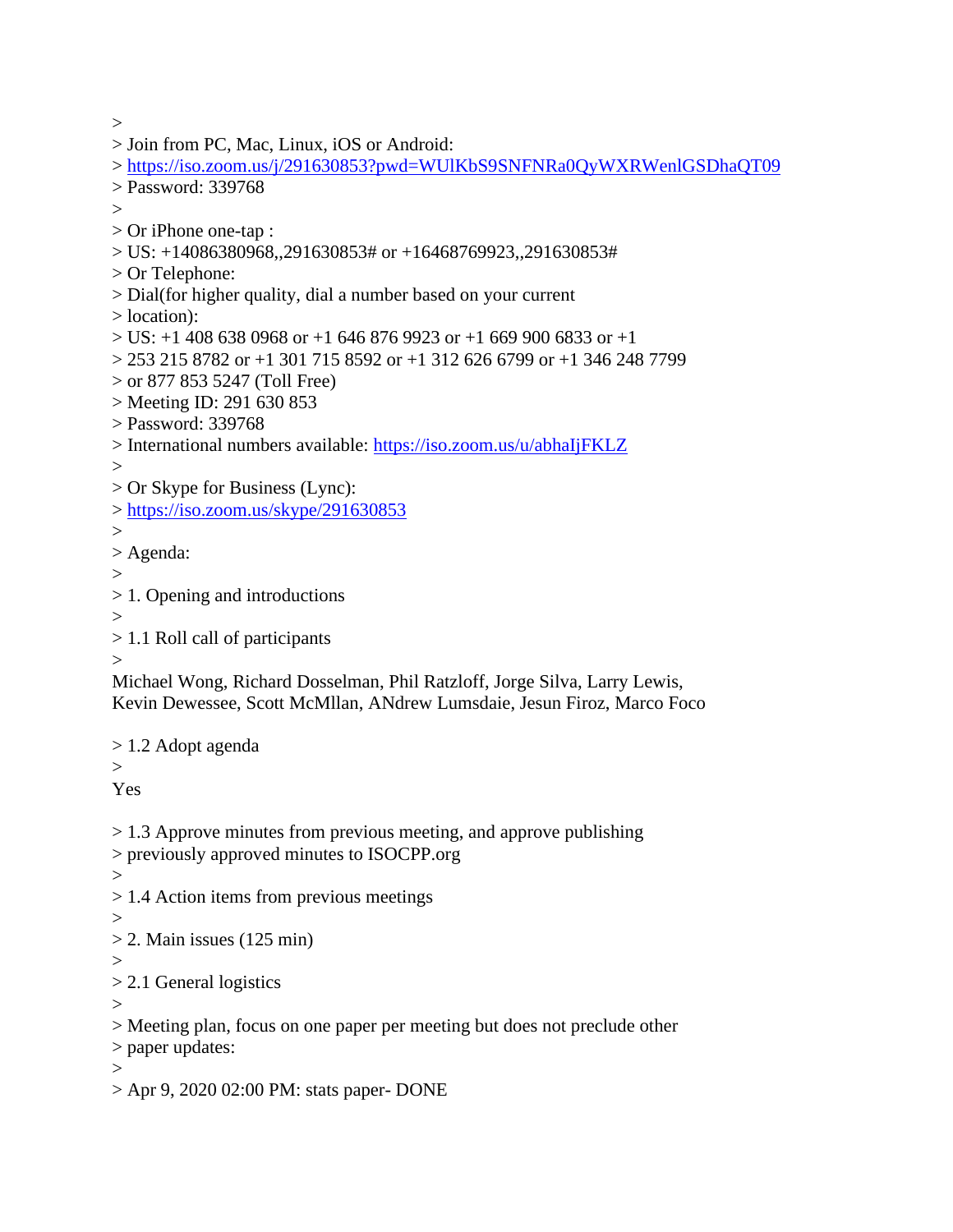> May 14, 2020 02:00 PM: Stats paper replaces Differential calculus DONE

- > Jun 11, 2020 02:00 PM: Graph paper-
- $>$  Jul 9, 2020 02:00 PM: Stats paper + Graph paper vote

> Aug 13, 2020 02:00 PM: Differential calculus + Reinforcement Learning

 $>$  Sep 10, 2020 02:00 PM: Graph paper + stats paper

> Oct 8, 2020 02:00 PM: Differential calculus + Reinforcement Learning >

> ISO meeting status

>

No meeting until end of year, this year deep dive on each ML topics Papers can still move through using the online meetings for EWG, LEWG, though there is no decision made online, just tentative decisions

> CPPCON status  $\overline{\phantom{0}}$ Will happen in hybrid form Phil Submitted proposal for Cppcon

> 2.2 Paper reviews  $>$ 

 $> 2.2.1$ : ML topics

>

> [<http://www.open-std.org/jtc1/sc22/wg21/docs/papers/2020/p2119r0.html>](http://www.open-std.org/jtc1/sc22/wg21/docs/papers/2020/p2119r0.html) Larry

> Lewis Jorge Silva

 $\geq$ 

> Reinforcement Learning proposal:

>

RL within SAS

provide guidance and an API for RL, optimizers

build on top of generic machine learning

independent of vendors, but follow pytorch, tensorflow

dependent of the underlying tensor

core RL algorithms, a ton of research, it is newer then deep learning

some algos will be distributed, get feedback fro mthe group doign tensors and LA

will you need some of the underlying facilities like Supervised and unsupervised ML? Yes

will you base this on certain libraries? we are most familiar with pytorch, tensorflow when it becomes more functional, we will pick that up

will you use GPUs? yes pytorch is transparent in that respect

for deep learning, we don't use pytorch, just for RL, I don't want to be just dependent on pytorch

hard part can be design phase for ISO C++ which can take a lot more time then you think

as  $C_{++}$  moves, we have to adjust the design to match the new style  $C_{++}$ 20,

23, 23, we started with data structures, and switched to functions for stats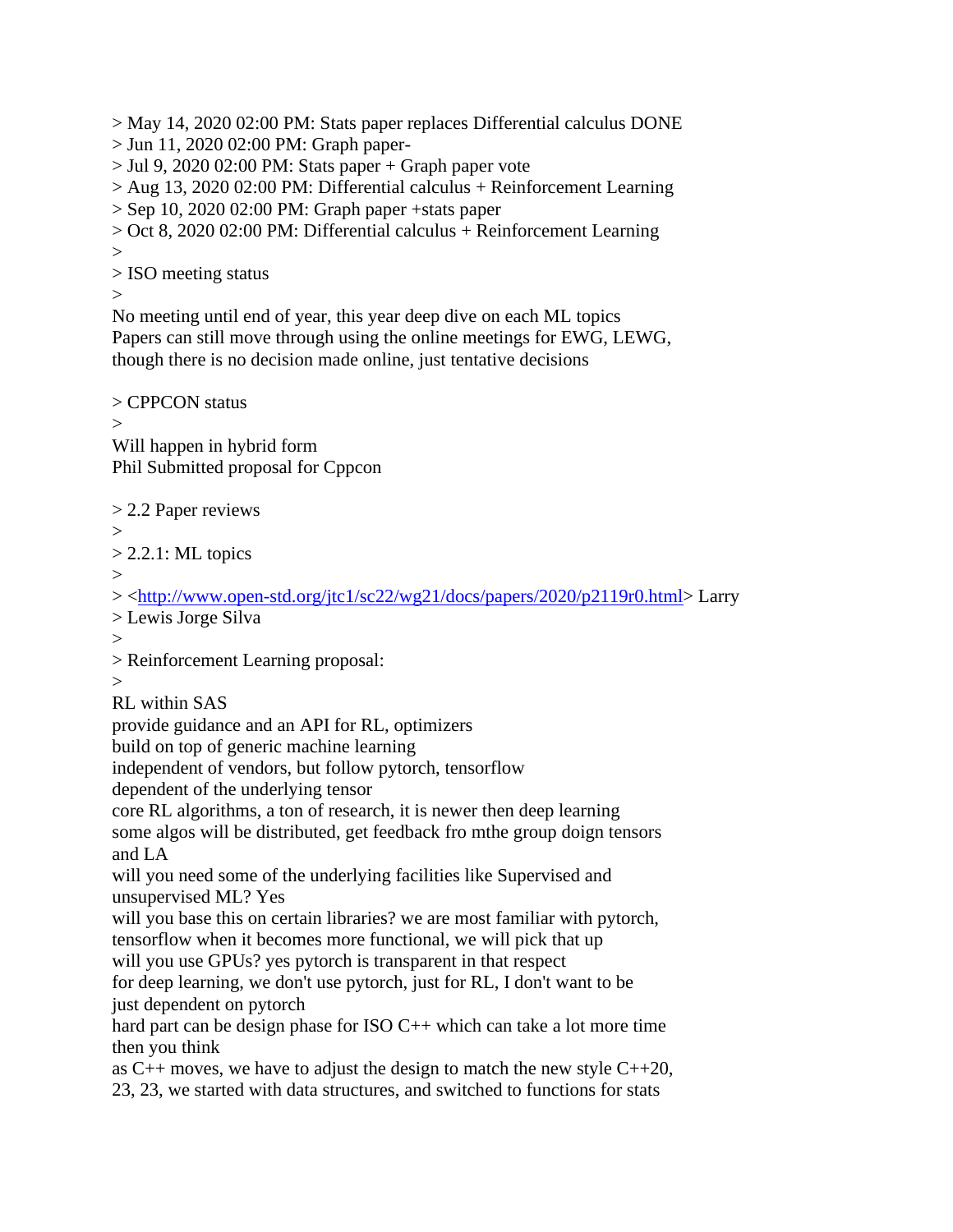GPU is where performance come from; yes for future we will talk about parallel ranges and SYCL

what about automatic differentiation? for a tensor we do need both GPU and AD - this helps with back propagation for AD: do you build a network of optimizers? yes plan to reuse work from other teams; have implemented NN too many times trying hard to make AD that works for everybody? library or language SG7 reflection had a lot of polarization on this topic, one side say it should be language, another side says it should be library; but we need code introspection, and generate from the code we dont want to standardize entire AST of C++

pytorch differentiates with AD and forward differentiation meant you could not single step forward in the code, but pytorch can do that

> Phil Ratsloff et al  $>$ > P1709R1: Graph Proposal for Machine Learning  $\geq$  $>$  P1709R3:  $\rightarrow$  $>$ [https://docs.google.com/document/d/1kLHhbSTX7j0tPeTYECQFSNx3R35Mu3xO5\\_dyYdRy4d](https://docs.google.com/document/d/1kLHhbSTX7j0tPeTYECQFSNx3R35Mu3xO5_dyYdRy4dM/edit?usp=sharing) [M/edit?usp=sharing](https://docs.google.com/document/d/1kLHhbSTX7j0tPeTYECQFSNx3R35Mu3xO5_dyYdRy4dM/edit?usp=sharing)  $\geq$  $\geq$  $\geq$ [https://docs.google.com/document/d/1QkfDzGyfNQKs86y053M0YHOLP6frzhTJqzg1Ug\\_vkkE](https://docs.google.com/document/d/1QkfDzGyfNQKs86y053M0YHOLP6frzhTJqzg1Ug_vkkE/edit?usp=sharing) [/edit?usp=sharing](https://docs.google.com/document/d/1QkfDzGyfNQKs86y053M0YHOLP6frzhTJqzg1Ug_vkkE/edit?usp=sharing)  $>$  <  $\geq$  $\geq$ [https://nam02.safelinks.protection.outlook.com/?url=https%3A%2F%2Fdocs.google.com%2Fdo](https://nam02.safelinks.protection.outlook.com/?url=https%3A%2F%2Fdocs.google.com%2Fdocument%2Fd%2F1QkfDzGyfNQKs86y053M0YHOLP6frzhTJqzg1Ug_vkkE%2Fedit%3Fusp%3Dsharing&data=02%7C01%7CPhil.Ratzloff%40sas.com%7C729b2cf8502641e4ae5e08d749064578%7Cb1c14d5c362545b3a430) [cument%2Fd%2F1QkfDzGyfNQKs86y053M0YHOLP6frzhTJqzg1Ug\\_vkkE%2Fedit%3Fusp%](https://nam02.safelinks.protection.outlook.com/?url=https%3A%2F%2Fdocs.google.com%2Fdocument%2Fd%2F1QkfDzGyfNQKs86y053M0YHOLP6frzhTJqzg1Ug_vkkE%2Fedit%3Fusp%3Dsharing&data=02%7C01%7CPhil.Ratzloff%40sas.com%7C729b2cf8502641e4ae5e08d749064578%7Cb1c14d5c362545b3a430) [3Dsharing&data=02%7C01%7CPhil.Ratzloff%40sas.com%7C729b2cf8502641e4ae5e08d74906](https://nam02.safelinks.protection.outlook.com/?url=https%3A%2F%2Fdocs.google.com%2Fdocument%2Fd%2F1QkfDzGyfNQKs86y053M0YHOLP6frzhTJqzg1Ug_vkkE%2Fedit%3Fusp%3Dsharing&data=02%7C01%7CPhil.Ratzloff%40sas.com%7C729b2cf8502641e4ae5e08d749064578%7Cb1c14d5c362545b3a430) [4578%7Cb1c14d5c362545b3a430](https://nam02.safelinks.protection.outlook.com/?url=https%3A%2F%2Fdocs.google.com%2Fdocument%2Fd%2F1QkfDzGyfNQKs86y053M0YHOLP6frzhTJqzg1Ug_vkkE%2Fedit%3Fusp%3Dsharing&data=02%7C01%7CPhil.Ratzloff%40sas.com%7C729b2cf8502641e4ae5e08d749064578%7Cb1c14d5c362545b3a430) > 9552373a0c2f%7C0%7C0%7C637058163592253027&sdata=4UQm8tqrcUbiZsr200UMrOaEM odJYGNgP1oNot9PbAg%3D&reserved=0>  $>$ 

 $>$ 

 $> I\hat{a} \in T^{M}$  ve been working on the prototype implementation to get it building in

> both Windows & Linux, using CMake & the Conan package manager:

 $\rightarrow$ 

 $> 1$ . All unit tests complete successfully for both MSVC  $\& \text{gcc10}$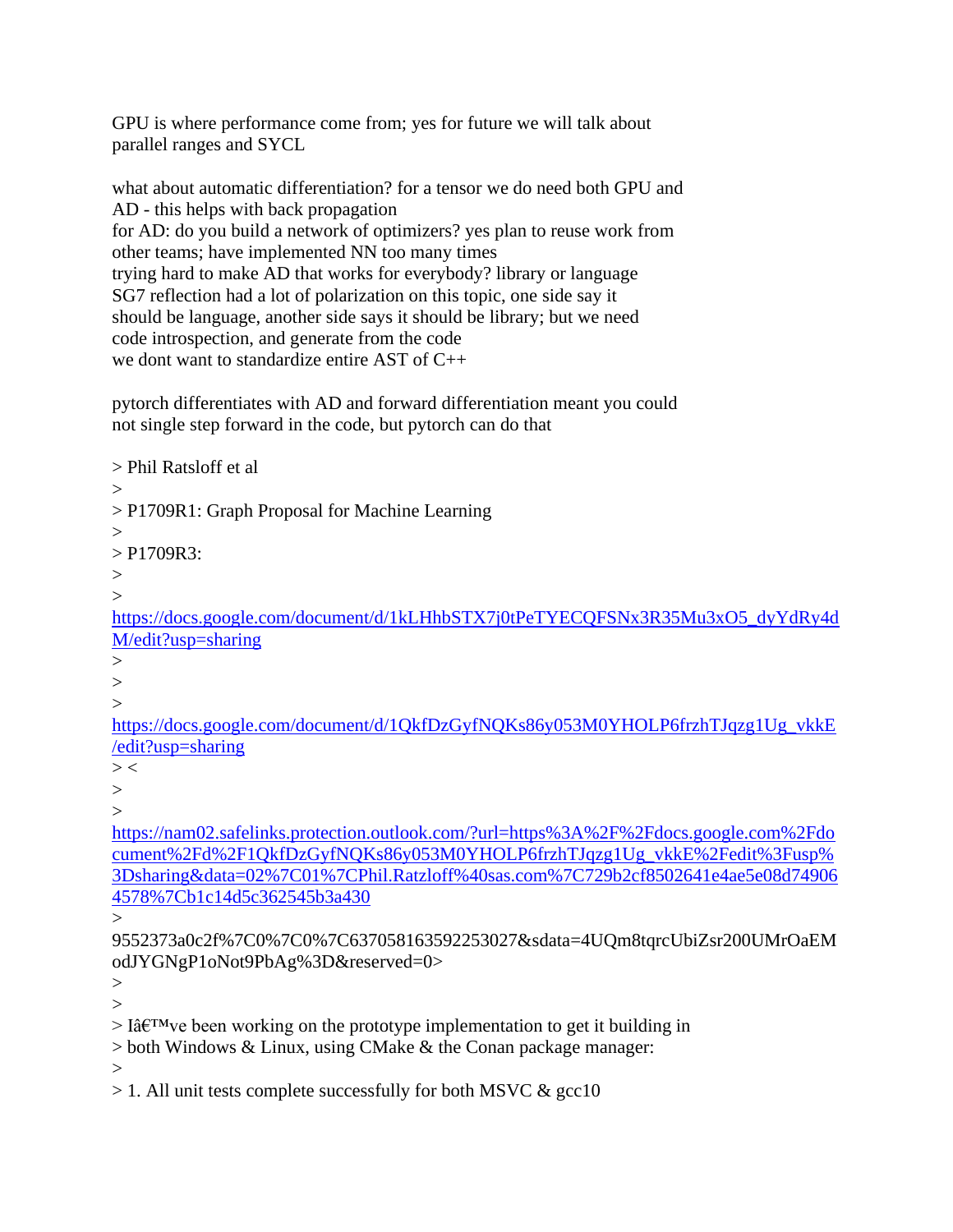> 2. All bgl17 code has been removed from the repository. It uses a > cloned bgl17 directory (ENABLE\_BGL17 cmake option). > 3. Catch2 is now being used instead of Google Test for unit testing  $>$  4. A simple unit test demonstrates the use of the library  $\hat{a} \in T^{M}$ s  $>$ \*dfs vertex range\* iteration \*using bgl17 $\hat{a}$ E<sup>TM</sup>s vov graph\*. This can be > seen in test/test\_vov\_adaptor.cpp. > 1. There were a few changes needed in bgl17 to accommodate this (I  $>$  haven $\hat{a} \in TM$ t pushed these changes)  $\geq$  $>$  i. I > added an inner\_container type definition to vov  $\rightarrow$  $>$  ii. There > were 3 places where I added #ifdef \_\*MSC\*\_VER to disable linux-specific > code, far fewer than before.  $>$ > 1. Adapting vov requires the following  $\geq$  $>$  i. An > adaptor graph class to map the vov types to expected types  $\rightarrow$ > ii. Function > overloads that uses the adaptor graph class as a template argument  $>$  $> 1$ . Added graph API functions to avoid name ambiguity with begin(g) &  $>$ end(g) for vertices in the dfs & bfs range iterators.  $> 1.$  vertex\_begin(g), vertex\_end(g)  $> 2$ . edge begin(g,u), edge end(g,u)  $>$  $>$  $\rightarrow$  $>$  I haven $\hat{a} \in T^M$ t written the code to support value(uv) function to get edge > properties for vov yet.  $>$ > These changes should bring the library much closer to a repeatable  $>$  cross-platform build and you $\hat{a} \in T^M$ re welcome to try it.  $\geq$  $> I\hat{a} \in T^{M}$  ve pushed the code to the master branch at ><https://github.com/pratzl/graph>  $\geq$  $\geq$  $\rightarrow$ > The next SG19 meeting is 6/11/20 (12d from now) and I have some things in  $>$  mind to work on. Iâ $\varepsilon$ <sup>TM</sup>ve been focused on the prototype to make it more > accessible for all the authors and I need to switch back to the paper and > give it more attention.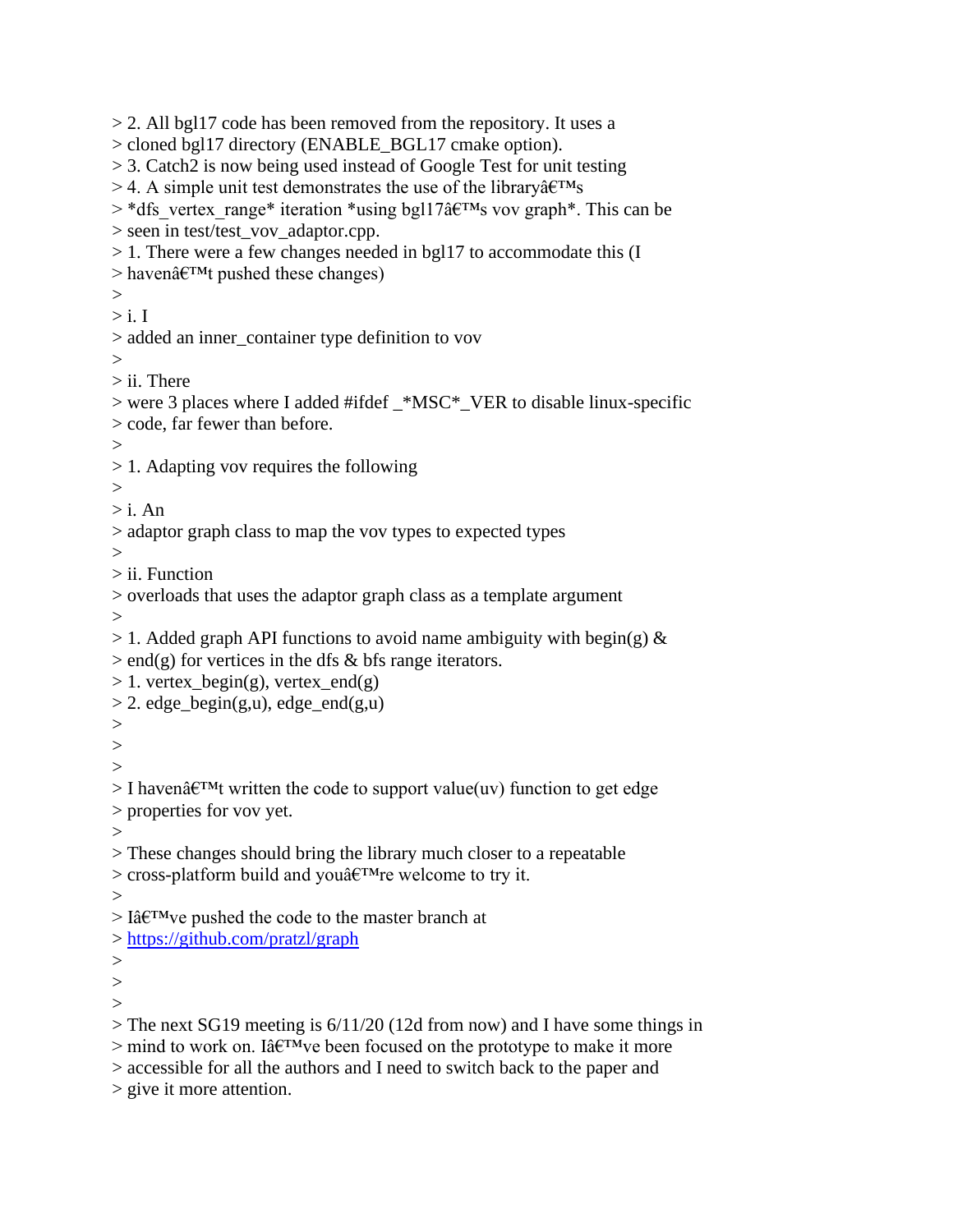$>$ > 1. Paper > 1. Complete algorithm descriptions & examples:  $\geq$ > i. Connected > Components > > ii. Strongly > Connected components  $>$ > iii. Bi-connected > Components  $\geq$ > iv. Articulation > Points > > 1. Data structures  $\geq$  $> i.$  Add > section on graph adaptors > > 1. algorithm implementations  $> 1$ . connected & strongly connected components unit tests > 2. [bi-connected components] > 3. [articulation points]  $> 2.$  bgl17 adaptors > 1. vov adaptor: implement value(edge), add dfs\_edge\_range tests > 2. implement a compressed adaptor > 3. other prototype features > 1. Support Clang10 using the range-v3 concepts macros > 4. Documentation > 1. Add explicit description of how to install and use the library  $>$  $>$ > 90-95% done, major sections there, need examples prototype email library works on linux and windows using cmake conan, unit test framework all algo have iterators and can also take range output\_iterator concept added requires output iterator, might be Richard

want to use that

added vertex begin and end to allow me to want the graph based one

can iterate through graph, have begin and end, with starting vertex, can also construct one with a range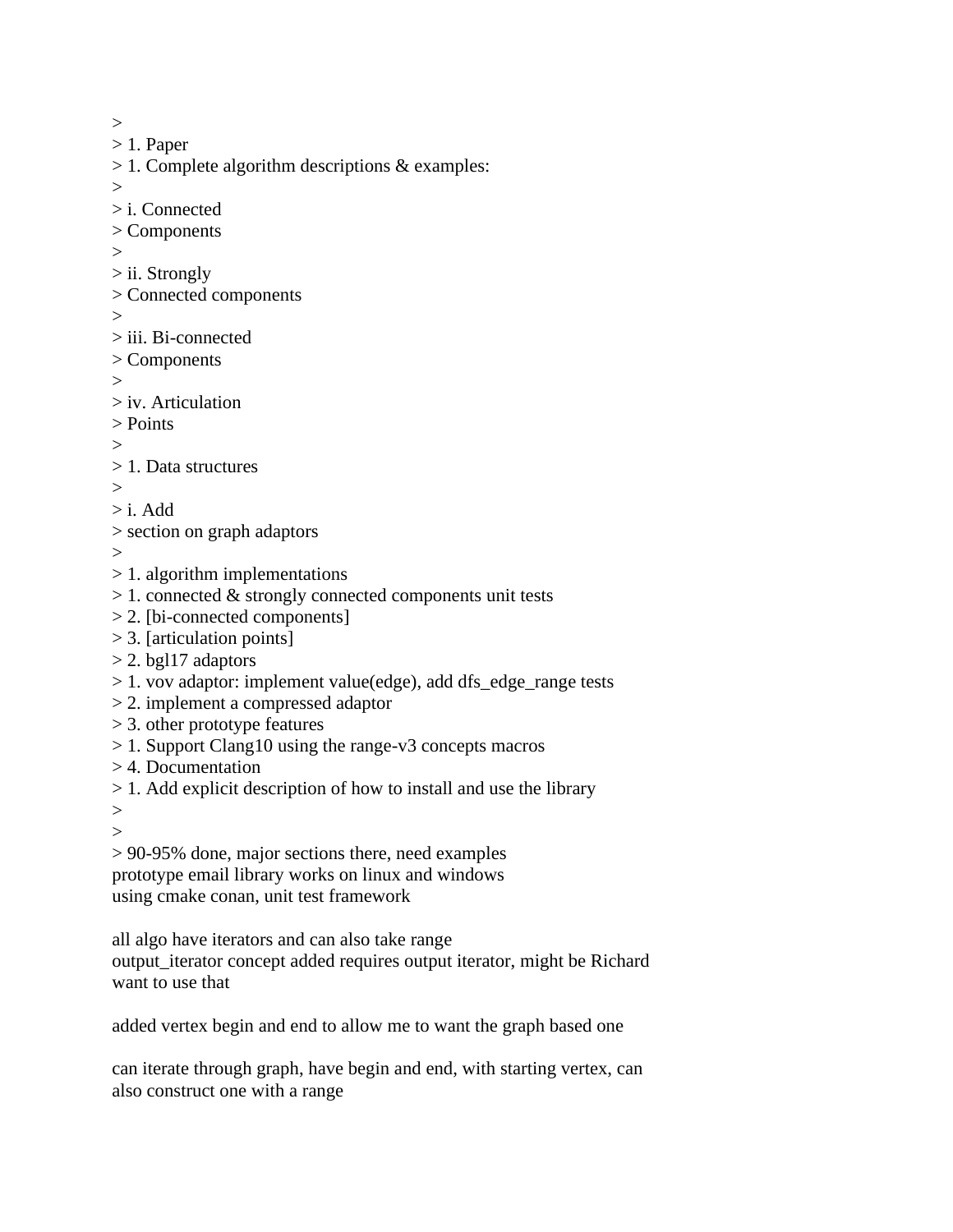a section on graph data structure has been rewritten, carried from the beginning, reflect what I have in my prototype have classes with common template types, 3 types for user values there is an index type which is either 32 or 16 bit value default of 32 bit is most of the case there is the allocator a section on what kind of user-defined type for weighs for example in an adjacency list

compressed has been changed to direct\_adjacency\_array to compliments undirected

can define properties for a graph and edge/vertex only user-defined property can be changed after ts been constructed other constraint is source edges has to be ordered by vertex key which is DAA graph, and is a template alias with various defaults have various classes to implement this access id defined by public function

possible to customize by overriding

Do I need all the constant types? Think yes, both const and non-const also think so, we did that withBGL17 as well, else its annoying I need to prove it for my self though I also think so a lot of boilerplate stuff to make all this work; yes can shortcut with enable\_if as well

one interesting constructor that takes a range of edges and vertexes, extracts key from edge from edge range, just a pair of vertex keys, another one extract fn property and fn property now I see I also need a way to specify the graph

need to revisit to see if I need to reimplement this for the test

then there is undirected adjacency list

assert there is one object per edge and is part of 2 linked lists edges are in doubly linked list, stored in a vector, after construction can't add vertexes or edges inedges are ordered by vertex key

everythign else is similar

finally a section to adapt to external graph, adapt algo here to their data structures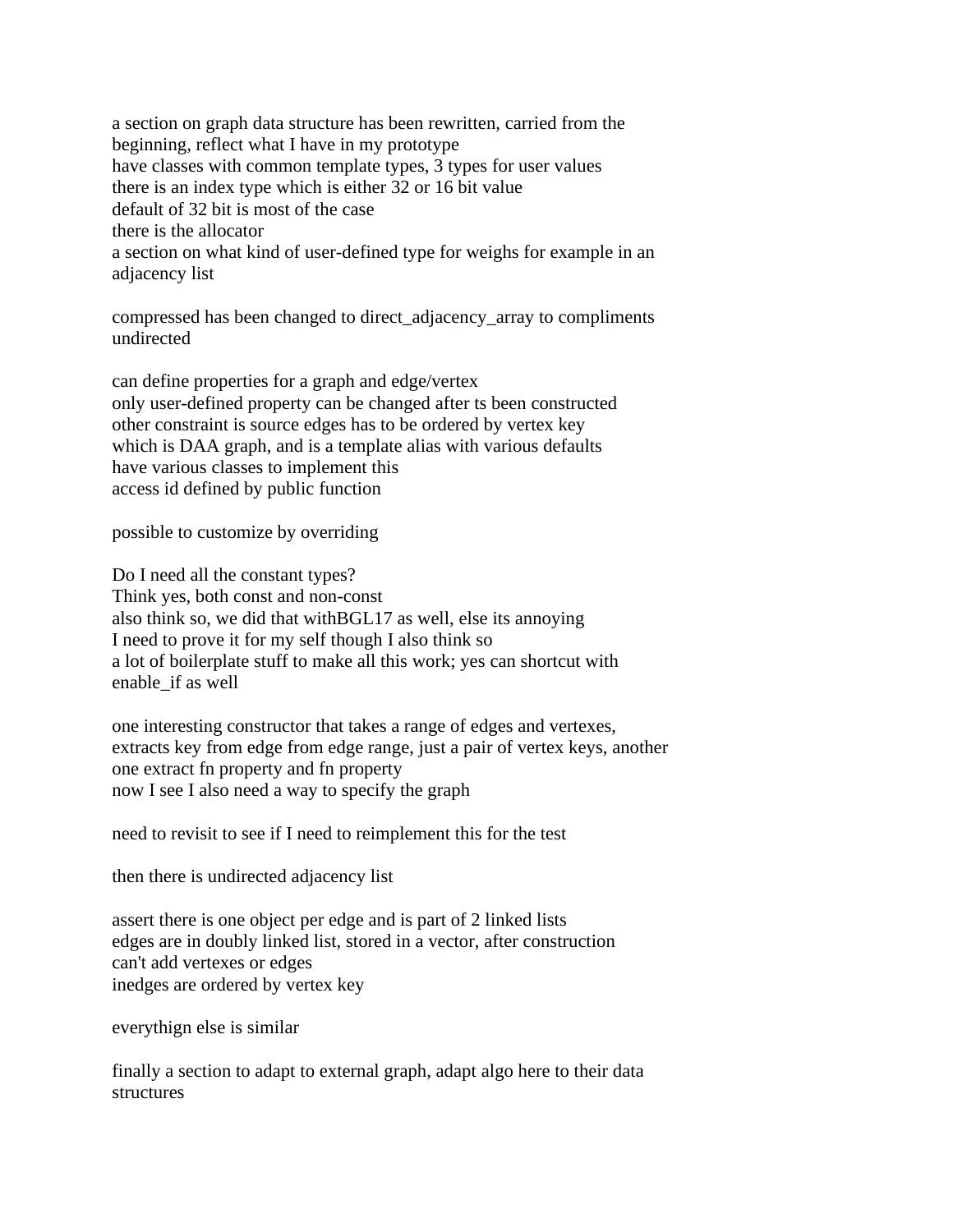we can define our own graph type to overeride the graph type to do the right thing, but also do that with types as well I tested my own BFS algo with BGL17 data structure; yes have small things in there that can allow that to happen starting with a graph so I think this is the right approach

Jesun asked Is it a hard requirement that the vertices will be in a vector and edges in a linked list for undirected graph (and probably for directed graph type)? Any implication on iterating over them in terms of performance as well as mutability of the graph?

Good question, this is something I like to explore; have a key that i want to access in a different way to enable conditional algo, where you dont have that requirement

I like to relax that area more so I have not changed any concepts from what we have before

concept used reflects that algorithm; should still have something less restrictive; yes probably right should be able to do iteration, on neighbors, randomly access container of forward terable containers

Walking through code TDD style

as I am doing development, it is outputing results at top of file I set the Test option using the German routes

I like what you did with BGL17 testing ... yes it was with tuples of ranges

dont have topological sort done yet

interface is stable strongly connected components not tested

what about initializers? I have a few classes that will generate graph for me but can be improved as it is not repeatable; yes we have file i/o for matrix, graph  $=(\ )\{ \}$  convenient thingfor testing could I do it with what I have now or do I need a constructor but will look at whatBGL17 have too should be doable but have to go back to see where we put that in things to do: 1. fns I have not implemented 2. BGL17 compressed graph 3. range support sentinels 4. reverse filter for a graph? creating a NN with weighs is a common thing and eliminates an edge; yes that kind of filter is useful for NN comparison with other libraries - put out a separate paper

can we store a graph in some constexpr arrays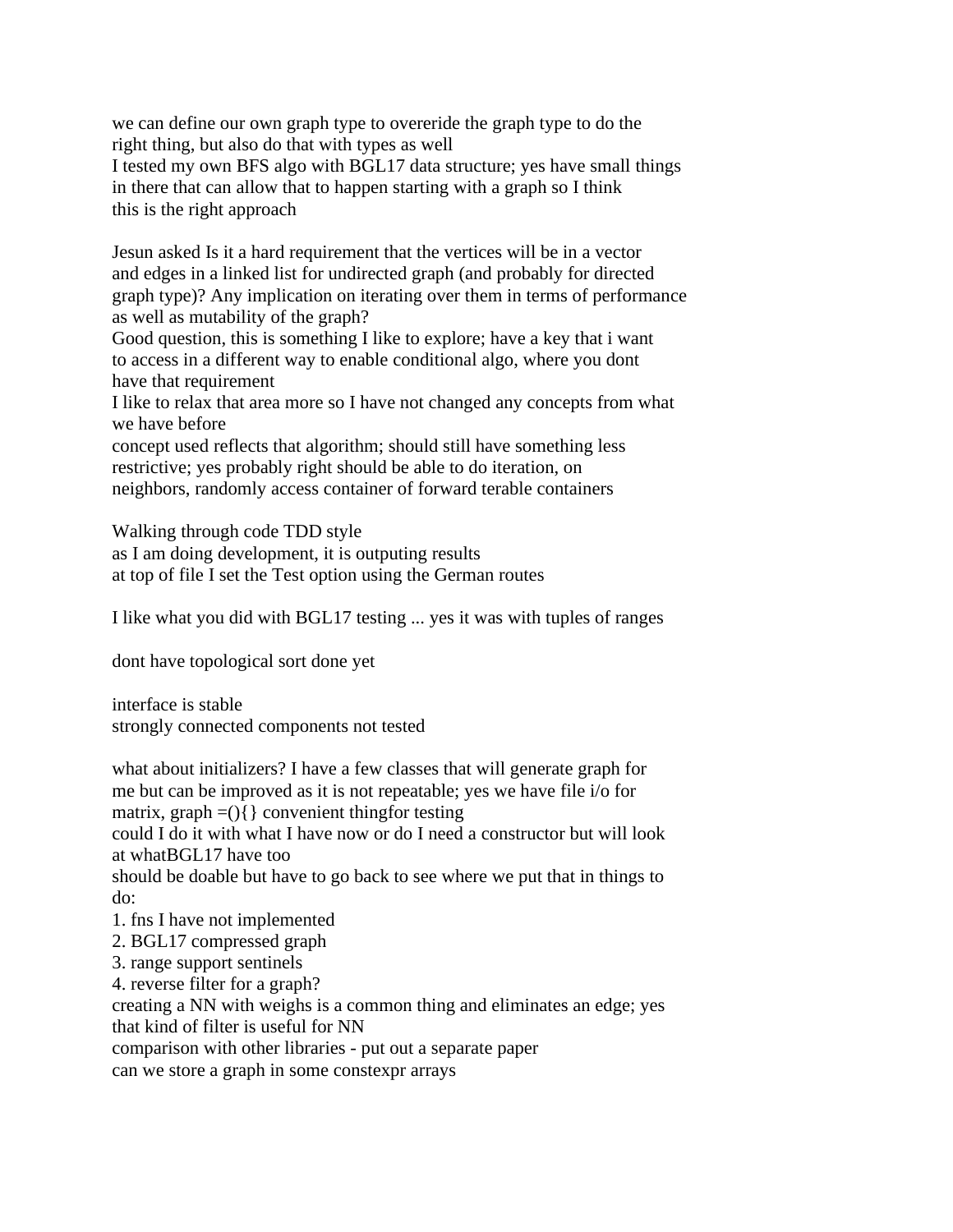marshalling, relax constraints on algos to make them more flexible

 $\langle$  my power died at this point $\rangle$ 

aiming for guidance on moving this paper forward.

Richard Dosselman et al  $\rightarrow$ > P1708R1: Math proposal for Machine Learning  $>$  $>$ [https://docs.google.com/document/d/1VAgcyvL1riMdGz7tQIT9eTtSSfV3CoCEMWKk8GvVuF](https://docs.google.com/document/d/1VAgcyvL1riMdGz7tQIT9eTtSSfV3CoCEMWKk8GvVuFY/edit) [Y/edit](https://docs.google.com/document/d/1VAgcyvL1riMdGz7tQIT9eTtSSfV3CoCEMWKk8GvVuFY/edit)  $\sim$  $>$  std.org/jtc1/sc22/wg21/docs/papers/2020/p1708r2  $\ge$  > above is the stats paper that was reviewed in Prague > ><http://wiki.edg.com/bin/view/Wg21prague/P1708R2SG19>  $>$ > > Review Jolanta Polish feedback. > ><http://www.open-std.org/jtc1/sc22/wg21/docs/papers/2020/p2119r0.html> >  $>$  $\geq$ > Richard persents large number of revision now replace iterator pairs with ranges free standing function presents linear pass over the data for large data sets, then we have accumulator objects to make one combined pass and compute final stats at the end alternate predicate, if you want to retrieve one value out of array of structures for each mean, have overloads

MC suggested we have a weighted mean

Added execution policy for parallelization gives you 4 variations of each of the means

we also have geometric and harmonic means with 4 flavors each

variance also follows but makes clear working with population vs sample

passing 2 ranges - 1 from value and one from range can you pass just one (zipping of 2 ranges together and extracting the projection) if the 2 coincide with each other OK, I might move in that direction, will think about it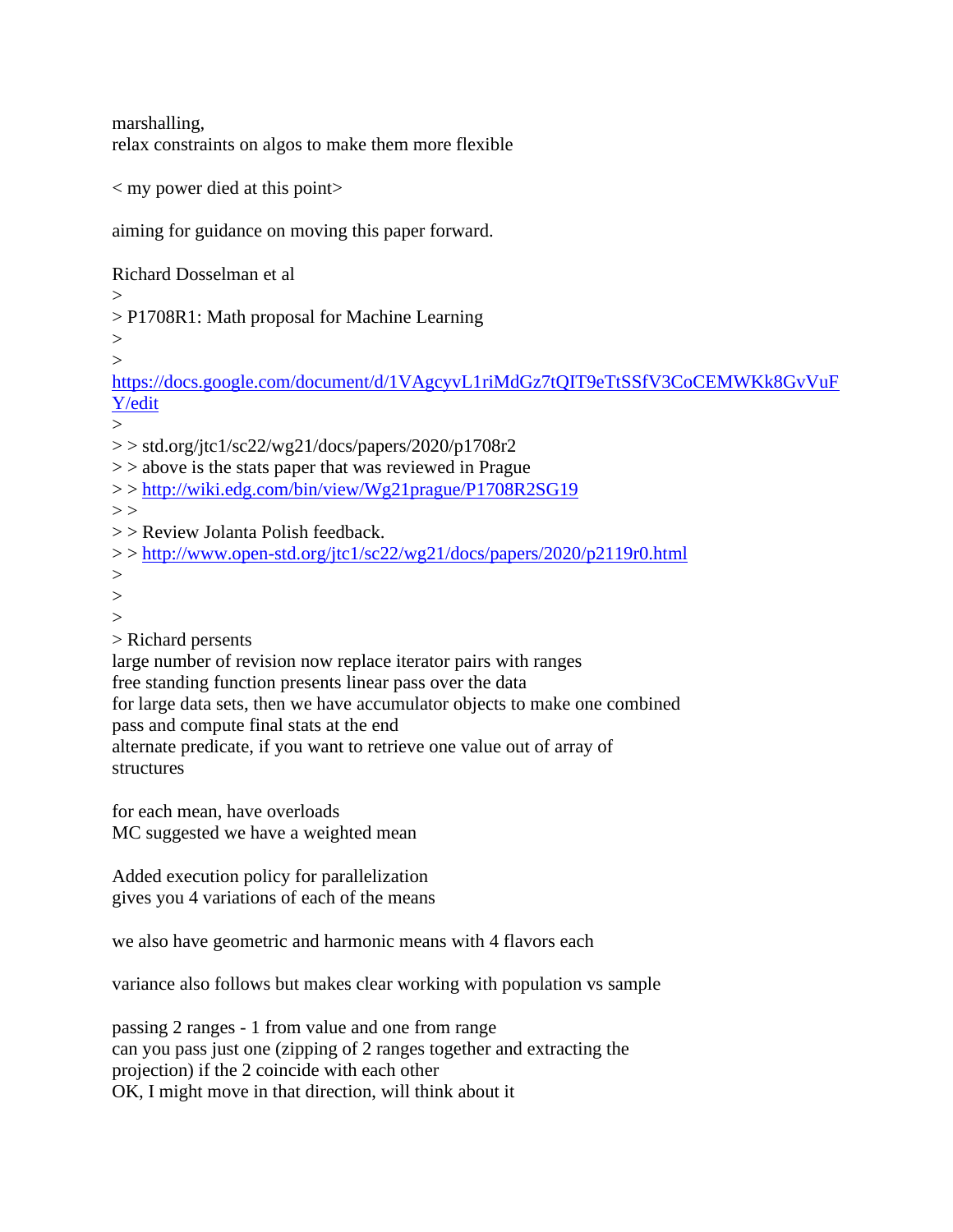replace median with general quantile

mode has a comparator for equality

python only returns 1st mode, but I will return all the modes

makes one linear pass through each data structure, but can also allow single pass to compute it all using accumulated weights which also have weighted and unweighted version of each of the mean median and mode this allows one single linear pass for all these data structures

mode can return a series of values and can handle non-numerical data

moving to documentation now

for normal distribution, can you have a parameter that defaults to normal? for a statistician, Poisson distribution, arrival time, whether a mean is a good moment to calculate, sample mean are good estimators, continue this on reflector

> Differentiable Programing by Marco Foco

 $>$ 

> P1416R1: SG19 - Linear Algebra for Data Science and Machine Learning  $\geq$ 

> [https://docs.google.com/document/d/1IKUNiUhBgRURW-](https://docs.google.com/document/d/1IKUNiUhBgRURW-UkspK7fAAyIhfXuMxjk7xKikK4Yp8/edit#heading=h.tj9hitg7dbtr)[UkspK7fAAyIhfXuMxjk7xKikK4Yp8/edit#heading=h.tj9hitg7dbtr](https://docs.google.com/document/d/1IKUNiUhBgRURW-UkspK7fAAyIhfXuMxjk7xKikK4Yp8/edit#heading=h.tj9hitg7dbtr) >

> P1415: Machine Learning Layered list

 $>$  $\geq$ 

[https://docs.google.com/document/d/1elNFdIXWoetbxjO1OKol\\_Wj8fyi4Z4hogfj5tLVSj64/edit](https://docs.google.com/document/d/1elNFdIXWoetbxjO1OKol_Wj8fyi4Z4hogfj5tLVSj64/edit#heading=h.tj9hitg7dbtr) [#heading=h.tj9hitg7dbtr](https://docs.google.com/document/d/1elNFdIXWoetbxjO1OKol_Wj8fyi4Z4hogfj5tLVSj64/edit#heading=h.tj9hitg7dbtr)

 $\rightarrow$ 

> 2.2.2 SG14 Linear Algebra progress:

> Different layers of proposal

 $>$ 

 $\geq$ 

https://docs.google.com/document/d/1poXfr7mUPovJC9ZO5SDVM\_1Nb6oYAXlK\_d0ljdUAtS [Q/edit](https://docs.google.com/document/d/1poXfr7mUPovJC9ZQ5SDVM_1Nb6oYAXlK_d0ljdUAtSQ/edit)

 $\geq$ 

> 2.2.3 any other proposal for reviews?

 $\geq$ 

> 2.3 Other Papers and proposals

 $\geq$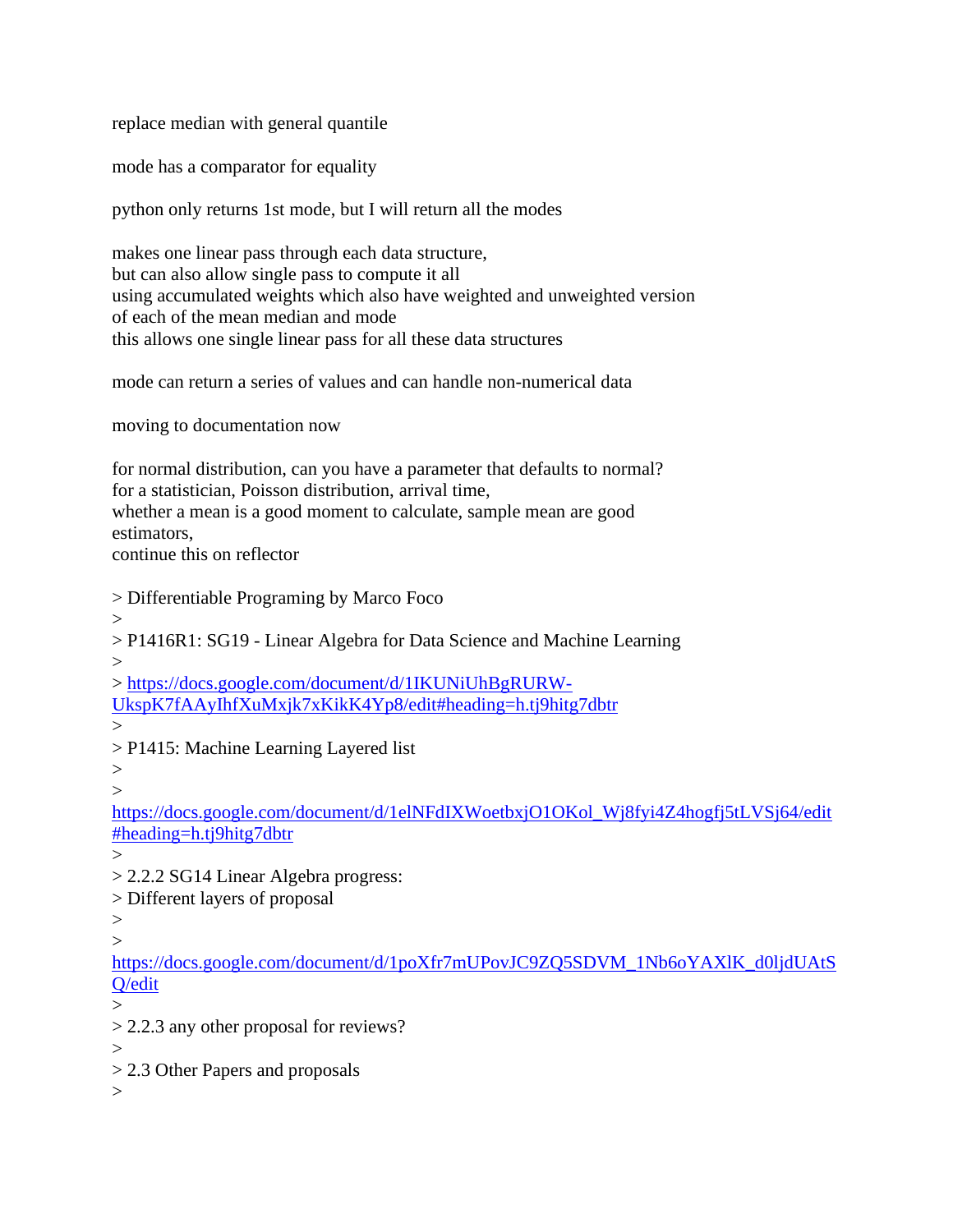```
> 2.5 Future F2F meetings: 
\rightarrow> 2.6 future C++ Standard meetings:
> https://isocpp.org/std/meetings-and-participation/upcoming-meetings
\geq> -2020-02-10 to 15: Prague, Czech Republic 
\geq> - 2020-06-01 to 06: Bulgaria 
> - 2020-11: (New York, tentative) 
> - 2021-02-22 to 27: Kona, HI, USA 
\geq> 3. Any other business 
>> New reflector 
\geq> http://lists.isocpp.org/mailman/listinfo.cgi/sg19
\geq> Old Reflector 
> https://groups.google.com/a/isocpp.org/forum/#!newtopic/sg19
> <https://groups.google.com/a/isocpp.org/forum/?fromgroups=#!forum/sg14> 
> 
> Code and proposal Staging area 
\geq> 4. Review 
\geq> 4.1 Review and approve resolutions and issues [e.g., changes to SG's 
> working draft] 
\geq> 4.2 Review action items (5 min) 
>> 5. Closing process 
>> 5.1 Establish next agenda 
\geq> TBD 
> 
> 5.2 Future meeting 
>> Jul 9, 2020 02:00 PM 
> Aug 13, 2020 02:00 PM 
> Sep 10, 2020 02:00 PM 
> Oct 8, 2020 02:00 PM
```
# <span id="page-20-0"></span>**Minutes for 2020/07/09 SG19 Conference Call**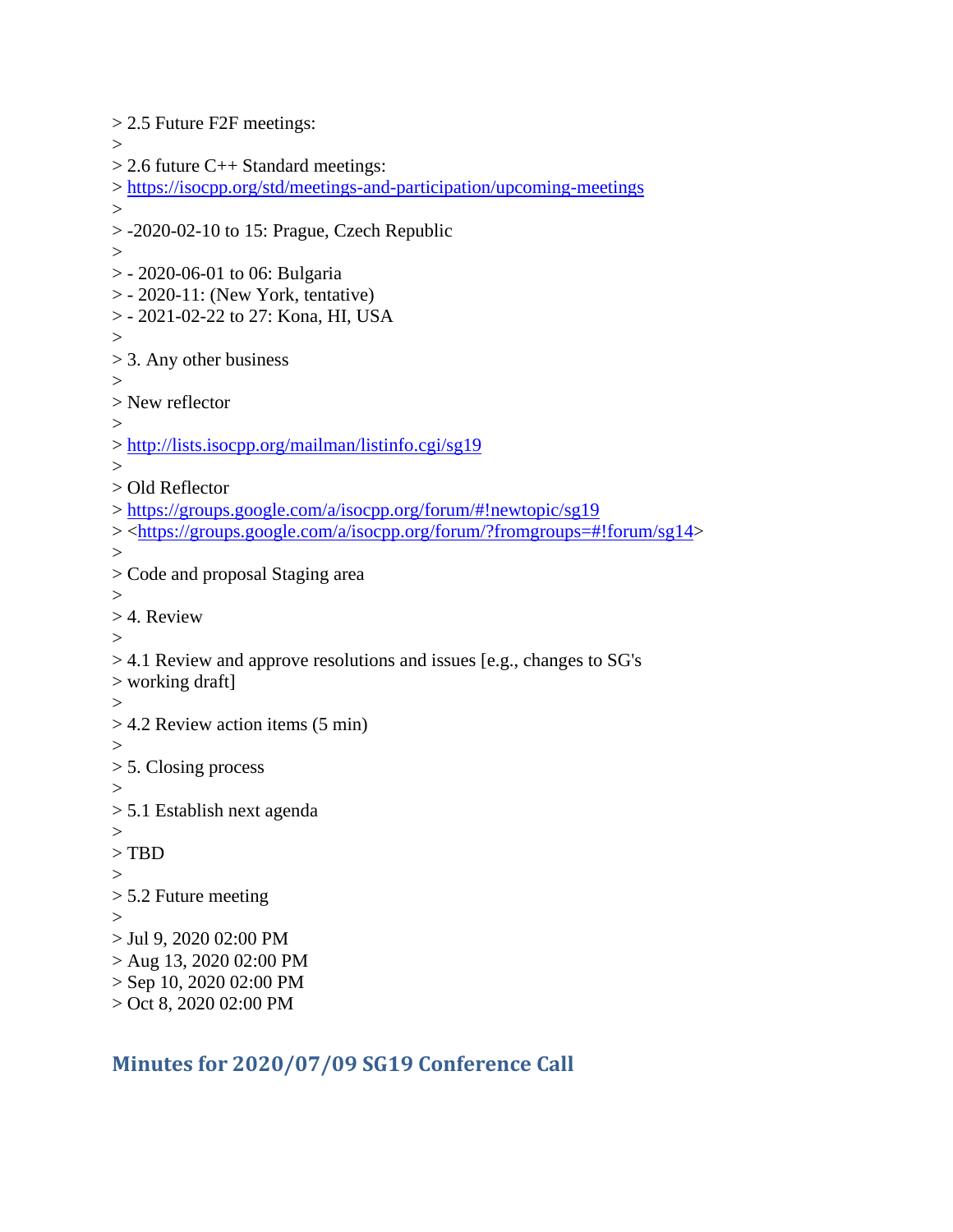Meeting notes.

> 1.1 Roll call of participants

```
\rightarrow
```
Richard Dosselmann, Paul Preeny, Antony Peacock, Bran Erfani, Inbal Levi, Jessum Firoz, Jolanta Opara, Kevin Deweese, Larry Lewis, Michael Chiu, Phil Ratzloff, Rene Morell, Scott McMillan, Walter Brown, Michael Wong, Paul Preney

> 1.2 Adopt agenda

 $\geq$ 

Approve. Phil and Michael Minute takers

 $> 1.3$  Approve minutes from previous meeting, and approve publishing > previously approved minutes to ISOCPP.org  $>$ > 1.4 Action items from previous meetings  $>$  $> 2$ . Main issues (125 min) > > 2.1 General logistics > > Meeting plan, focus on one paper per meeting but does not preclude other > paper updates:  $\geq$ > Apr 9, 2020 02:00 PM: stats paper- DONE > May 14, 2020 02:00 PM: Stats paper replaces Differential calculus DONE > Jun 11, 2020 02:00 PM: Graph paper- DONE > Jul 9, 2020 02:00 PM: Stats paper > Aug 13, 2020 02:00 PM: Differential calculus + Reinforcement Learning > Sep 10, 2020 02:00 PM: Graph paper > Oct 8, 2020 02:00 PM: stats paper > > ISO meeting status  $\geq$ > CPPCON status  $>$ > future C++ Std meetings  $>$ > 2.2 Paper reviews  $\geq$  $> 2.2.1$ : ML topics > > 2.2.1.1 Stats review Richard Dosselman et al  $\rightarrow$ > P1708R1: Math proposal for Machine Learning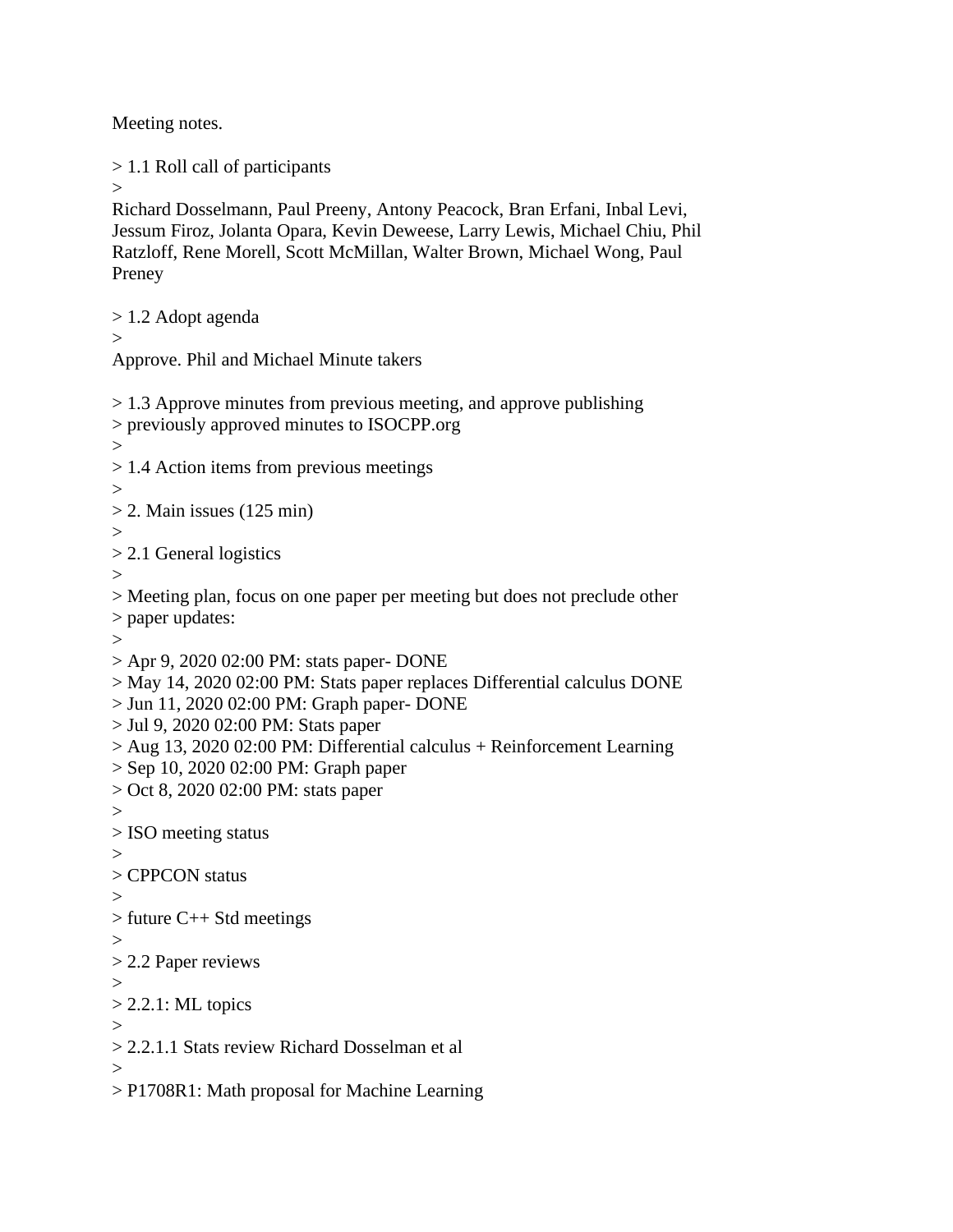>

| >                                                                                                                      |
|------------------------------------------------------------------------------------------------------------------------|
| https://docs.google.com/document/d/1VAgcyvL1riMdGz7tQIT9eTtSSfV3CoCEMWKk8GvVuF                                         |
| Y/edit                                                                                                                 |
|                                                                                                                        |
| $>>$ std.org/jtc1/sc22/wg21/docs/papers/2020/p1708r2                                                                   |
| $\ge$ > above is the stats paper that was reviewed in Prague                                                           |
| >>http://wiki.edg.com/bin/view/Wg21prague/P1708R2SG19                                                                  |
| >                                                                                                                      |
| >> Review Jolanta Polish feedback.                                                                                     |
| >>http://www.open-std.org/jtc1/sc22/wg21/docs/papers/2020/p2119r0.html                                                 |
| $\rm{>}$                                                                                                               |
| > Preview attachment stats feedback.docx                                                                               |
| > <https: 0?ui="2&amp;ik=7b3eb0b4ff&amp;attid=0.1&amp;permmsgid=msg-&lt;/td" mail="" mail.google.com="" u=""></https:> |
| f:1671130344765626535&th=17310c31cd2198a7&view=att&disp=safe>                                                          |
| > stats feedback.docx                                                                                                  |
| $>15$ KB                                                                                                               |
| $\rm{>}$                                                                                                               |
| > <https: 0?ui="2&amp;ik=7b3eb0b4ff&amp;attid=0.1&amp;permmsgid=msg-&lt;/td" mail="" mail.google.com="" u=""></https:> |
| f:1671130344765626535&th=17310c31cd2198a7&view=att&disp=safe>                                                          |
| >                                                                                                                      |
| >                                                                                                                      |
| >                                                                                                                      |
| >                                                                                                                      |
| $\rm{>}$                                                                                                               |
| >                                                                                                                      |
| > Preview attachment stats.pdf                                                                                         |
| > <https: 0?ui="2&amp;ik=7b3eb0b4ff&amp;attid=0.1&amp;permmsgid=msg-&lt;/td" mail="" mail.google.com="" u=""></https:> |
| f:1671397124497524079&th=1731fed44c48c56f&view=att&disp=safe>                                                          |
| $>$ stats.pdf                                                                                                          |
| $>224$ KB                                                                                                              |
| $\rm{>}$                                                                                                               |
| > <https: 0?ui="2&amp;ik=7b3eb0b4ff&amp;attid=0.1&amp;permmsgid=msg-&lt;/td" mail="" mail.google.com="" u=""></https:> |
| f:1671397124497524079&th=1731fed44c48c56f&view=att&disp=safe>                                                          |
|                                                                                                                        |
| >                                                                                                                      |
| >                                                                                                                      |
| >                                                                                                                      |
| >                                                                                                                      |
| >                                                                                                                      |
|                                                                                                                        |
| > 2.2.1.2 Reinforcement Learning Larry Lewis Jorge Silva                                                               |
|                                                                                                                        |
| > Reinforcement Learning proposal:                                                                                     |
|                                                                                                                        |
|                                                                                                                        |

> 2.2.1.3 Graph Proposal Phil Ratsloff et al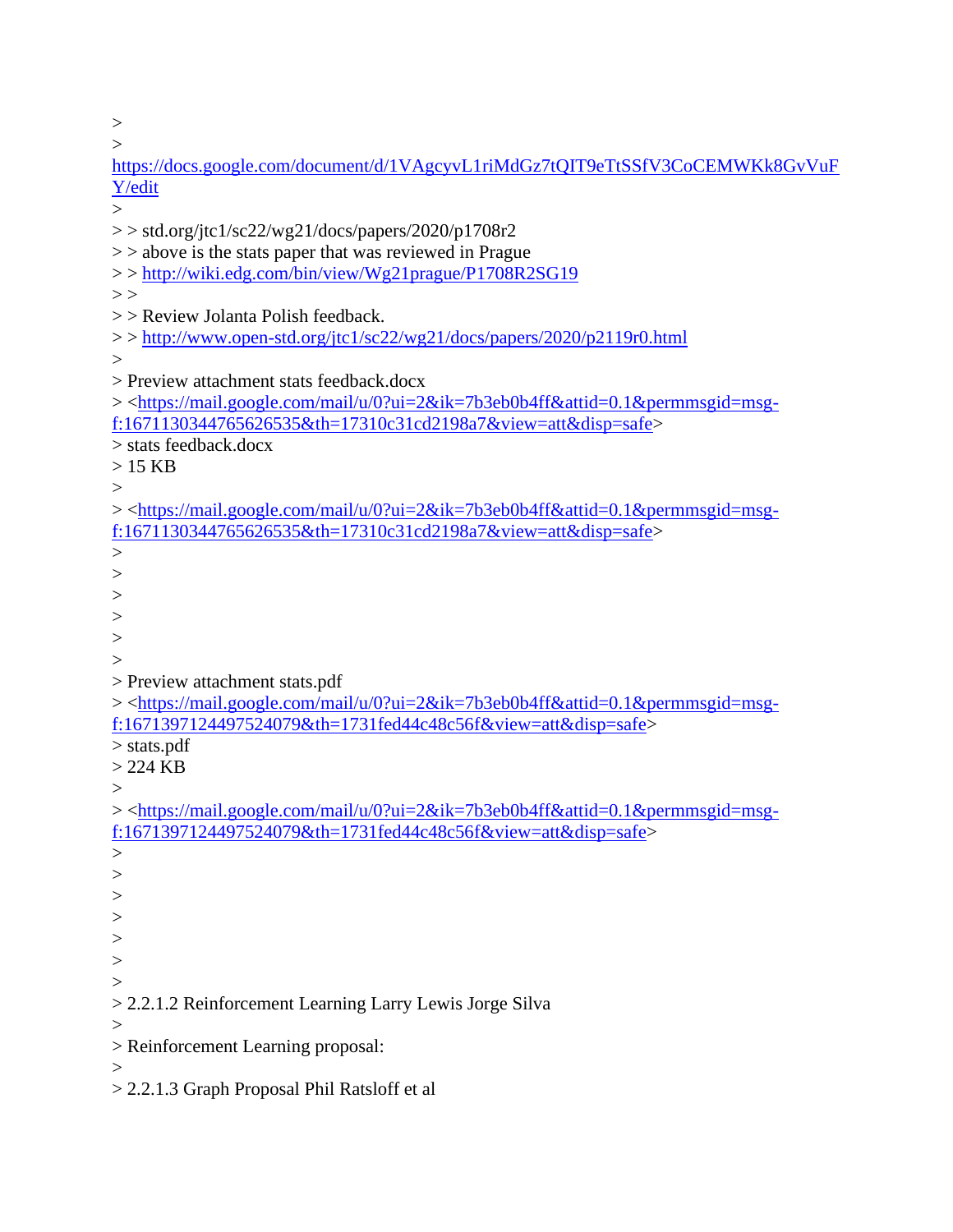$>$ > P1709R1: Graph Proposal for Machine Learning  $>$ > P1709R3:  $\geq$  $\geq$ [https://docs.google.com/document/d/1kLHhbSTX7j0tPeTYECQFSNx3R35Mu3xO5\\_dyYdRy4d](https://docs.google.com/document/d/1kLHhbSTX7j0tPeTYECQFSNx3R35Mu3xO5_dyYdRy4dM/edit?usp=sharing) [M/edit?usp=sharing](https://docs.google.com/document/d/1kLHhbSTX7j0tPeTYECQFSNx3R35Mu3xO5_dyYdRy4dM/edit?usp=sharing) >  $>$  $\geq$ [https://docs.google.com/document/d/1QkfDzGyfNQKs86y053M0YHOLP6frzhTJqzg1Ug\\_vkkE](https://docs.google.com/document/d/1QkfDzGyfNQKs86y053M0YHOLP6frzhTJqzg1Ug_vkkE/edit?usp=sharing) [/edit?usp=sharing](https://docs.google.com/document/d/1QkfDzGyfNQKs86y053M0YHOLP6frzhTJqzg1Ug_vkkE/edit?usp=sharing)  $>$  <  $>$  $\geq$ [https://nam02.safelinks.protection.outlook.com/?url=https%3A%2F%2Fdocs.google.com%2Fdo](https://nam02.safelinks.protection.outlook.com/?url=https%3A%2F%2Fdocs.google.com%2Fdocument%2Fd%2F1QkfDzGyfNQKs86y053M0YHOLP6frzhTJqzg1Ug_vkkE%2Fedit%3Fusp%3Dsharing&data=02%7C01%7CPhil.Ratzloff%40sas.com%7C729b2cf8502641e4ae5e08d749064578%7Cb1c14d5c362545b3a430) [cument%2Fd%2F1QkfDzGyfNQKs86y053M0YHOLP6frzhTJqzg1Ug\\_vkkE%2Fedit%3Fusp%](https://nam02.safelinks.protection.outlook.com/?url=https%3A%2F%2Fdocs.google.com%2Fdocument%2Fd%2F1QkfDzGyfNQKs86y053M0YHOLP6frzhTJqzg1Ug_vkkE%2Fedit%3Fusp%3Dsharing&data=02%7C01%7CPhil.Ratzloff%40sas.com%7C729b2cf8502641e4ae5e08d749064578%7Cb1c14d5c362545b3a430) [3Dsharing&data=02%7C01%7CPhil.Ratzloff%40sas.com%7C729b2cf8502641e4ae5e08d74906](https://nam02.safelinks.protection.outlook.com/?url=https%3A%2F%2Fdocs.google.com%2Fdocument%2Fd%2F1QkfDzGyfNQKs86y053M0YHOLP6frzhTJqzg1Ug_vkkE%2Fedit%3Fusp%3Dsharing&data=02%7C01%7CPhil.Ratzloff%40sas.com%7C729b2cf8502641e4ae5e08d749064578%7Cb1c14d5c362545b3a430) [4578%7Cb1c14d5c362545b3a430](https://nam02.safelinks.protection.outlook.com/?url=https%3A%2F%2Fdocs.google.com%2Fdocument%2Fd%2F1QkfDzGyfNQKs86y053M0YHOLP6frzhTJqzg1Ug_vkkE%2Fedit%3Fusp%3Dsharing&data=02%7C01%7CPhil.Ratzloff%40sas.com%7C729b2cf8502641e4ae5e08d749064578%7Cb1c14d5c362545b3a430)  $\rightarrow$ 9552373a0c2f%7C0%7C0%7C637058163592253027&sdata=4UQm8tqrcUbiZsr200UMrOaEM odJYGNgP1oNot9PbAg%3D&reserved=0>  $\geq$  $>$ > [<http://www.open-std.org/jtc1/sc22/wg21/docs/papers/2020/p2119r0.html>](http://www.open-std.org/jtc1/sc22/wg21/docs/papers/2020/p2119r0.html)  $\geq$ > 2.2.1.4: Differentiable Programing by Marco Foco  $>$  $>$ > [<https://docs.google.com/document/d/1poXfr7mUPovJC9ZQ5SDVM\\_1Nb6oYAXlK\\_d0ljdUAt](https://docs.google.com/document/d/1poXfr7mUPovJC9ZQ5SDVM_1Nb6oYAXlK_d0ljdUAtSQ/edit) [SQ/edit>](https://docs.google.com/document/d/1poXfr7mUPovJC9ZQ5SDVM_1Nb6oYAXlK_d0ljdUAtSQ/edit) > > 2.2.3 any other proposal for reviews?  $\geq$ > 2.3 Other Papers and proposals  $>$ > P1416R1: SG19 - Linear Algebra for Data Science and Machine Learning  $\geq$ > [https://docs.google.com/document/d/1IKUNiUhBgRURW-](https://docs.google.com/document/d/1IKUNiUhBgRURW-UkspK7fAAyIhfXuMxjk7xKikK4Yp8/edit#heading=h.tj9hitg7dbtr)[UkspK7fAAyIhfXuMxjk7xKikK4Yp8/edit#heading=h.tj9hitg7dbtr](https://docs.google.com/document/d/1IKUNiUhBgRURW-UkspK7fAAyIhfXuMxjk7xKikK4Yp8/edit#heading=h.tj9hitg7dbtr)  $>$ > P1415: Machine Learning Layered list  $>$  $\geq$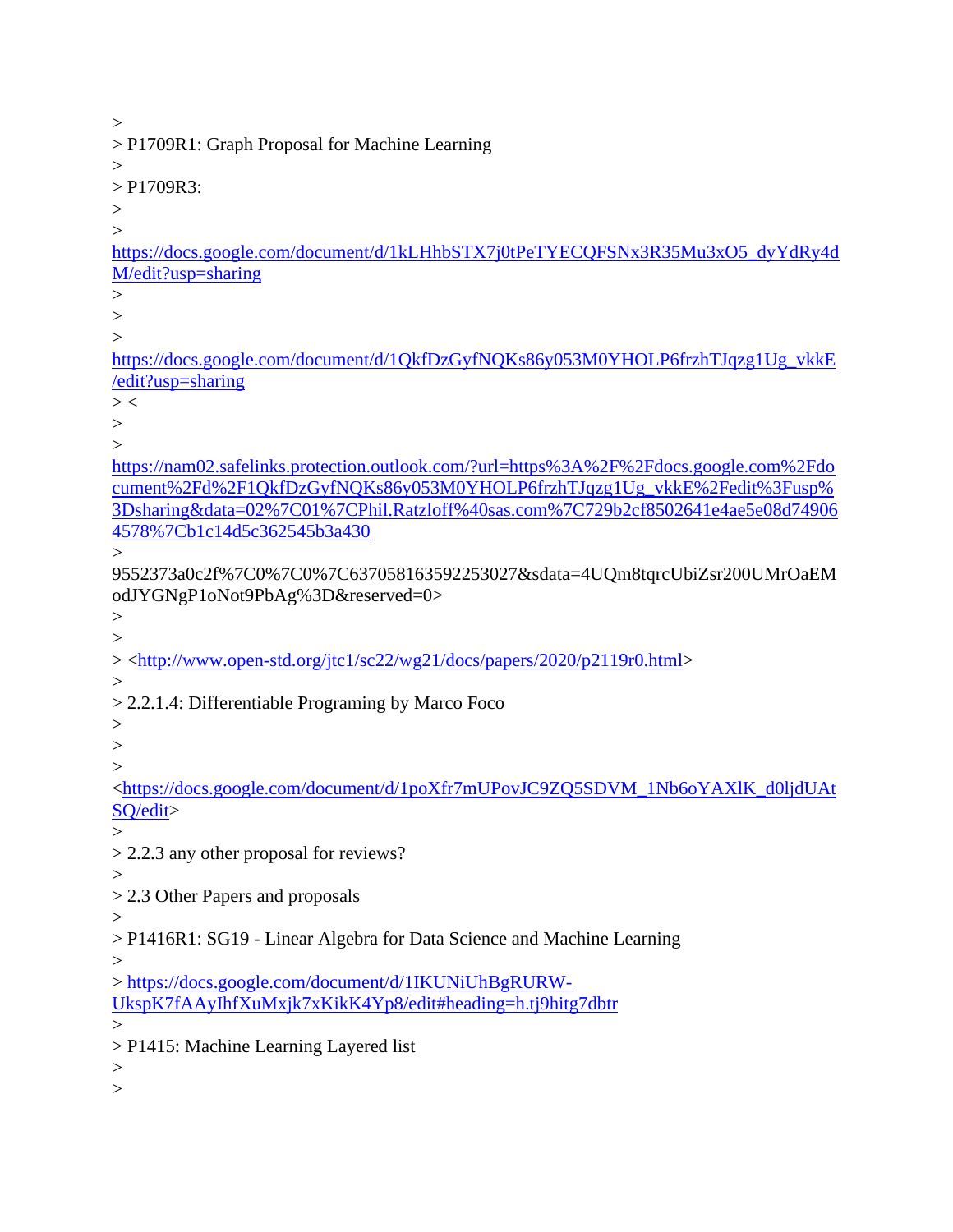[https://docs.google.com/document/d/1elNFdIXWoetbxjO1OKol\\_Wj8fyi4Z4hogfj5tLVSj64/edit](https://docs.google.com/document/d/1elNFdIXWoetbxjO1OKol_Wj8fyi4Z4hogfj5tLVSj64/edit#heading=h.tj9hitg7dbtr) [#heading=h.tj9hitg7dbtr](https://docs.google.com/document/d/1elNFdIXWoetbxjO1OKol_Wj8fyi4Z4hogfj5tLVSj64/edit#heading=h.tj9hitg7dbtr)  $>$ > 2.2.2 SG14 Linear Algebra progress: > Different layers of proposal  $>$  $\rightarrow$ [https://docs.google.com/document/d/1poXfr7mUPovJC9ZQ5SDVM\\_1Nb6oYAXlK\\_d0ljdUAtS](https://docs.google.com/document/d/1poXfr7mUPovJC9ZQ5SDVM_1Nb6oYAXlK_d0ljdUAtSQ/edit) [Q/edit](https://docs.google.com/document/d/1poXfr7mUPovJC9ZQ5SDVM_1Nb6oYAXlK_d0ljdUAtSQ/edit)  $>$ > 2.5 Future F2F meetings:  $\geq$  $> 2.6$  future C++ Standard meetings: ><https://isocpp.org/std/meetings-and-participation/upcoming-meetings>  $>$  $> -2020-02-10$  to 15: Prague, Czech Republic  $\geq$ > - 2020-06-01 to 06: Bulgaria > - 2020-11: (New York, tentative) > - 2021-02-22 to 27: Kona, HI, USA > > 3. Any other business  $\geq$ > New reflector  $\geq$ ><http://lists.isocpp.org/mailman/listinfo.cgi/sg19>  $\geq$ > Old Reflector ><https://groups.google.com/a/isocpp.org/forum/#!newtopic/sg19> > [<https://groups.google.com/a/isocpp.org/forum/?fromgroups=#!forum/sg14>](https://groups.google.com/a/isocpp.org/forum/?fromgroups=#!forum/sg14)  $\geq$ > Code and proposal Staging area  $\geq$ > 4. Review  $>$ > 4.1 Review and approve resolutions and issues [e.g., changes to SG's > working draft]  $>$ > 4.2 Review action items (5 min)  $>$ > 5. Closing process > > 5.1 Establish next agenda  $\geq$ > TBD  $\geq$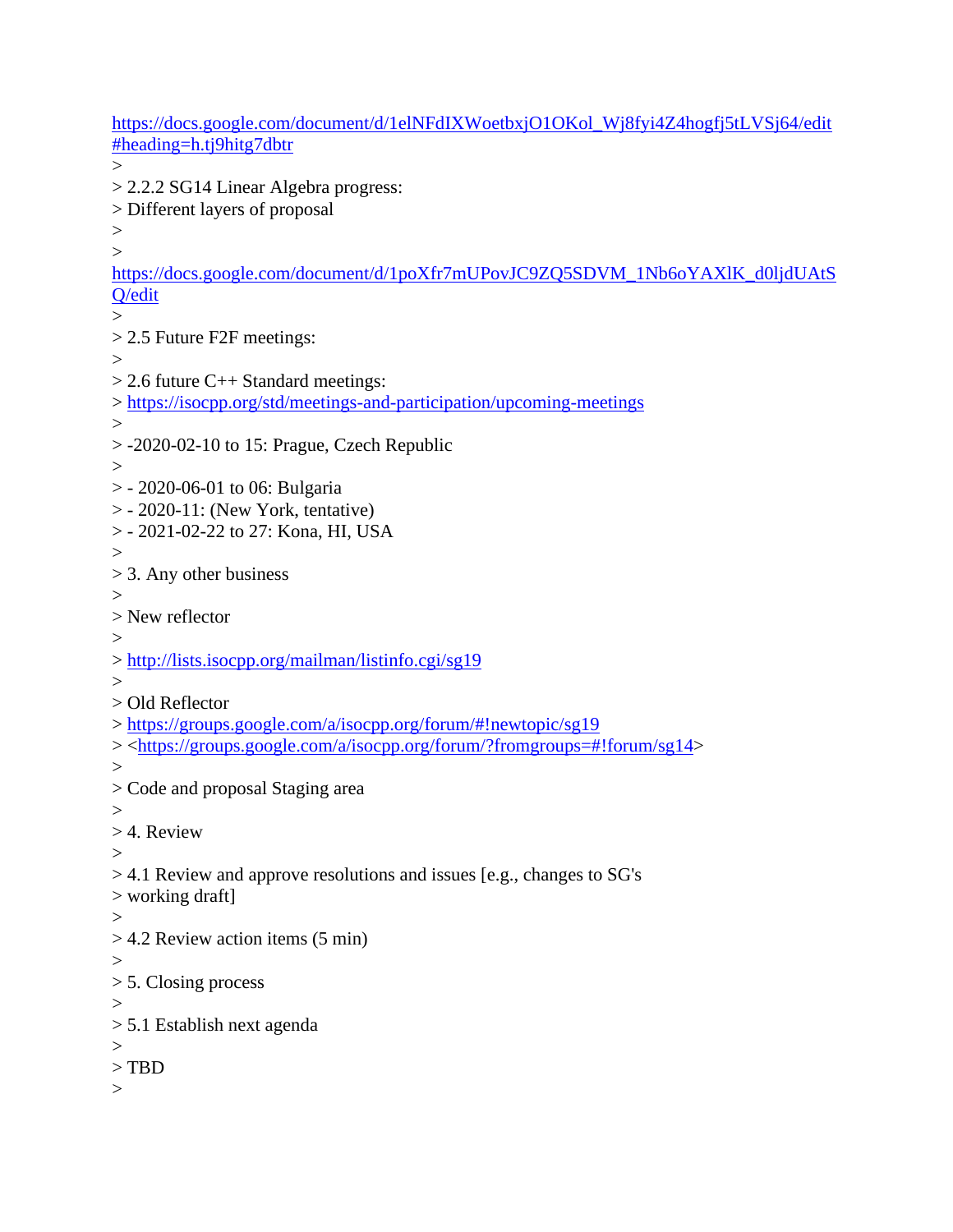> 5.2 Future meeting  $\rightarrow$ > Jul 9, 2020 02:00 PM > Aug 13, 2020 02:00 PM > Sep 10, 2020 02:00 PM > Oct 8, 2020 02:00 PM

Here are the rest of the minutes. Thanks to Phil Ratzloff.

# **ATTENDEES**

Michael Wong, Richard Dosselmann, Antony Peacock, Baran Erfani, Inbal Levi, Jesun Firos, Jolanta Opara, Kevin Deweese, Larry Lewis, Michael Chiu, Paul Preney, Rene Morell, Scott McMillan, Walter Brown

# LOGISTICS

ISO meetings canceled thru Dec

CppCon - 80% online, 20% physical

 $C++20$   $\hat{a}\hat{\epsilon}$  accepted in Prague; national ballots just received; waiting to work thru ISO processes

**STATUS** 

Reinforcement Learning

LL: determining underlying technologies (e.g. tensor, neural nets)

Graph

PR: No significant change

Auto-Differentiation

(no report)

\*STATISTICS (P1708) Review\*

RD: (Overview)

RD: (Intro)

WB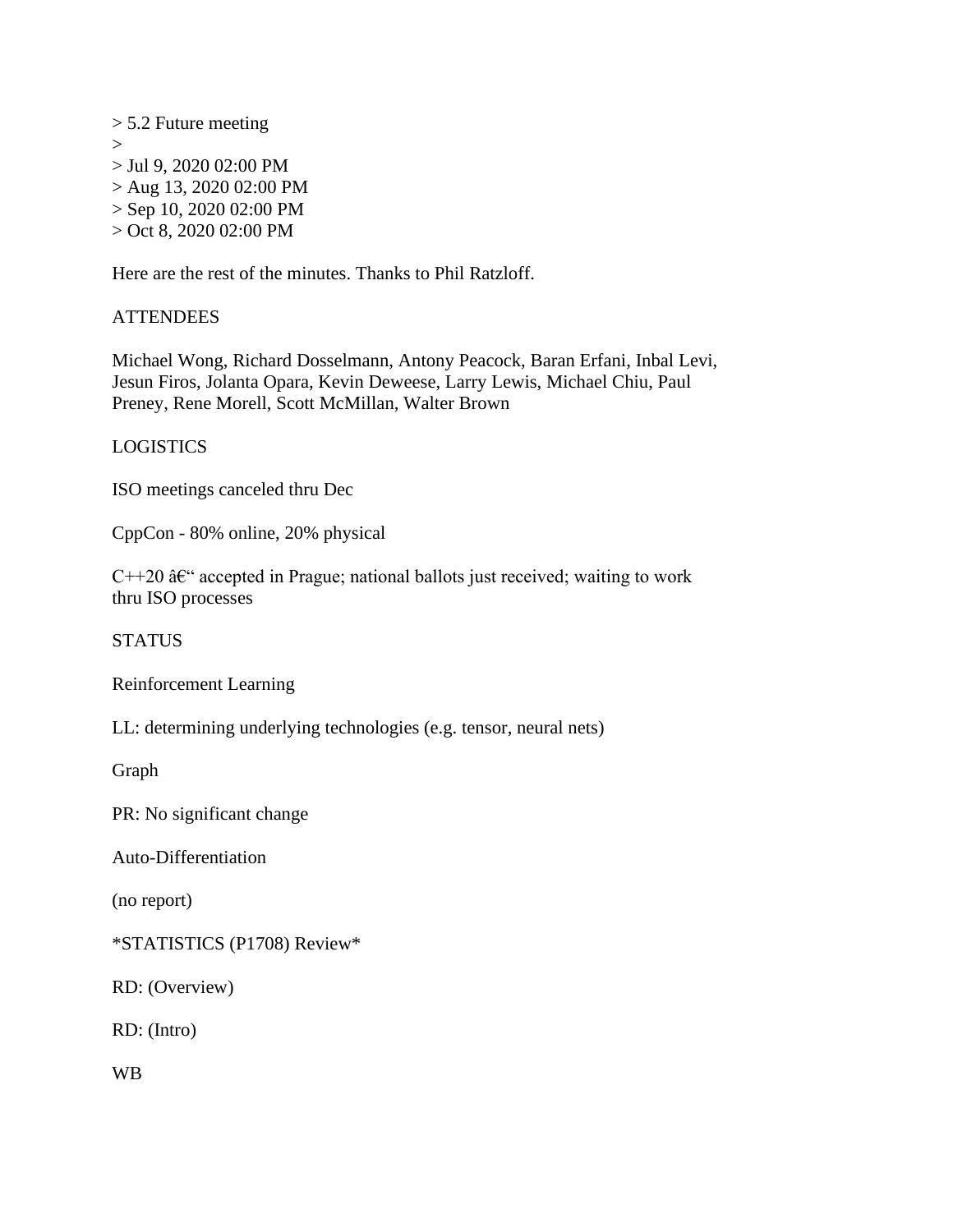Why these functions, and not others (e.g. skewness, kertosis)?

MW

Plan: layered delivery (simple), followed by others like kertosis

Should they be delivered together? Separately?

#### RD

Delivering similar functionality as other language (esp. Python)

Based on existing literature

## WB

Look for existing ISO paper for statistics?

## PR

How to find them?

## WB

ISO web site. Write to them to request relevant paper(s).

#### MW

I $\hat{a} \in$ <sup>TM</sup>ll take that on.

 SG6 (Numerics) may add other perspectives & requirements beyond matching other languages (hence involvement of WB)

#### JO

Suggest simple function median() to call quantile with 0.5

I think it  $\hat{a} \in T^M$ s counter-intuitive to have default value for quantile of 0.5

#### JO

Not mentioned; general weights should be non-negative

 geometric\_mean: should negative values be allowed (tricky); should be stated explicitly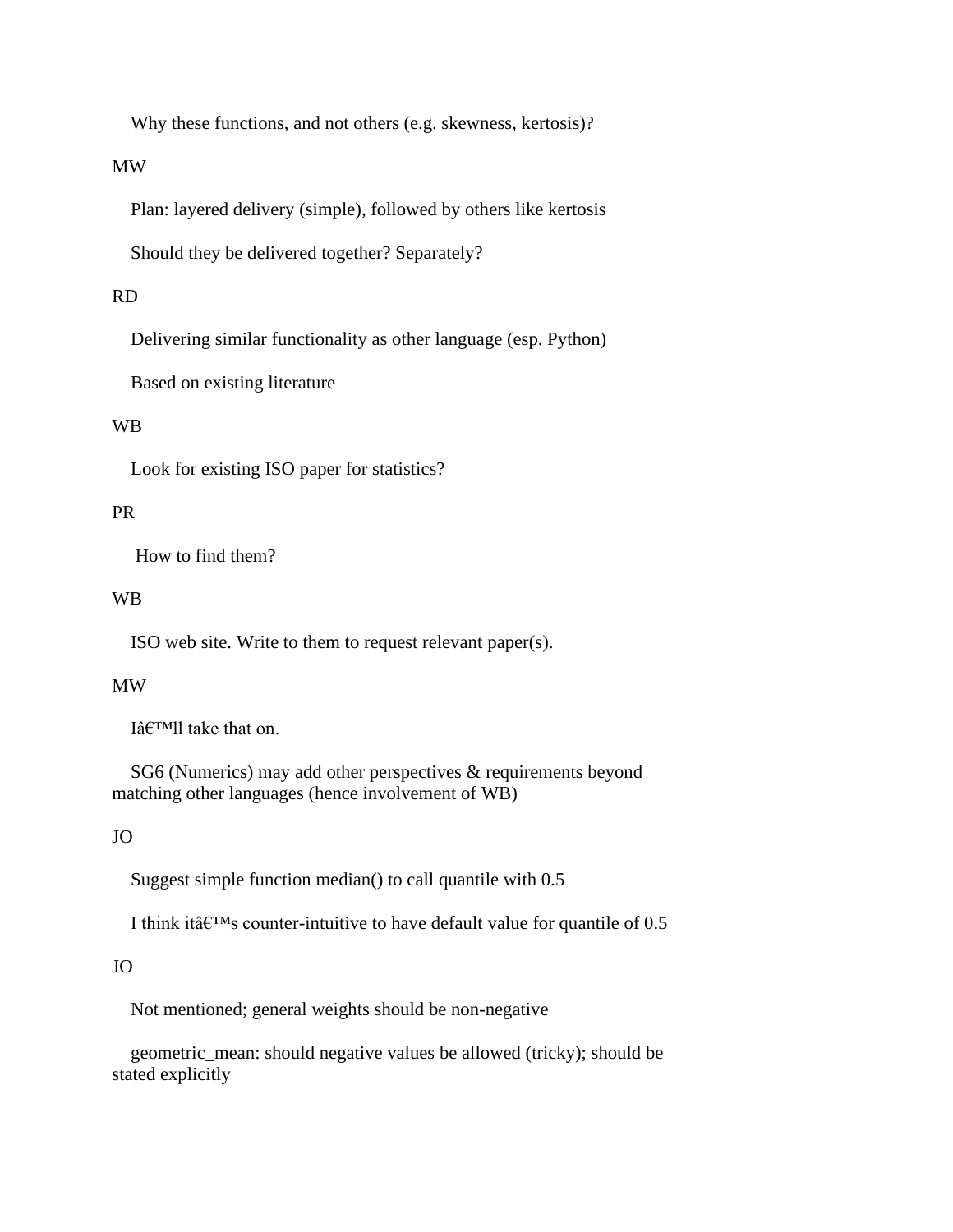harmonic\_mean: (same)

will send you notes

# JO

quantile: the sum of weights is 1.0. Not identified in mean

## JO

Pop variance (7): exponent should be outside parenthesis

# MD

Keep stats function in <stats>

#### WB

Define why you want them in their own header

Random functionality is in <random>

Special math functions were put <cmath>

\*Context: <review mean example>\*

# WB

Design slightly problematic

 Result=double is questionable; More effort to eval the type (e.g. from input\_range R)

Result template arg should come first (usability)

#### PR

Agree with WB

Suggest return type of auto

# MC

What $\hat{\mathbf{a}} \in \mathbb{M}$  the justification of these functions, in comparison to using  $lambda\hat{a}\epsilon^{TM}s$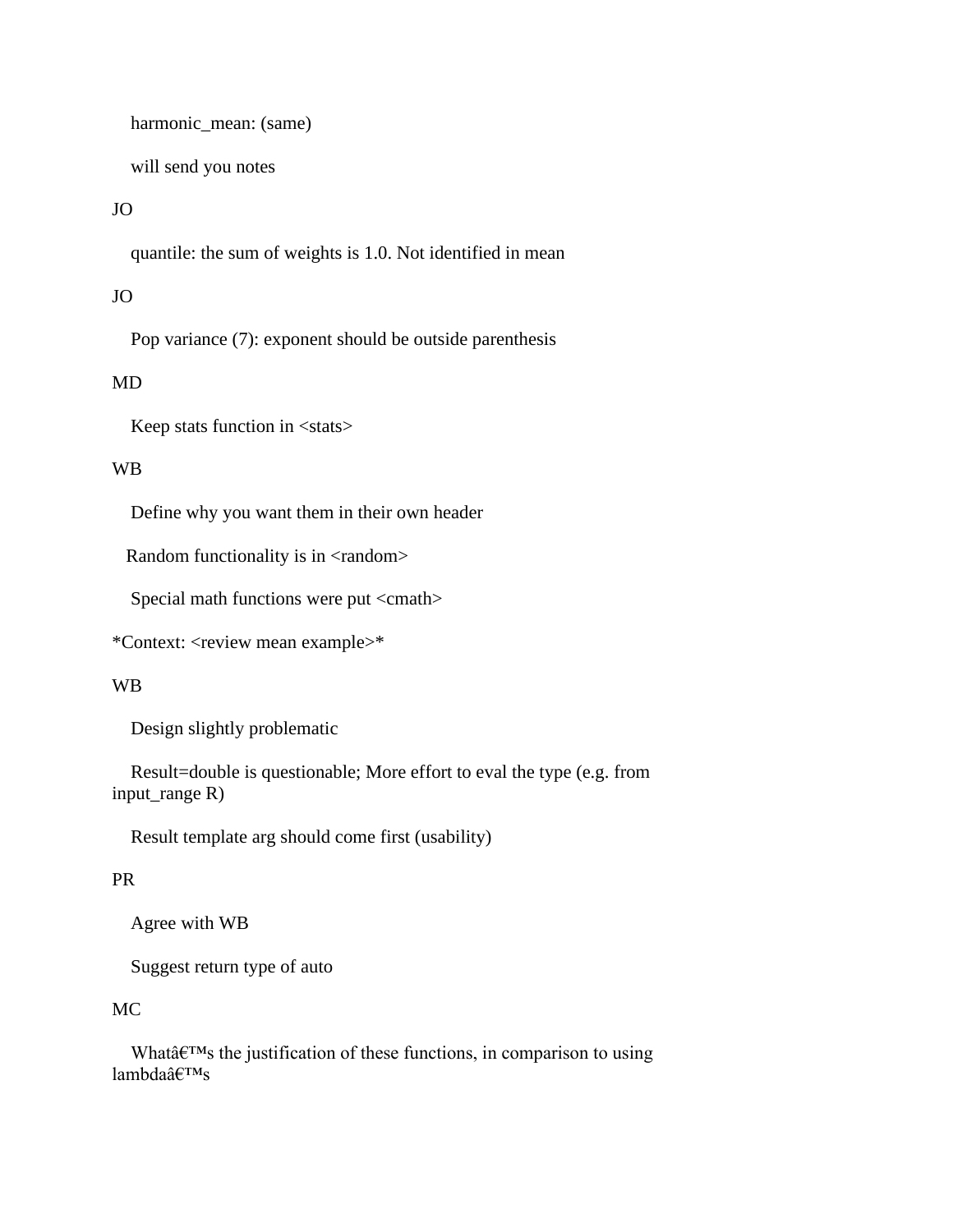RD

 To provide a straight-forward implementation of statistical functions, similar to other languages.

MC

We have an opportunity to handle more specific implementations.

The current implementations imply  $na\tilde{A}^-$  ve implementations and other features may be important to be supported.

 tag\_invoke [should be looked at to support different, useful implementations]

#### WB

P1895

# IL

might be relevant (?)

<https://www.iso.org/obp/ui/#iso:std:iso:3534:-1:ed-2:v2:en>

(Statistics  $\hat{a} \in Y$  Vocabulary and symbols)

# RM

tag\_invoke..<https://wg21.link/p1895>

 Also.. I wrote an isolate more recent application of tag\_invoke here.. [https://github.com/bfgroup/duck\\_invoke](https://github.com/bfgroup/duck_invoke)

\*Context: <var func>\*

# JO

NaN values: What is NaN?

# WB

quiet NaN or signalling NaN

# JO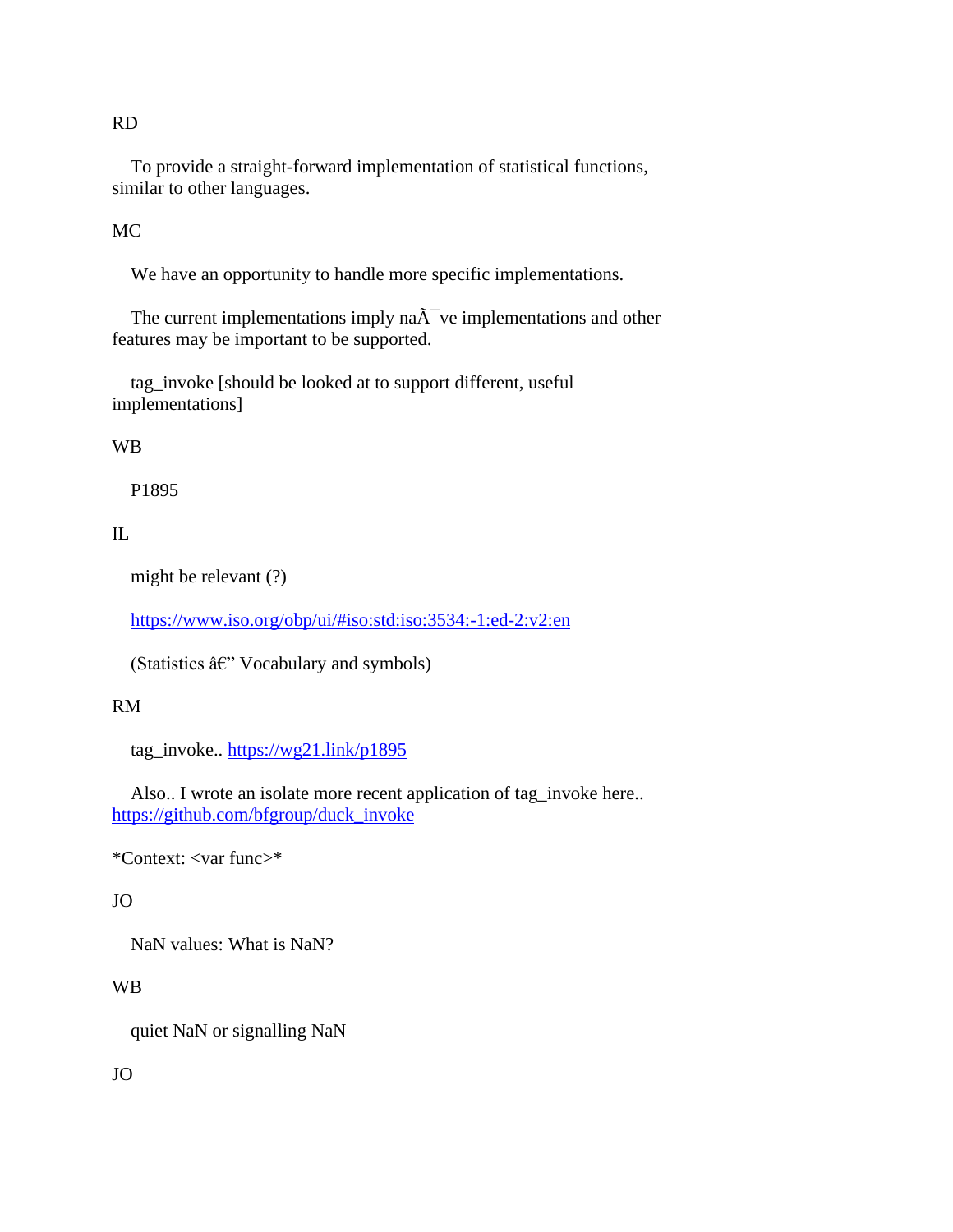Population vs sample: Which is more frequency used

MC

 I think you should just have one variance and pass a weight. (weight instead of choice)

\*Context: sorted\_quantile, unsorted\_quantile\*

JO

sorted\_ and unsorted\_ are strange names:

 median is quantile, quantile is not median: suggest median (helper) function

we always have 2 numbers; would like to have policy to choose one number

# MC

When using quantile is used for text, then it doesn $\hat{\mathfrak{a}} \in \mathbb{M}$  make sense to return average

#### RD

unsorted\_quantile has lower restrictions on type of range

## WB

What about the concept of a sorted\_input\_range?

Allow overload resolution to select the proper function

#### PP

Examples might be simpler using structured bindings instead of  $get \le n$  > ()

## MC

Disagree with handling of text

Nothing to do with statistics

## MD

SG19 feedback was that it was almost a side benefit.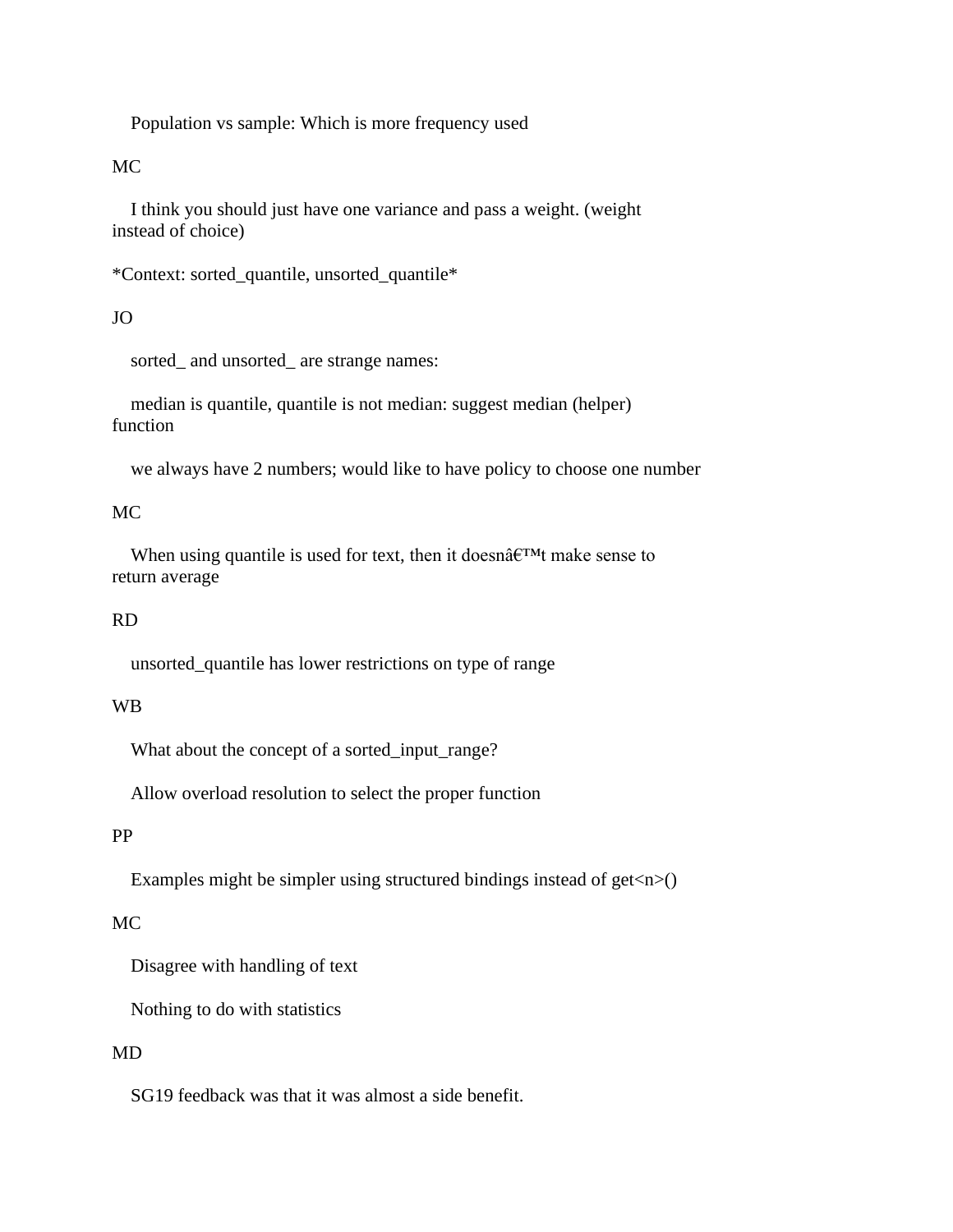We should support it if it made sense and users find it useful.

# JO

I would like to see in quantile a list of quantiles I can specify

# MD

You want to specify multiple quantiles?

# JO

Yes

\*Context: <mode>\*

\*Context: <accumulator objects>\*

# LL

Is there a way for someone to do a kahan summation?

# MC

Why is mean in an accumulator a function? Why not just a member value?

# WB

That requires some thought. There are a number of values involved.

# MD

Mode returns a collection, not a single value

# PP

do we want to return a range?

Concepts might help clean things up. Would that be helpful?

# MD

[Where are] kurtosis & skewness [used]?

# MC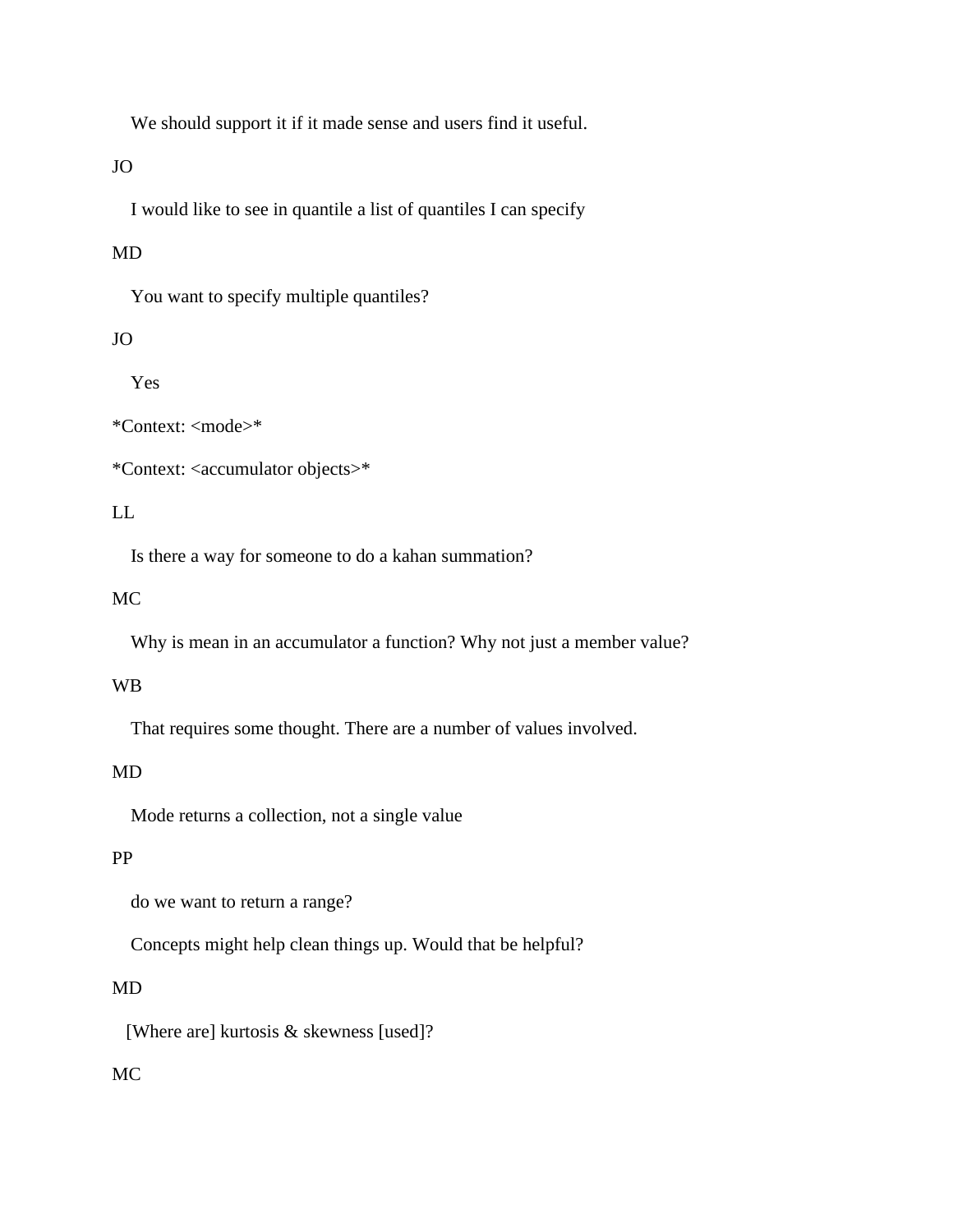They're in Matlab

# MW

Can they be useful outside of machine learning?

What other languages?

Where do we stop?

# MC

Are there plans to have an implementation?

Boost proposal?

# MD

I have a quick-and-dirty implementation

# MC

It would be helpful to propose it to boost

On Thu, Jul 9, 2020 at 2:21 PM Michael Wong <fraggamuffin\_at\_[hidden]> wrote:

 $>$  $\geq$ 

> On Wed, Jul 8, 2020 at 9:43 PM Michael Wong <fraggamuffin\_at\_[hidden]> > wrote:

 $\geq$ 

>> SG19 Machine Learning 2 hours. This session will focus on the Stats paper >> but can also update other topics.

 $>>$ 

 $>>$  Hi,

>>

>> Michael Wong is inviting you to a scheduled Zoom meeting.

>>

>> Topic: SG19 monthly Apr 2020-Oct 2020

>> Time: 18:00 UTC (2:00pm Eastern Time US and Canada)

>> Every month on the Second Thu, until Oct 8, 2020, 7 occurrence(s)

>> Apr 9, 2020 18:00 UTC (2:00pm Eastern Time US and Canada)

 $\gg$  May 14, 2020 18:00 UTC (2:00pm Eastern Time US and Canada)

>> Jun 11, 2020 18:00 UTC (2:00pm Eastern Time US and Canada)

>> Jul 9, 2020 18:00 UTC (2:00pm Eastern Time US and Canada)

 $\gg$  Aug 13, 2020 18:00 UTC (2:00pm Eastern Time US and Canada)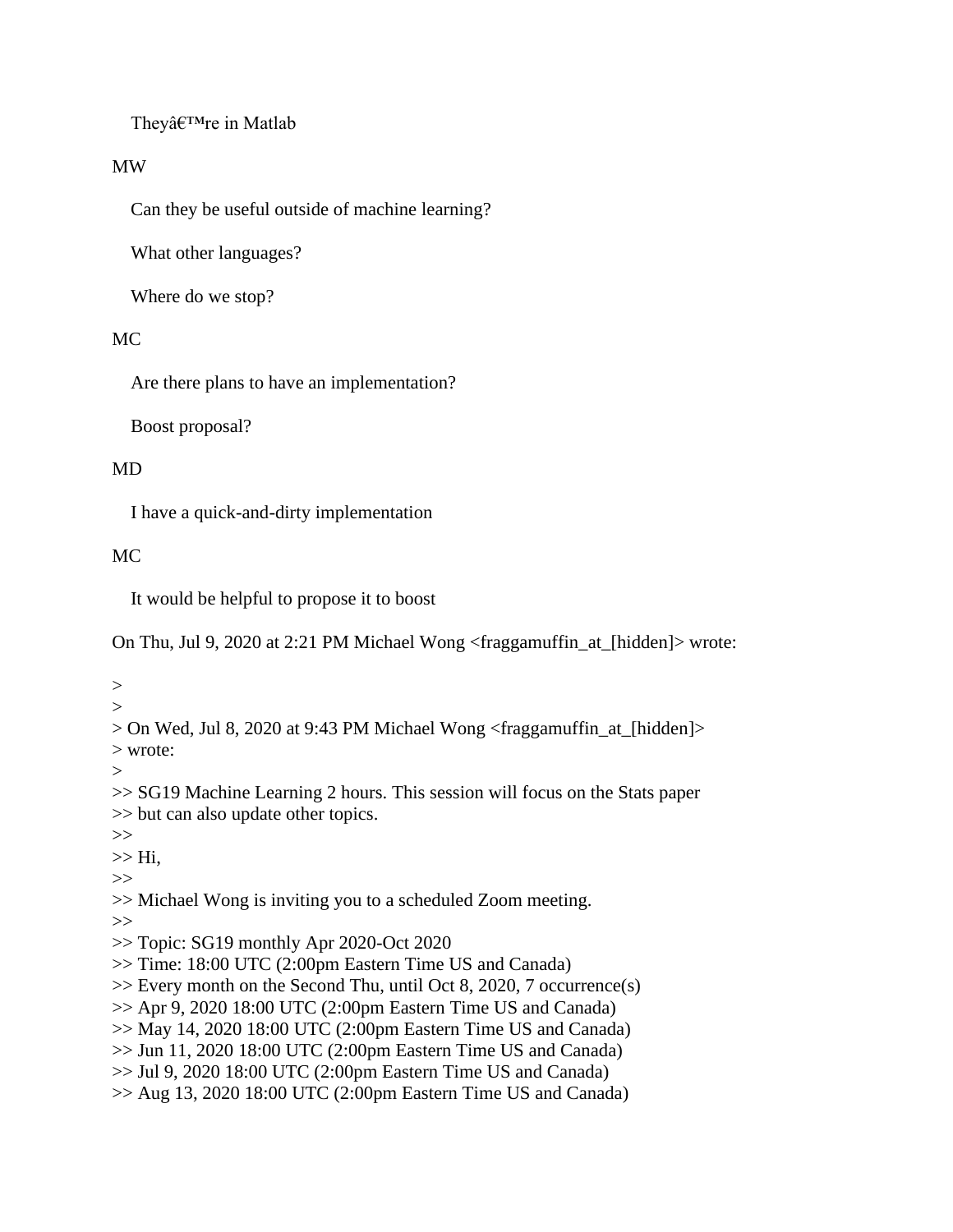$\gg$  Sep 10, 2020 18:00 UTC (2:00pm Eastern Time US and Canada)  $\gg$  Oct 8, 2020 18:00 UTC (2:00pm Eastern Time US and Canada) >> Please download and import the following iCalendar (.ics) files to >> your >> calendar system. >> Monthly: >>  $>>$ [https://iso.zoom.us/meeting/v50sceqopj4pyLdu5Mx1orYgnZZUj0RNqw/ics?icsToken=98tyKuu](https://iso.zoom.us/meeting/v50sceqopj4pyLdu5Mx1orYgnZZUj0RNqw/ics?icsToken=98tyKuuhrz0pGtyQs1-CArUqE53ibvG1kmhirrYIsQe0DDJqZQ3MDNdIYoBRAc-B) [hrz0pGtyQs1-CArUqE53ibvG1kmhirrYIsQe0DDJqZQ3MDNdIYoBRAc-B](https://iso.zoom.us/meeting/v50sceqopj4pyLdu5Mx1orYgnZZUj0RNqw/ics?icsToken=98tyKuuhrz0pGtyQs1-CArUqE53ibvG1kmhirrYIsQe0DDJqZQ3MDNdIYoBRAc-B)  $\rightarrow$ >> Join from PC, Mac, Linux, iOS or Android: >><https://iso.zoom.us/j/291630853?pwd=WUlKbS9SNFNRa0QyWXRWenlGSDhaQT09> >> Password: 339768 >> >> Or iPhone one-tap : >> US: +14086380968,,291630853# or +16468769923,,291630853# >> Or Telephone: >> Dial(for higher quality, dial a number based on your current >> location):  $\gg$  US: +1 408 638 0968 or +1 646 876 9923 or +1 669 900 6833 or +1  $\gg$  253 215 8782 or +1 301 715 8592 or +1 312 626 6799 or +1 346 248 7799 >> or 877 853 5247 (Toll Free) >> Meeting ID: 291 630 853 >> Password: 339768 >> International numbers available:<https://iso.zoom.us/u/abhaIjFKLZ> >> >> Or Skype for Business (Lync): >><https://iso.zoom.us/skype/291630853>  $>>$ >> Agenda: >> >> 1. Opening and introductions >> >> The ISO Code of conduct: >><https://www.iso.org/files/live/sites/isoorg/files/store/en/PUB100397.pdf> >> The IEC Code of Conduct: >><https://basecamp.iec.ch/download/iec-code-of-conduct-for-delegates-and-experts/> >> The WG21 Practices and Procedures and Code of Conduct: >><https://isocpp.org/std/standing-documents/sd-4-wg21-practices-and-procedures> >> >> 1.1 Roll call of participants >>

> Richard Dosselmann, Paul Preeny, Antony Peacock, Bran Erfani, Inbal Levi,

> Jessum Firoz, Jolanta Opara, Kevin Deweese, Larry Lewis, Michael Chiu, Phil

> Ratzloff, Rene Morell, Scott McMillan, Walter Brown, Michael Wong, Paul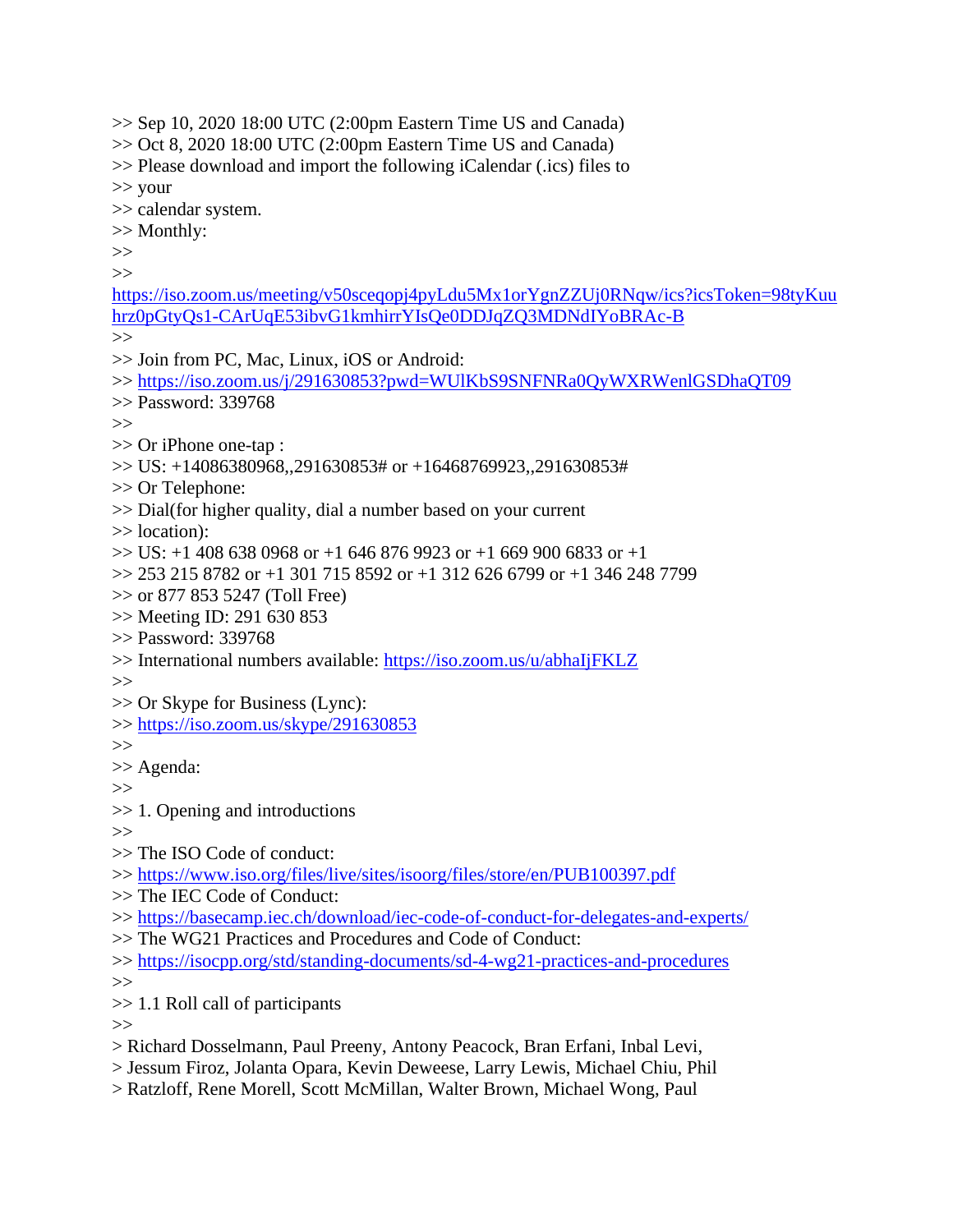> Preney  $\geq$ >> 1.2 Adopt agenda  $\gg$ > Approve. Phil and Michael Minute takers  $>$  $\gg$  1.3 Approve minutes from previous meeting, and approve publishing >> previously approved minutes to ISOCPP.org >> >> 1.4 Action items from previous meetings >>  $\gg$  2. Main issues (125 min)  $>>$ >> 2.1 General logistics  $>>$ >> Meeting plan, focus on one paper per meeting but does not preclude other >> paper updates:  $>>$ >> Apr 9, 2020 02:00 PM: stats paper- DONE >> May 14, 2020 02:00 PM: Stats paper replaces Differential calculus >> DONE >> Jun 11, 2020 02:00 PM: Graph paper- DONE >> Jul 9, 2020 02:00 PM: Stats paper >> Aug 13, 2020 02:00 PM: Differential calculus + Reinforcement Learning >> Sep 10, 2020 02:00 PM: Graph paper >> Oct 8, 2020 02:00 PM: stats paper >> >> ISO meeting status >> >> CPPCON status >> >> future C++ Std meetings >> >> 2.2 Paper reviews >>  $\gg$  2.2.1: ML topics >> >> 2.2.1.1 Stats review Richard Dosselman et al >> >> P1708R1: Math proposal for Machine Learning >> >> [https://docs.google.com/document/d/1VAgcyvL1riMdGz7tQIT9eTtSSfV3CoCEMWKk8GvVuF](https://docs.google.com/document/d/1VAgcyvL1riMdGz7tQIT9eTtSSfV3CoCEMWKk8GvVuFY/edit) [Y/edit](https://docs.google.com/document/d/1VAgcyvL1riMdGz7tQIT9eTtSSfV3CoCEMWKk8GvVuFY/edit) >>

 $>>$  std.org/jtc1/sc22/wg21/docs/papers/2020/p1708r2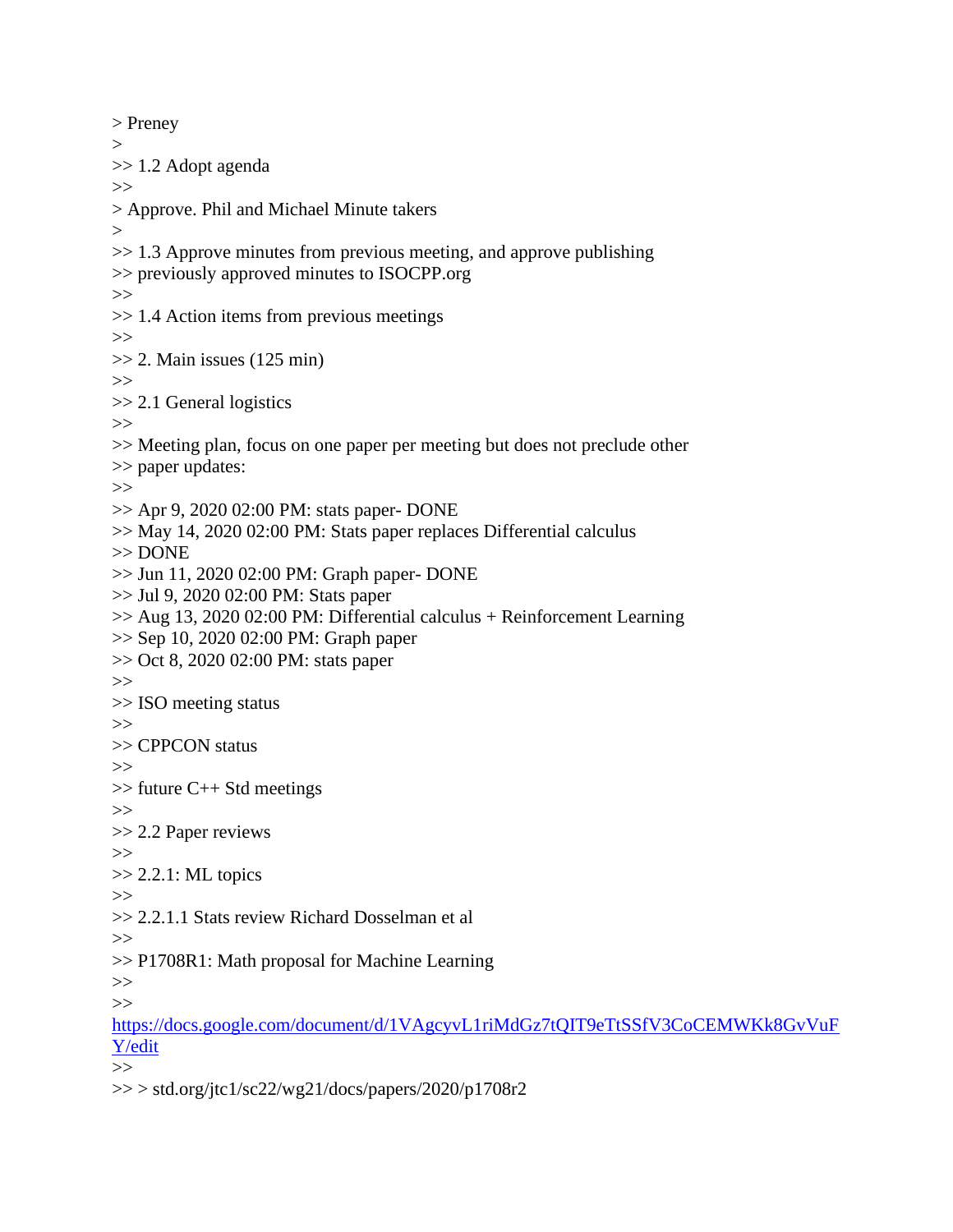$\gg$  > above is the stats paper that was reviewed in Prague >> ><http://wiki.edg.com/bin/view/Wg21prague/P1708R2SG19>  $>>$ >> > Review Jolanta Polish feedback. >> ><http://www.open-std.org/jtc1/sc22/wg21/docs/papers/2020/p2119r0.html>  $\gg$ >> Preview attachment stats feedback.docx >> [<https://mail.google.com/mail/u/0?ui=2&ik=7b3eb0b4ff&attid=0.1&permmsgid=msg](https://mail.google.com/mail/u/0?ui=2&ik=7b3eb0b4ff&attid=0.1&permmsgid=msg-f:1671130344765626535&th=17310c31cd2198a7&view=att&disp=safe)[f:1671130344765626535&th=17310c31cd2198a7&view=att&disp=safe>](https://mail.google.com/mail/u/0?ui=2&ik=7b3eb0b4ff&attid=0.1&permmsgid=msg-f:1671130344765626535&th=17310c31cd2198a7&view=att&disp=safe) >> stats feedback.docx  $>> 15$  KB  $>>$ >> [<https://mail.google.com/mail/u/0?ui=2&ik=7b3eb0b4ff&attid=0.1&permmsgid=msg](https://mail.google.com/mail/u/0?ui=2&ik=7b3eb0b4ff&attid=0.1&permmsgid=msg-f:1671130344765626535&th=17310c31cd2198a7&view=att&disp=safe)[f:1671130344765626535&th=17310c31cd2198a7&view=att&disp=safe>](https://mail.google.com/mail/u/0?ui=2&ik=7b3eb0b4ff&attid=0.1&permmsgid=msg-f:1671130344765626535&th=17310c31cd2198a7&view=att&disp=safe) >>  $>\gt$ >>  $>>$ >> >> >> Preview attachment stats.pdf >> [<https://mail.google.com/mail/u/0?ui=2&ik=7b3eb0b4ff&attid=0.1&permmsgid=msg](https://mail.google.com/mail/u/0?ui=2&ik=7b3eb0b4ff&attid=0.1&permmsgid=msg-f:1671397124497524079&th=1731fed44c48c56f&view=att&disp=safe)[f:1671397124497524079&th=1731fed44c48c56f&view=att&disp=safe>](https://mail.google.com/mail/u/0?ui=2&ik=7b3eb0b4ff&attid=0.1&permmsgid=msg-f:1671397124497524079&th=1731fed44c48c56f&view=att&disp=safe) >> stats.pdf >> 224 KB >> >> [<https://mail.google.com/mail/u/0?ui=2&ik=7b3eb0b4ff&attid=0.1&permmsgid=msg](https://mail.google.com/mail/u/0?ui=2&ik=7b3eb0b4ff&attid=0.1&permmsgid=msg-f:1671397124497524079&th=1731fed44c48c56f&view=att&disp=safe)[f:1671397124497524079&th=1731fed44c48c56f&view=att&disp=safe>](https://mail.google.com/mail/u/0?ui=2&ik=7b3eb0b4ff&attid=0.1&permmsgid=msg-f:1671397124497524079&th=1731fed44c48c56f&view=att&disp=safe) >>  $>>$ >> >> >> >> >> >> 2.2.1.2 Reinforcement Learning Larry Lewis Jorge Silva  $\gg$ >> Reinforcement Learning proposal:  $>>$ >> 2.2.1.3 Graph Proposal Phil Ratsloff et al >> >> P1709R1: Graph Proposal for Machine Learning >>  $>> P1709R3$ : >>  $\gg$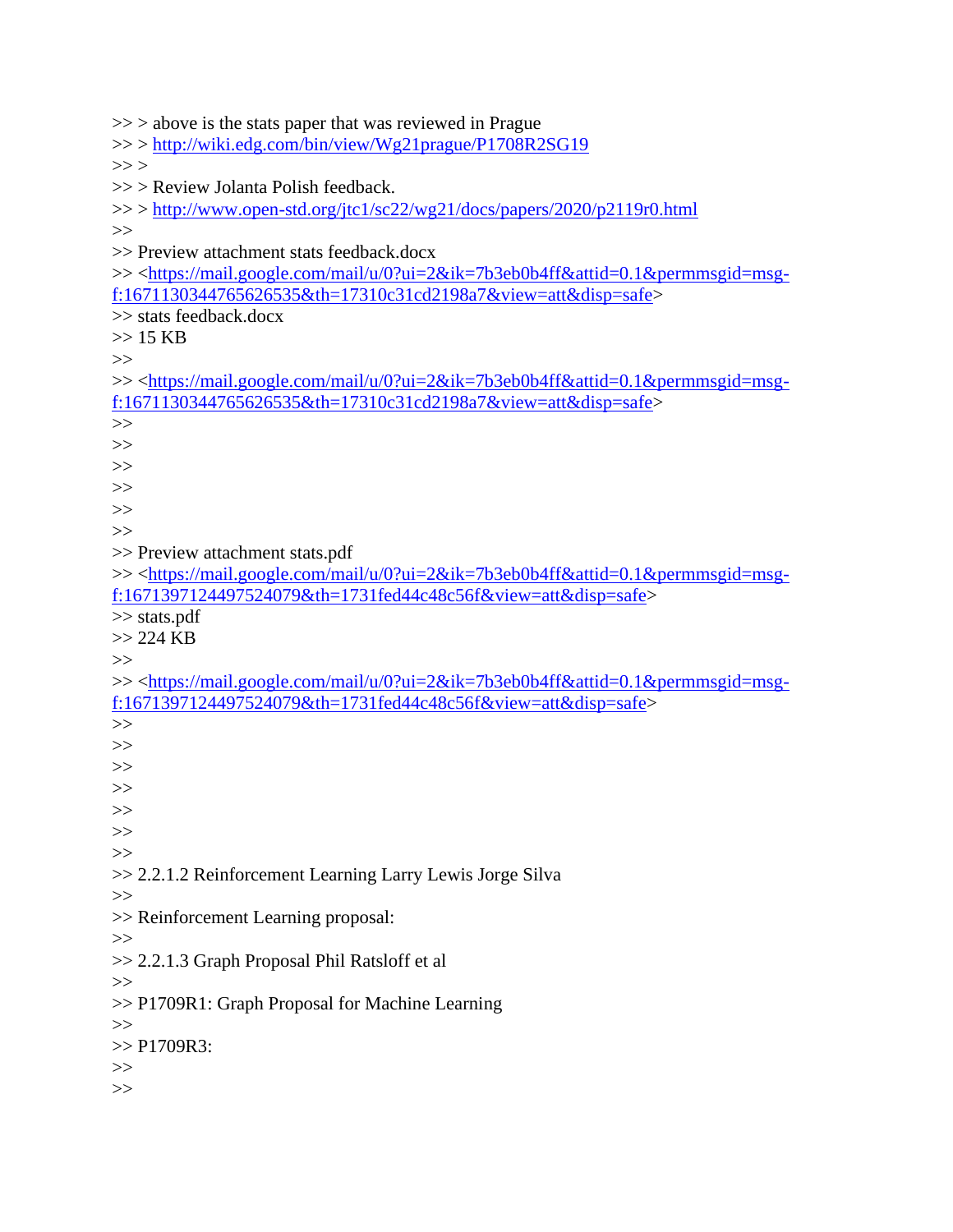[https://docs.google.com/document/d/1kLHhbSTX7j0tPeTYECQFSNx3R35Mu3xO5\\_dyYdRy4d](https://docs.google.com/document/d/1kLHhbSTX7j0tPeTYECQFSNx3R35Mu3xO5_dyYdRy4dM/edit?usp=sharing) [M/edit?usp=sharing](https://docs.google.com/document/d/1kLHhbSTX7j0tPeTYECQFSNx3R35Mu3xO5_dyYdRy4dM/edit?usp=sharing) >> >> >> [https://docs.google.com/document/d/1QkfDzGyfNQKs86y053M0YHOLP6frzhTJqzg1Ug\\_vkkE](https://docs.google.com/document/d/1QkfDzGyfNQKs86y053M0YHOLP6frzhTJqzg1Ug_vkkE/edit?usp=sharing) [/edit?usp=sharing](https://docs.google.com/document/d/1QkfDzGyfNQKs86y053M0YHOLP6frzhTJqzg1Ug_vkkE/edit?usp=sharing)  $>>$ >> >> [https://nam02.safelinks.protection.outlook.com/?url=https%3A%2F%2Fdocs.google.com%2Fdo](https://nam02.safelinks.protection.outlook.com/?url=https%3A%2F%2Fdocs.google.com%2Fdocument%2Fd%2F1QkfDzGyfNQKs86y053M0YHOLP6frzhTJqzg1Ug_vkkE%2Fedit%3Fusp%3Dsharing&data=02%7C01%7CPhil.Ratzloff%40sas.com%7C729b2cf8502641e4ae5e08d749064578%7Cb1c14d5c362545b3a430) [cument%2Fd%2F1QkfDzGyfNQKs86y053M0YHOLP6frzhTJqzg1Ug\\_vkkE%2Fedit%3Fusp%](https://nam02.safelinks.protection.outlook.com/?url=https%3A%2F%2Fdocs.google.com%2Fdocument%2Fd%2F1QkfDzGyfNQKs86y053M0YHOLP6frzhTJqzg1Ug_vkkE%2Fedit%3Fusp%3Dsharing&data=02%7C01%7CPhil.Ratzloff%40sas.com%7C729b2cf8502641e4ae5e08d749064578%7Cb1c14d5c362545b3a430) [3Dsharing&data=02%7C01%7CPhil.Ratzloff%40sas.com%7C729b2cf8502641e4ae5e08d74906](https://nam02.safelinks.protection.outlook.com/?url=https%3A%2F%2Fdocs.google.com%2Fdocument%2Fd%2F1QkfDzGyfNQKs86y053M0YHOLP6frzhTJqzg1Ug_vkkE%2Fedit%3Fusp%3Dsharing&data=02%7C01%7CPhil.Ratzloff%40sas.com%7C729b2cf8502641e4ae5e08d749064578%7Cb1c14d5c362545b3a430) [4578%7Cb1c14d5c362545b3a430](https://nam02.safelinks.protection.outlook.com/?url=https%3A%2F%2Fdocs.google.com%2Fdocument%2Fd%2F1QkfDzGyfNQKs86y053M0YHOLP6frzhTJqzg1Ug_vkkE%2Fedit%3Fusp%3Dsharing&data=02%7C01%7CPhil.Ratzloff%40sas.com%7C729b2cf8502641e4ae5e08d749064578%7Cb1c14d5c362545b3a430) >> 9552373a0c2f%7C0%7C0%7C637058163592253027&sdata=4UQm8tqrcUbiZsr200UMrOaEM odJYGNgP1oNot9PbAg%3D&reserved=0> >> >> >> [<http://www.open-std.org/jtc1/sc22/wg21/docs/papers/2020/p2119r0.html>](http://www.open-std.org/jtc1/sc22/wg21/docs/papers/2020/p2119r0.html) >> >> 2.2.1.4: Differentiable Programing by Marco Foco >>  $>\gt$ >> [<https://docs.google.com/document/d/1poXfr7mUPovJC9ZQ5SDVM\\_1Nb6oYAXlK\\_d0ljdUAt](https://docs.google.com/document/d/1poXfr7mUPovJC9ZQ5SDVM_1Nb6oYAXlK_d0ljdUAtSQ/edit) [SQ/edit>](https://docs.google.com/document/d/1poXfr7mUPovJC9ZQ5SDVM_1Nb6oYAXlK_d0ljdUAtSQ/edit)  $\gg$ >> 2.2.3 any other proposal for reviews? >> >> 2.3 Other Papers and proposals >> >> P1416R1: SG19 - Linear Algebra for Data Science and Machine Learning >> >> [https://docs.google.com/document/d/1IKUNiUhBgRURW-](https://docs.google.com/document/d/1IKUNiUhBgRURW-UkspK7fAAyIhfXuMxjk7xKikK4Yp8/edit#heading=h.tj9hitg7dbtr)[UkspK7fAAyIhfXuMxjk7xKikK4Yp8/edit#heading=h.tj9hitg7dbtr](https://docs.google.com/document/d/1IKUNiUhBgRURW-UkspK7fAAyIhfXuMxjk7xKikK4Yp8/edit#heading=h.tj9hitg7dbtr)  $\rightarrow$ >> P1415: Machine Learning Layered list >> >> [https://docs.google.com/document/d/1elNFdIXWoetbxjO1OKol\\_Wj8fyi4Z4hogfj5tLVSj64/edit](https://docs.google.com/document/d/1elNFdIXWoetbxjO1OKol_Wj8fyi4Z4hogfj5tLVSj64/edit#heading=h.tj9hitg7dbtr) [#heading=h.tj9hitg7dbtr](https://docs.google.com/document/d/1elNFdIXWoetbxjO1OKol_Wj8fyi4Z4hogfj5tLVSj64/edit#heading=h.tj9hitg7dbtr)  $\gg$ >> 2.2.2 SG14 Linear Algebra progress: >> Different layers of proposal

 $\gg$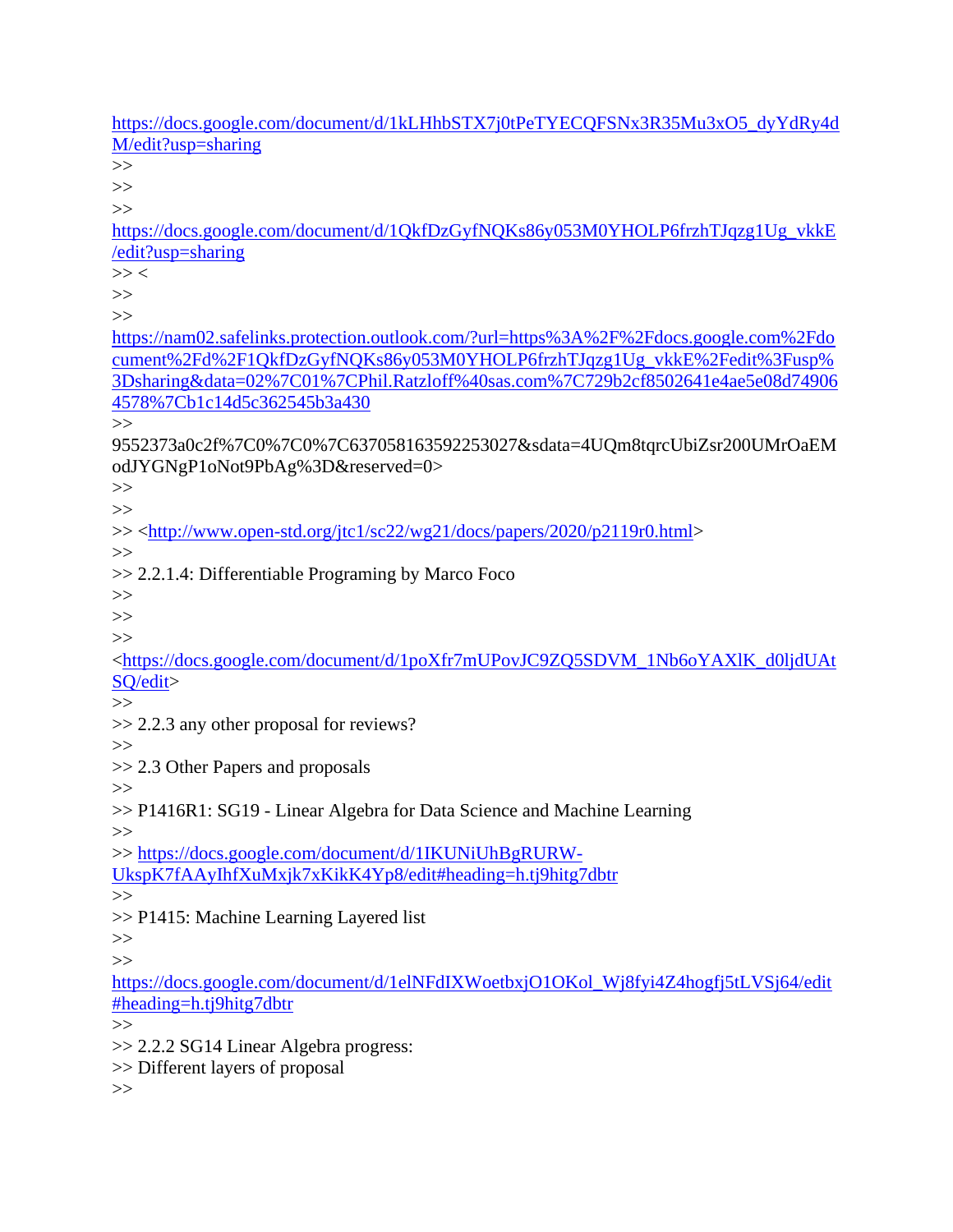>>

[https://docs.google.com/document/d/1poXfr7mUPovJC9ZQ5SDVM\\_1Nb6oYAXlK\\_d0ljdUAtS](https://docs.google.com/document/d/1poXfr7mUPovJC9ZQ5SDVM_1Nb6oYAXlK_d0ljdUAtSQ/edit) [Q/edit](https://docs.google.com/document/d/1poXfr7mUPovJC9ZQ5SDVM_1Nb6oYAXlK_d0ljdUAtSQ/edit) >> >> 2.5 Future F2F meetings:  $>>$ >> 2.6 future C++ Standard meetings: >><https://isocpp.org/std/meetings-and-participation/upcoming-meetings> >>  $\gg$  -2020-02-10 to 15: Prague, Czech Republic >> >> - 2020-06-01 to 06: Bulgaria  $\gg$  - 2020-11: (New York, tentative) >> - 2021-02-22 to 27: Kona, HI, USA  $>>$ >> 3. Any other business >> >> New reflector >> >><http://lists.isocpp.org/mailman/listinfo.cgi/sg19> >> >> Old Reflector >><https://groups.google.com/a/isocpp.org/forum/#!newtopic/sg19> >> [<https://groups.google.com/a/isocpp.org/forum/?fromgroups=#!forum/sg14>](https://groups.google.com/a/isocpp.org/forum/?fromgroups=#!forum/sg14)  $\gg$ >> Code and proposal Staging area >> >> 4. Review  $>\gt$ >> 4.1 Review and approve resolutions and issues [e.g., changes to SG's >> working draft] >> >> 4.2 Review action items (5 min)  $>>$ >> 5. Closing process >> >> 5.1 Establish next agenda >> >> TBD >> >> 5.2 Future meeting >> >> Jul 9, 2020 02:00 PM >> Aug 13, 2020 02:00 PM >> Sep 10, 2020 02:00 PM >> Oct 8, 2020 02:00 PM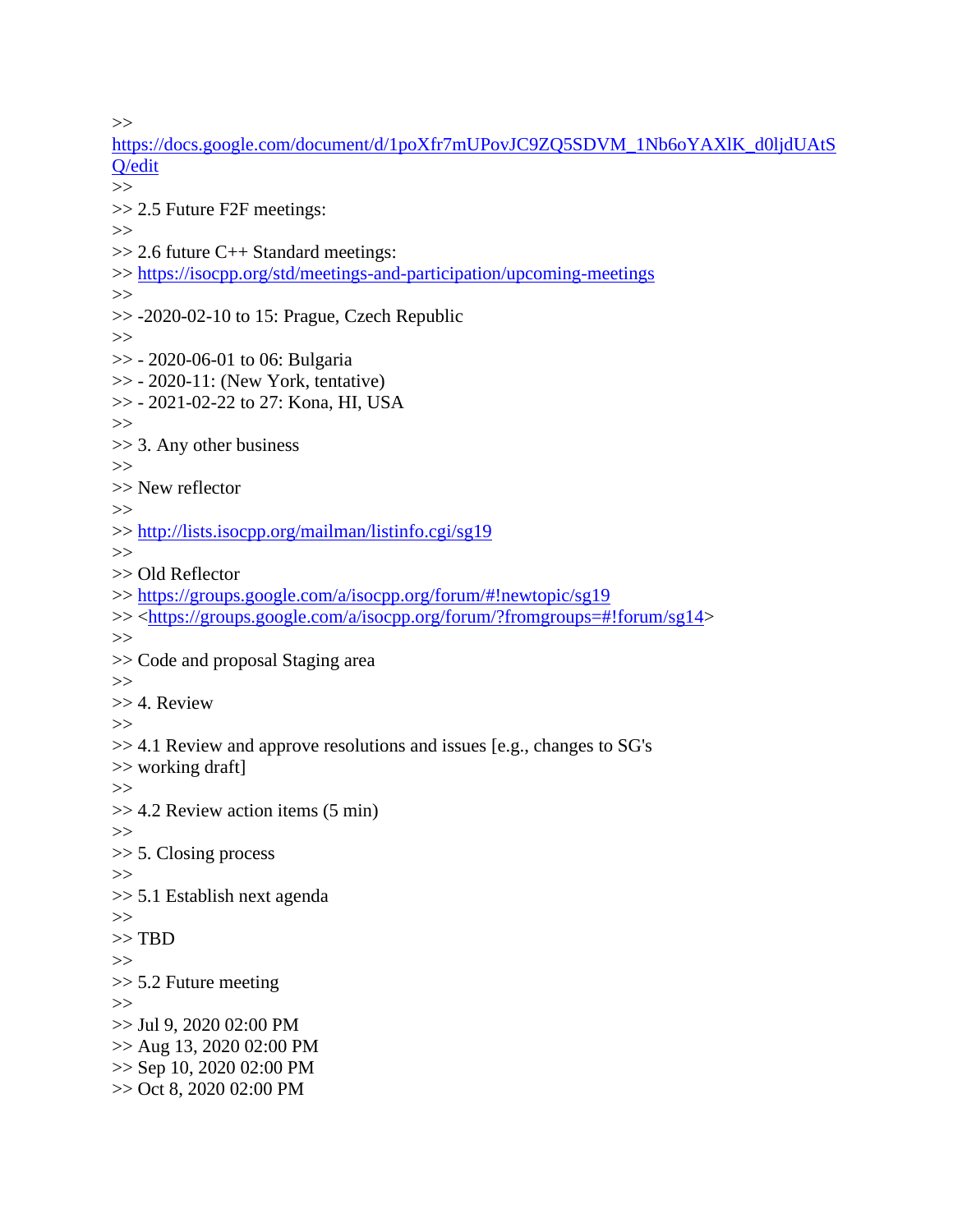# <span id="page-37-0"></span>**Minutes for 2020/08/13 SG19 Conference Call**

Meeting notes.

SG19 Machine Learning 2 hours. This session will focus on Reinforcement learning and differential calculus but with updates from Stats and Graph proposals.

Hi,

Michael Wong is inviting you to a scheduled Zoom meeting.

Topic: SG19 monthly Apr 2020-Oct 2020

Time: 18:00 UTC (2:00pm Eastern Time US and Canada) Every month on the Second Thu, until Oct 8, 2020, 7 occurrence(s) Apr 9, 2020 18:00 UTC (2:00pm Eastern Time US and Canada) May 14, 2020 18:00 UTC (2:00pm Eastern Time US and Canada) Jun 11, 2020 18:00 UTC (2:00pm Eastern Time US and Canada) Jul 9, 2020 18:00 UTC (2:00pm Eastern Time US and Canada) Aug 13, 2020 18:00 UTC (2:00pm Eastern Time US and Canada) Sep 10, 2020 18:00 UTC (2:00pm Eastern Time US and Canada) Oct 8, 2020 18:00 UTC (2:00pm Eastern Time US and Canada) Please download and import the following iCalendar (.ics) files to your calendar system.

Monthly:

[https://iso.zoom.us/meeting/v50sceqopj4pyLdu5Mx1orYgnZZUj0RNqw/ics?icsToken=98tyKuu](https://iso.zoom.us/meeting/v50sceqopj4pyLdu5Mx1orYgnZZUj0RNqw/ics?icsToken=98tyKuuhrz0pGtyQs1-CArUqE53ibvG1kmhirrYIsQe0DDJqZQ3MDNdIYoBRAc-B) [hrz0pGtyQs1-CArUqE53ibvG1kmhirrYIsQe0DDJqZQ3MDNdIYoBRAc-B](https://iso.zoom.us/meeting/v50sceqopj4pyLdu5Mx1orYgnZZUj0RNqw/ics?icsToken=98tyKuuhrz0pGtyQs1-CArUqE53ibvG1kmhirrYIsQe0DDJqZQ3MDNdIYoBRAc-B)

Join from PC, Mac, Linux, iOS or Android:

<https://iso.zoom.us/j/291630853?pwd=WUlKbS9SNFNRa0QyWXRWenlGSDhaQT09> Password: 339768

Or iPhone one-tap :

US: +14086380968,,291630853# or +16468769923,,291630853#

Or Telephone:

Dial(for higher quality, dial a number based on your current location):

US:  $+1$  408 638 0968 or  $+1$  646 876 9923 or  $+1$  669 900 6833 or  $+1$ 253 215 8782 or +1 301 715 8592 or +1 312 626 6799 or +1 346 248 7799 or 877 853 5247 (Toll Free) Meeting ID: 291 630 853 Password: 339768

International numbers available:<https://iso.zoom.us/u/abhaIjFKLZ>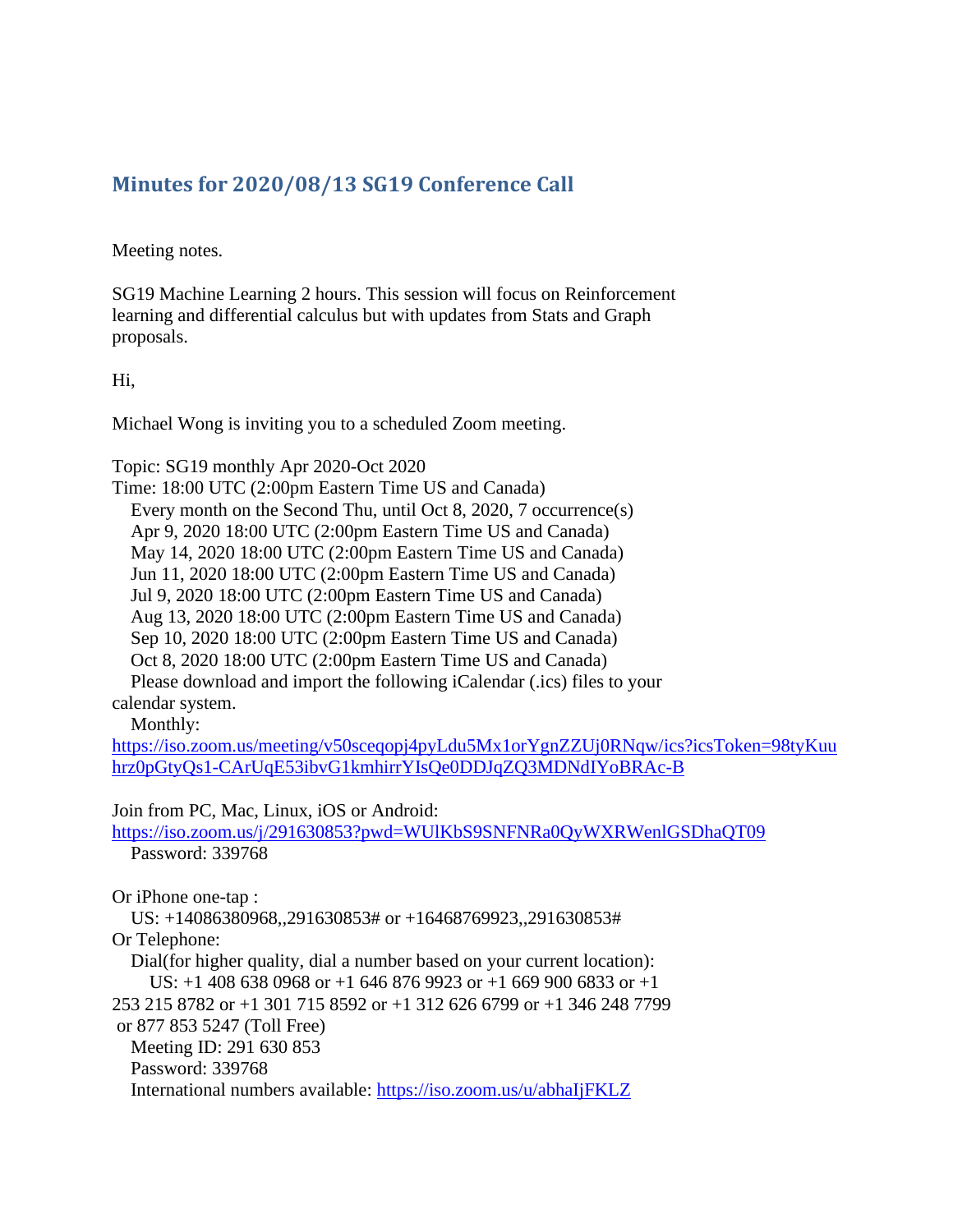Or Skype for Business (Lync): <https://iso.zoom.us/skype/291630853>

Agenda:

1. Opening and introductions

The ISO Code of conduct: <https://www.iso.org/files/live/sites/isoorg/files/store/en/PUB100397.pdf> The IEC Code of Conduct: <https://basecamp.iec.ch/download/iec-code-of-conduct-for-delegates-and-experts/> The WG21 Practices and Procedures and Code of Conduct: <https://isocpp.org/std/standing-documents/sd-4-wg21-practices-and-procedures>

1.1 Roll call of participants

1.2 Adopt agenda

1.3 Approve minutes from previous meeting, and approve publishing previously approved minutes to ISOCPP.org

1.4 Action items from previous meetings

2. Main issues (125 min)

2.1 General logistics

Meeting plan, focus on one paper per meeting but does not preclude other paper updates:

 Apr 9, 2020 02:00 PM: stats paper- DONE May 14, 2020 02:00 PM: Stats paper replaces Differential calculus DONE Jun 11, 2020 02:00 PM: Graph paper- DONE Jul 9, 2020 02:00 PM: Stats paper -DONE Aug 13, 2020 02:00 PM: Differential calculus + Reinforcement Learning Sep 10, 2020 02:00 PM: Graph paper Oct 8, 2020 02:00 PM: stats paper

ISO meeting status

CPPCON status

future C++ Std meetings

2.2 Paper reviews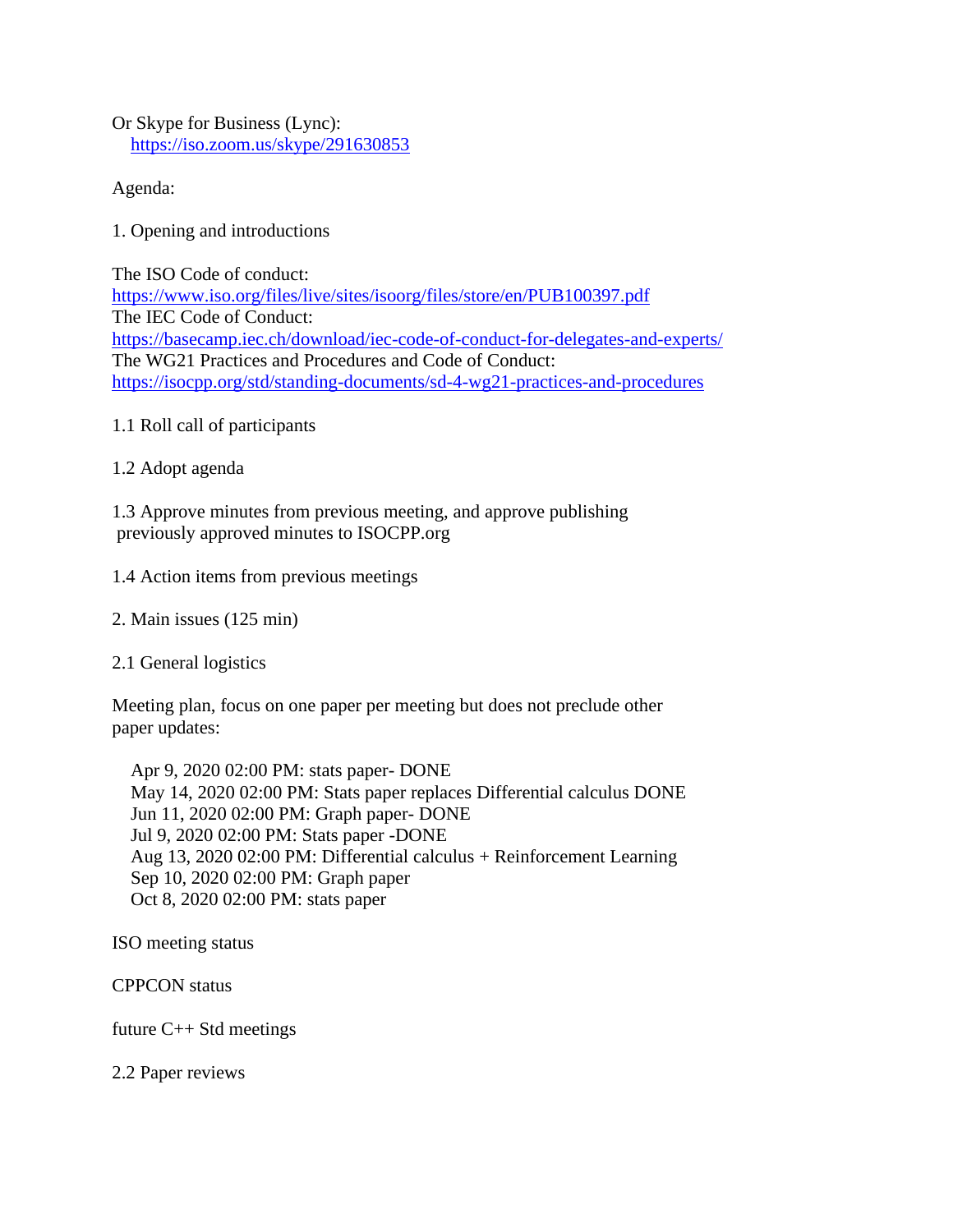# 2.2.1: ML topics

2.2.1.1 Stats review Richard Dosselman et al

P1708R1: Math proposal for Machine Learning

[https://docs.google.com/document/d/1VAgcyvL1riMdGz7tQIT9eTtSSfV3CoCEMWKk8GvVuF](https://docs.google.com/document/d/1VAgcyvL1riMdGz7tQIT9eTtSSfV3CoCEMWKk8GvVuFY/edit) [Y/edit](https://docs.google.com/document/d/1VAgcyvL1riMdGz7tQIT9eTtSSfV3CoCEMWKk8GvVuFY/edit)

> std.org/jtc1/sc22/wg21/docs/papers/2020/p1708r2

> above is the stats paper that was reviewed in Prague

><http://wiki.edg.com/bin/view/Wg21prague/P1708R2SG19>

 $\geq$ 

> Review Jolanta Polish feedback.

><http://www.open-std.org/jtc1/sc22/wg21/docs/papers/2020/p2119r0.html>

Preview attachment stats feedback.docx

 $\overline{\epsilon}$ 

[https://mail.google.com/mail/u/0?ui=2&ik=7b3eb0b4ff&attid=0.1&permmsgid=msg](https://mail.google.com/mail/u/0?ui=2&ik=7b3eb0b4ff&attid=0.1&permmsgid=msg-f:1671130344765626535&th=17310c31cd2198a7&view=att&disp=safe)[f:1671130344765626535&th=17310c31cd2198a7&view=att&disp=safe](https://mail.google.com/mail/u/0?ui=2&ik=7b3eb0b4ff&attid=0.1&permmsgid=msg-f:1671130344765626535&th=17310c31cd2198a7&view=att&disp=safe)

>

stats feedback.docx

15 KB

 $\lt$ 

[https://mail.google.com/mail/u/0?ui=2&ik=7b3eb0b4ff&attid=0.1&permmsgid=msg](https://mail.google.com/mail/u/0?ui=2&ik=7b3eb0b4ff&attid=0.1&permmsgid=msg-f:1671130344765626535&th=17310c31cd2198a7&view=att&disp=safe)[f:1671130344765626535&th=17310c31cd2198a7&view=att&disp=safe](https://mail.google.com/mail/u/0?ui=2&ik=7b3eb0b4ff&attid=0.1&permmsgid=msg-f:1671130344765626535&th=17310c31cd2198a7&view=att&disp=safe)

 $\geq$ 

Preview attachment stats.pdf

 $\lt$ 

[https://mail.google.com/mail/u/0?ui=2&ik=7b3eb0b4ff&attid=0.1&permmsgid=msg](https://mail.google.com/mail/u/0?ui=2&ik=7b3eb0b4ff&attid=0.1&permmsgid=msg-f:1671397124497524079&th=1731fed44c48c56f&view=att&disp=safe)[f:1671397124497524079&th=1731fed44c48c56f&view=att&disp=safe](https://mail.google.com/mail/u/0?ui=2&ik=7b3eb0b4ff&attid=0.1&permmsgid=msg-f:1671397124497524079&th=1731fed44c48c56f&view=att&disp=safe)

 $\geq$ 

stats.pdf 224 KB

 $\overline{<}$ 

[https://mail.google.com/mail/u/0?ui=2&ik=7b3eb0b4ff&attid=0.1&permmsgid=msg](https://mail.google.com/mail/u/0?ui=2&ik=7b3eb0b4ff&attid=0.1&permmsgid=msg-f:1671397124497524079&th=1731fed44c48c56f&view=att&disp=safe)[f:1671397124497524079&th=1731fed44c48c56f&view=att&disp=safe](https://mail.google.com/mail/u/0?ui=2&ik=7b3eb0b4ff&attid=0.1&permmsgid=msg-f:1671397124497524079&th=1731fed44c48c56f&view=att&disp=safe)  $\geq$ 

2.2.1.2 Reinforcement Learning Larry Lewis Jorge Silva

Reinforcement Learning proposal:

2.2.1.3 Graph Proposal Phil Ratsloff et al

P1709R1: Graph Proposal for Machine Learning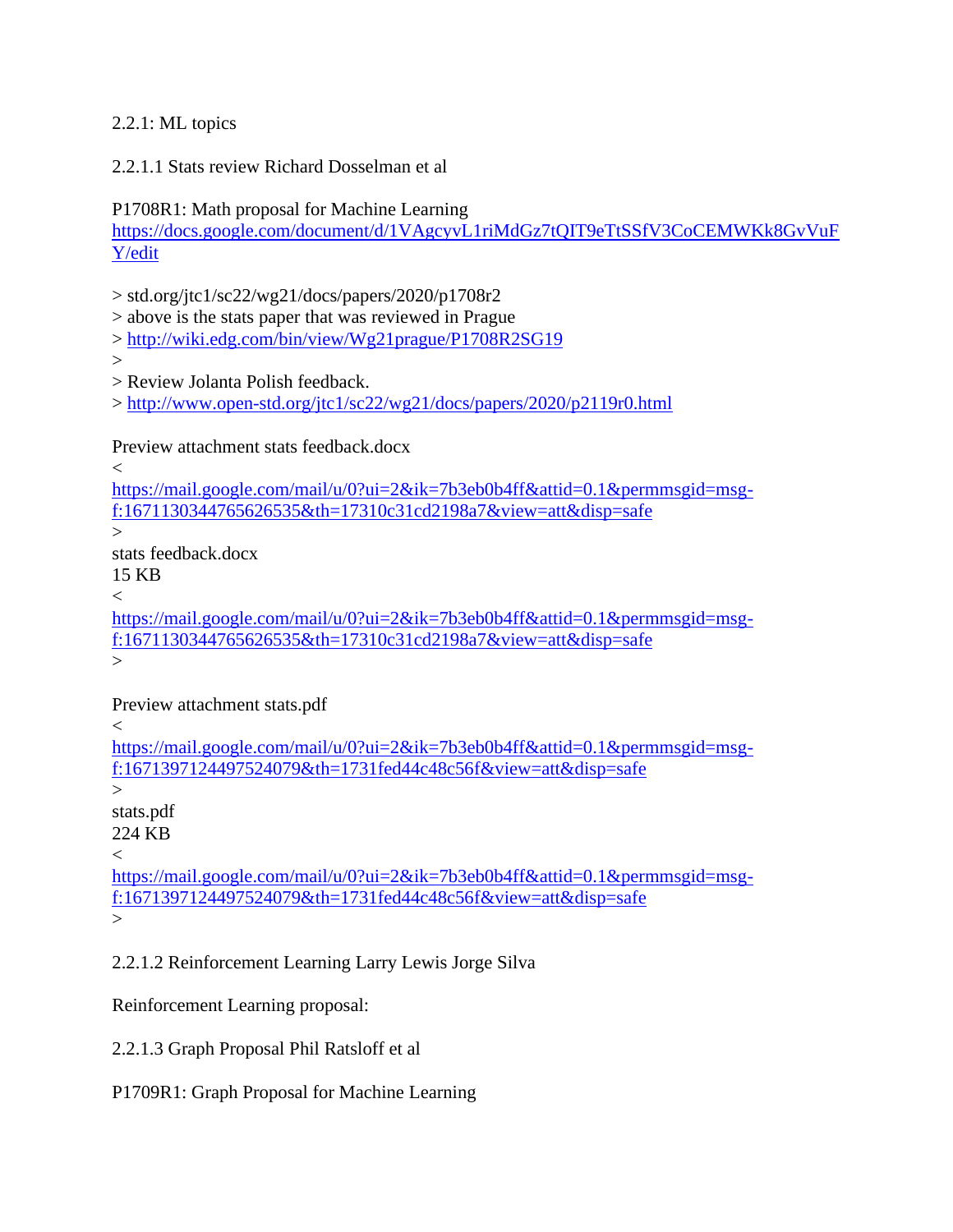P1709R3:

[https://docs.google.com/document/d/1kLHhbSTX7j0tPeTYECQFSNx3R35Mu3xO5\\_dyYdRy4d](https://docs.google.com/document/d/1kLHhbSTX7j0tPeTYECQFSNx3R35Mu3xO5_dyYdRy4dM/edit?usp=sharing) [M/edit?usp=sharing](https://docs.google.com/document/d/1kLHhbSTX7j0tPeTYECQFSNx3R35Mu3xO5_dyYdRy4dM/edit?usp=sharing)

[https://docs.google.com/document/d/1QkfDzGyfNQKs86y053M0YHOLP6frzhTJqzg1Ug\\_vkkE](https://docs.google.com/document/d/1QkfDzGyfNQKs86y053M0YHOLP6frzhTJqzg1Ug_vkkE/edit?usp=sharing) [/edit?usp=sharing](https://docs.google.com/document/d/1QkfDzGyfNQKs86y053M0YHOLP6frzhTJqzg1Ug_vkkE/edit?usp=sharing)

 $\lt$ 

[https://nam02.safelinks.protection.outlook.com/?url=https%3A%2F%2Fdocs.google.com%2Fdo](https://nam02.safelinks.protection.outlook.com/?url=https%3A%2F%2Fdocs.google.com%2Fdocument%2Fd%2F1QkfDzGyfNQKs86y053M0YHOLP6frzhTJqzg1Ug_vkkE%2Fedit%3Fusp%3Dsharing&data=02%7C01%7CPhil.Ratzloff%40sas.com%7C729b2cf8502641e4ae5e08d749064578%7Cb1c14d5c362545b3a430) [cument%2Fd%2F1QkfDzGyfNQKs86y053M0YHOLP6frzhTJqzg1Ug\\_vkkE%2Fedit%3Fusp%](https://nam02.safelinks.protection.outlook.com/?url=https%3A%2F%2Fdocs.google.com%2Fdocument%2Fd%2F1QkfDzGyfNQKs86y053M0YHOLP6frzhTJqzg1Ug_vkkE%2Fedit%3Fusp%3Dsharing&data=02%7C01%7CPhil.Ratzloff%40sas.com%7C729b2cf8502641e4ae5e08d749064578%7Cb1c14d5c362545b3a430) [3Dsharing&data=02%7C01%7CPhil.Ratzloff%40sas.com%7C729b2cf8502641e4ae5e08d74906](https://nam02.safelinks.protection.outlook.com/?url=https%3A%2F%2Fdocs.google.com%2Fdocument%2Fd%2F1QkfDzGyfNQKs86y053M0YHOLP6frzhTJqzg1Ug_vkkE%2Fedit%3Fusp%3Dsharing&data=02%7C01%7CPhil.Ratzloff%40sas.com%7C729b2cf8502641e4ae5e08d749064578%7Cb1c14d5c362545b3a430) [4578%7Cb1c14d5c362545b3a430](https://nam02.safelinks.protection.outlook.com/?url=https%3A%2F%2Fdocs.google.com%2Fdocument%2Fd%2F1QkfDzGyfNQKs86y053M0YHOLP6frzhTJqzg1Ug_vkkE%2Fedit%3Fusp%3Dsharing&data=02%7C01%7CPhil.Ratzloff%40sas.com%7C729b2cf8502641e4ae5e08d749064578%7Cb1c14d5c362545b3a430)

9552373a0c2f%7C0%7C0%7C637058163592253027&sdata=4UQm8tqrcUbiZsr200UMrOaEM odJYGNgP1oNot9PbAg%3D&reserved=0>

[<http://www.open-std.org/jtc1/sc22/wg21/docs/papers/2020/p2119r0.html>](http://www.open-std.org/jtc1/sc22/wg21/docs/papers/2020/p2119r0.html)

2.2.1.4: Differentiable Programming by Marco Foco

 $\lt$ 

[https://docs.google.com/document/d/1poXfr7mUPovJC9ZQ5SDVM\\_1Nb6oYAXlK\\_d0ljdUAtS](https://docs.google.com/document/d/1poXfr7mUPovJC9ZQ5SDVM_1Nb6oYAXlK_d0ljdUAtSQ/edit) [Q/edit](https://docs.google.com/document/d/1poXfr7mUPovJC9ZQ5SDVM_1Nb6oYAXlK_d0ljdUAtSQ/edit)

 $\geq$ 

2.2.3 any other proposal for reviews?

2.3 Other Papers and proposals

P1416R1: SG19 - Linear Algebra for Data Science and Machine Learning [https://docs.google.com/document/d/1IKUNiUhBgRURW-](https://docs.google.com/document/d/1IKUNiUhBgRURW-UkspK7fAAyIhfXuMxjk7xKikK4Yp8/edit#heading=h.tj9hitg7dbtr)[UkspK7fAAyIhfXuMxjk7xKikK4Yp8/edit#heading=h.tj9hitg7dbtr](https://docs.google.com/document/d/1IKUNiUhBgRURW-UkspK7fAAyIhfXuMxjk7xKikK4Yp8/edit#heading=h.tj9hitg7dbtr)

P1415: Machine Learning Layered list

[https://docs.google.com/document/d/1elNFdIXWoetbxjO1OKol\\_Wj8fyi4Z4hogfj5tLVSj64/edit](https://docs.google.com/document/d/1elNFdIXWoetbxjO1OKol_Wj8fyi4Z4hogfj5tLVSj64/edit#heading=h.tj9hitg7dbtr) [#heading=h.tj9hitg7dbtr](https://docs.google.com/document/d/1elNFdIXWoetbxjO1OKol_Wj8fyi4Z4hogfj5tLVSj64/edit#heading=h.tj9hitg7dbtr)

2.2.2 SG14 Linear Algebra progress:

Different layers of proposal [https://docs.google.com/document/d/1poXfr7mUPovJC9ZQ5SDVM\\_1Nb6oYAXlK\\_d0ljdUAtS](https://docs.google.com/document/d/1poXfr7mUPovJC9ZQ5SDVM_1Nb6oYAXlK_d0ljdUAtSQ/edit) [Q/edit](https://docs.google.com/document/d/1poXfr7mUPovJC9ZQ5SDVM_1Nb6oYAXlK_d0ljdUAtSQ/edit)

2.5 Future F2F meetings:

2.6 future C++ Standard meetings: <https://isocpp.org/std/meetings-and-participation/upcoming-meetings>

-2020-02-10 to 15: Prague, Czech Republic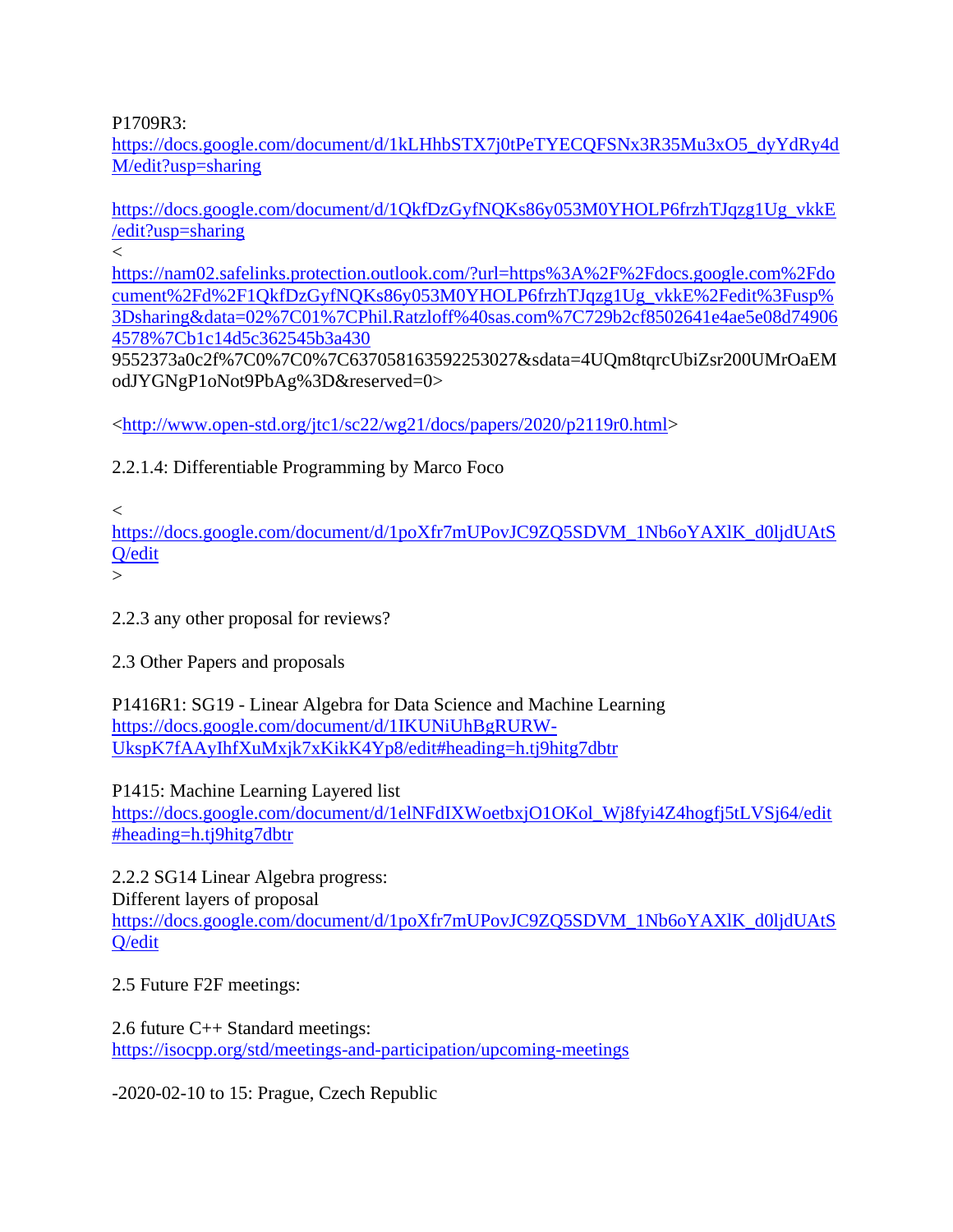- 2020-06-01 to 06: Bulgaria

- 2020-11: (New York, tentative)
- 2021-02-22 to 27: Kona, HI, USA

3. Any other business

New reflector

<http://lists.isocpp.org/mailman/listinfo.cgi/sg19>

Old Reflector <https://groups.google.com/a/isocpp.org/forum/#!newtopic/sg19> [<https://groups.google.com/a/isocpp.org/forum/?fromgroups=#!forum/sg14>](https://groups.google.com/a/isocpp.org/forum/?fromgroups=#!forum/sg14)

Code and proposal Staging area

4. Review

4.1 Review and approve resolutions and issues [e.g., changes to SG's working draft]

- 4.2 Review action items (5 min)
- 5. Closing process
- 5.1 Establish next agenda

TBD

5.2 Future meeting

 Jul 9, 2020 02:00 PM Aug 13, 2020 02:00 PM Sep 10, 2020 02:00 PM Oct 8, 2020 02:00 PM

# <span id="page-41-0"></span>**Minutes for 2020/10/08 SG19 Conference Call**

Meeting notes.

> 1.1 Roll call of participants  $\geq$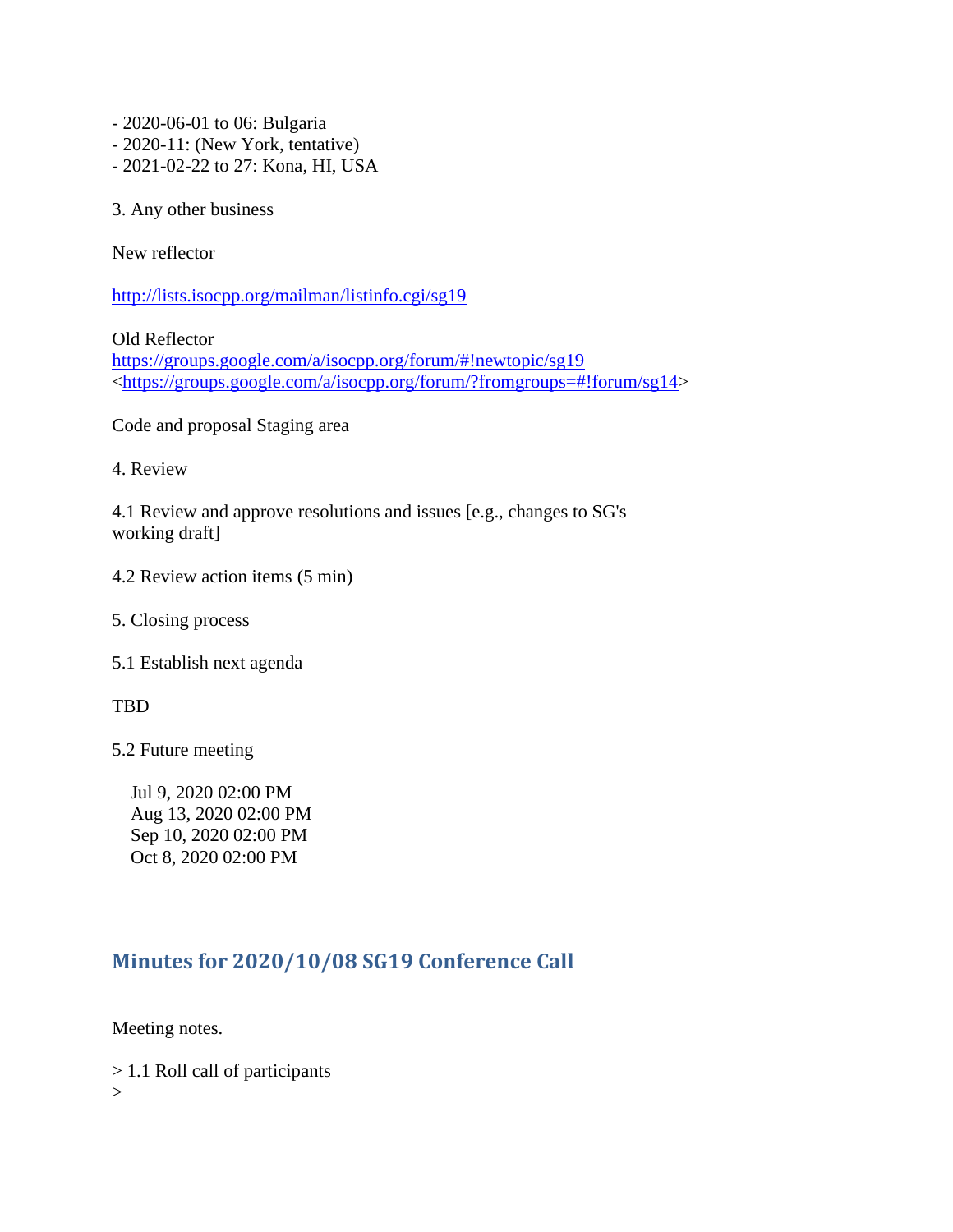Phil Ratzloff Kevin Deweese Matthew Galati Richard Dosselmann Will Wray Xu Tony Liu Scott McMillan Harish Naik Michale Wong Andrew Lumsdaine Larry Lewis Jens Maurer > 1.2 Adopt agenda  $\geq$  $> 1.3$  Approve minutes from previous meeting, and approve publishing > previously approved minutes to ISOCPP.org  $>$ > 1.4 Action items from previous meetings  $>$  $> 2$ . Main issues (125 min)  $>$ > 2.1 General logistics > > Meeting plan, focus on one paper per meeting but does not preclude other > paper updates:  $\geq$ > Apr 9, 2020 02:00 PM EDT 1800 UTC : stats paper- DONE > May 14, 2020 02:00 PM 1800 UTC : Stats paper replaces Differential > calculus DONE > Jun 11, 2020 02:00 PM 1800 UTC : Graph paper- DONE > Jul 9, 2020 02:00 PM 1800 UTC : Stats paper -DONE  $>$  Aug 13, 2020 02:00 PM 1800 UTC : Differential calculus + Reinforcement > Learning > Sep 10, 2020 02:00 PM 1800 UTC : CPPCON cancellation > Oct 8, 2020 02:00 PM 1800 UTC : Graph paper  $>$ > Nov 12, 2020: 1800 UTC: DST Madness cancellation and break > > Dec 10, 2020: 1800 UTC: stats paper  $\geq$ > Jan 14, 2021: 1800 UTC: differential calculus + reinforcement learning  $\geq$ > Feb 11, 2021: 1800 UTC: Graph paper  $\geq$ > ISO meeting status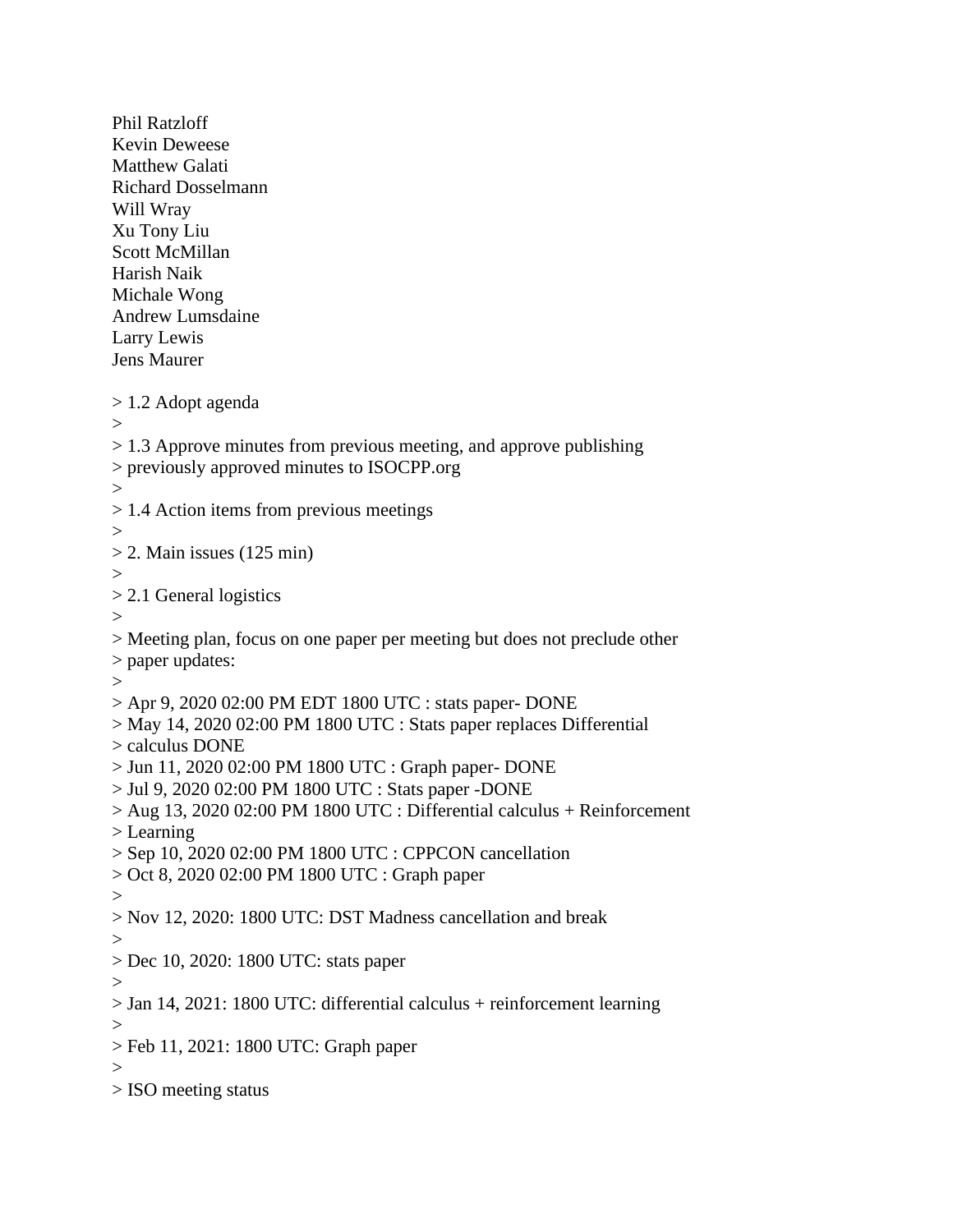$>$ > CPPCON report  $>$ > future C++ Std meetings > > 2.2 Paper reviews  $\geq$  $> 2.2.1$ : ML topics > > 2.2.1.1 Stats review Richard Dosselman et al  $\rightarrow$ > P1708R1: Math proposal for Machine Learning  $>$  $\geq$ [https://docs.google.com/document/d/1VAgcyvL1riMdGz7tQIT9eTtSSfV3CoCEMWKk8GvVuF](https://docs.google.com/document/d/1VAgcyvL1riMdGz7tQIT9eTtSSfV3CoCEMWKk8GvVuFY/edit) [Y/edit](https://docs.google.com/document/d/1VAgcyvL1riMdGz7tQIT9eTtSSfV3CoCEMWKk8GvVuFY/edit)  $\geq$  $>>$ std.org/jtc1/sc22/wg21/docs/papers/2020/p1708r2  $\ge$  > above is the stats paper that was reviewed in Prague > ><http://wiki.edg.com/bin/view/Wg21prague/P1708R2SG19>  $>$ > > Review Jolanta Polish feedback. > ><http://www.open-std.org/jtc1/sc22/wg21/docs/papers/2020/p2119r0.html>  $\geq$ > Unit library cppcon 2020:  $>$ > [https://www.youtube.com/watch?v=aN6-Kz0HqRw&feature=emb\\_logo](https://www.youtube.com/watch?v=aN6-Kz0HqRw&feature=emb_logo)  $\geq$ stats proposal now have history, concept and range use, addressing feedback from Jolant and Walter, one scan for sorted\_quantiles have sorted variants working any kind of range unsorted works on random access range example use structured binding still support median of a string different defaults for skewness send to Jolanta, Walter email > 2.2.1.2 Reinforcement Learning Larry Lewis Jorge Silva > > Reinforcement Learning proposal:  $\geq$ we need something that owns the data as opposed to mdspan, but we need something for mdarray <http://www.open-std.org/jtc1/sc22/wg21/docs/papers/2019/p1684r0.pdf> or ndarray [https://www.youtube.com/watch?v=aHw0UxiCAFs&feature=emb\\_logo](https://www.youtube.com/watch?v=aHw0UxiCAFs&feature=emb_logo)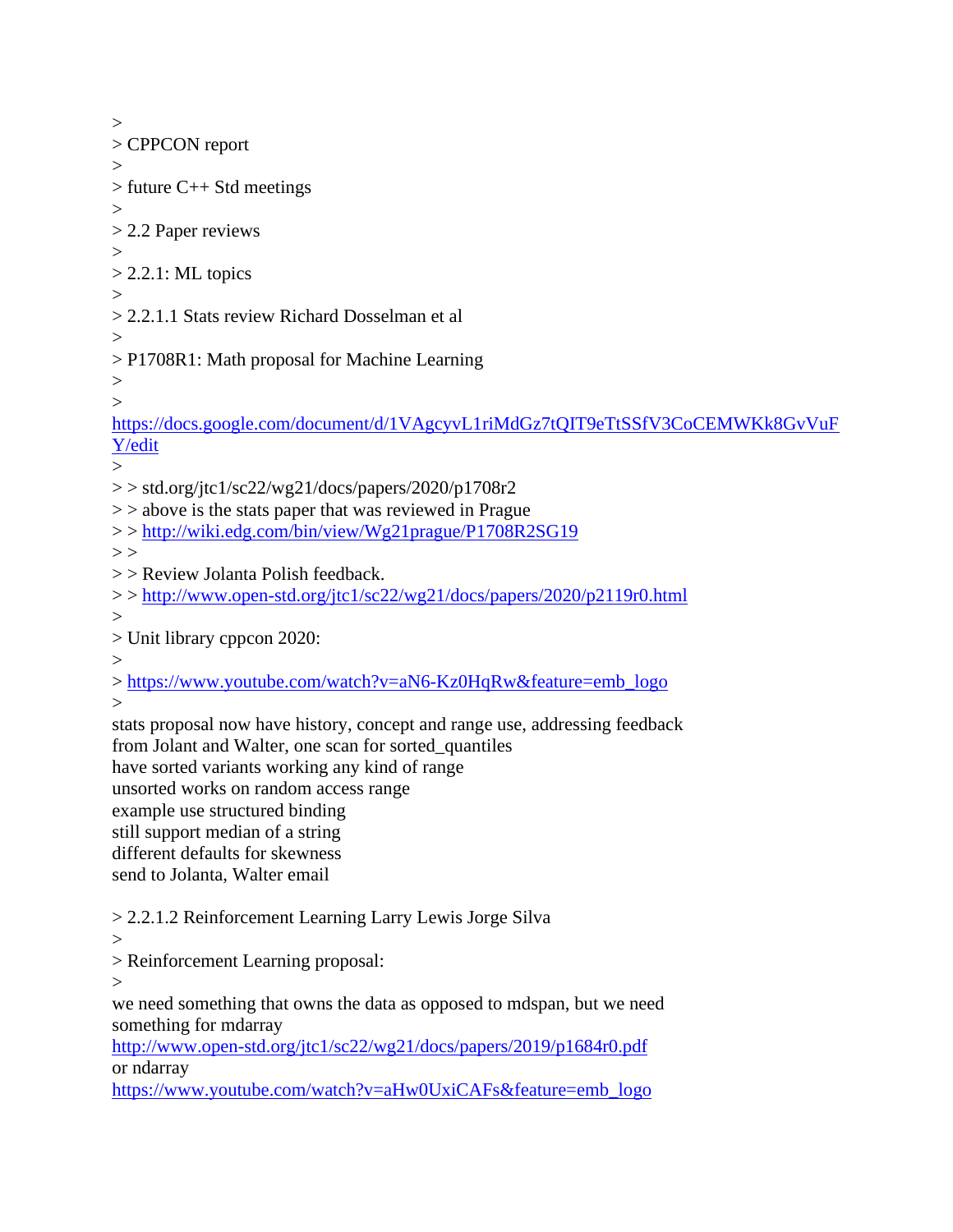> 2.2.1.3 Graph Proposal Phil Ratsloff et al

> P1709R1: Graph Proposal for Machine Learning

 $>$  $>$  P1709R3:

 $\rightarrow$ 

 $\rightarrow$ 

 $\geq$ 

[https://docs.google.com/document/d/1kLHhbSTX7j0tPeTYECQFSNx3R35Mu3xO5\\_dyYdRy4d](https://docs.google.com/document/d/1kLHhbSTX7j0tPeTYECQFSNx3R35Mu3xO5_dyYdRy4dM/edit?usp=sharing) [M/edit?usp=sharing](https://docs.google.com/document/d/1kLHhbSTX7j0tPeTYECQFSNx3R35Mu3xO5_dyYdRy4dM/edit?usp=sharing)

 $>$ 

 $\geq$ 

 $\rightarrow$ 

[https://docs.google.com/document/d/1QkfDzGyfNQKs86y053M0YHOLP6frzhTJqzg1Ug\\_vkkE](https://docs.google.com/document/d/1QkfDzGyfNQKs86y053M0YHOLP6frzhTJqzg1Ug_vkkE/edit?usp=sharing) [/edit?usp=sharing](https://docs.google.com/document/d/1QkfDzGyfNQKs86y053M0YHOLP6frzhTJqzg1Ug_vkkE/edit?usp=sharing)

 $\geq$ > [<http://www.open-std.org/jtc1/sc22/wg21/docs/papers/2020/p2119r0.html>](http://www.open-std.org/jtc1/sc22/wg21/docs/papers/2020/p2119r0.html)  $\geq$ 

changes since R2:

input from LEWG and Intel, want to be involved so changes are based on that input

name changes are made

used to have directed adjacency array is now directed adjacency vector,

represents storage for the vector to help understand underlying storage, array is confusing

Always use long names and no abbreviations; this makes me happy because code is read more then is written

drop \_c for concepts because it is not the naming convention, all dropped except in one case where there is a name conflict

Graph trait introduced has type we need for the graph, depends on the needs of the algo are and which type to be used, want to emphasize the uniform ones to work on direct (with inward and outward type) and indirected graph graph work on organized adjacency, no such thing as a directed adjacency list, we need to think zen gardening, what does it do

if you have inward and outward type then you might want that distinction

in graph trait structure seems to have many redundant names, is there any way to remove half of those typedefs and streamline with a structure that captures hierarchy?

AL: graphs is a range of ranges so expect user to specialize the graph trait for their own graph, so better to minimize those requirements, thus having global template aliases or spend that much on names depends : use some of those trait classes for iterators or ranges, rather then having to describe them here

JM: one type you have is the range type and the rest falls out from that; some kind of adaptation or user input may be ok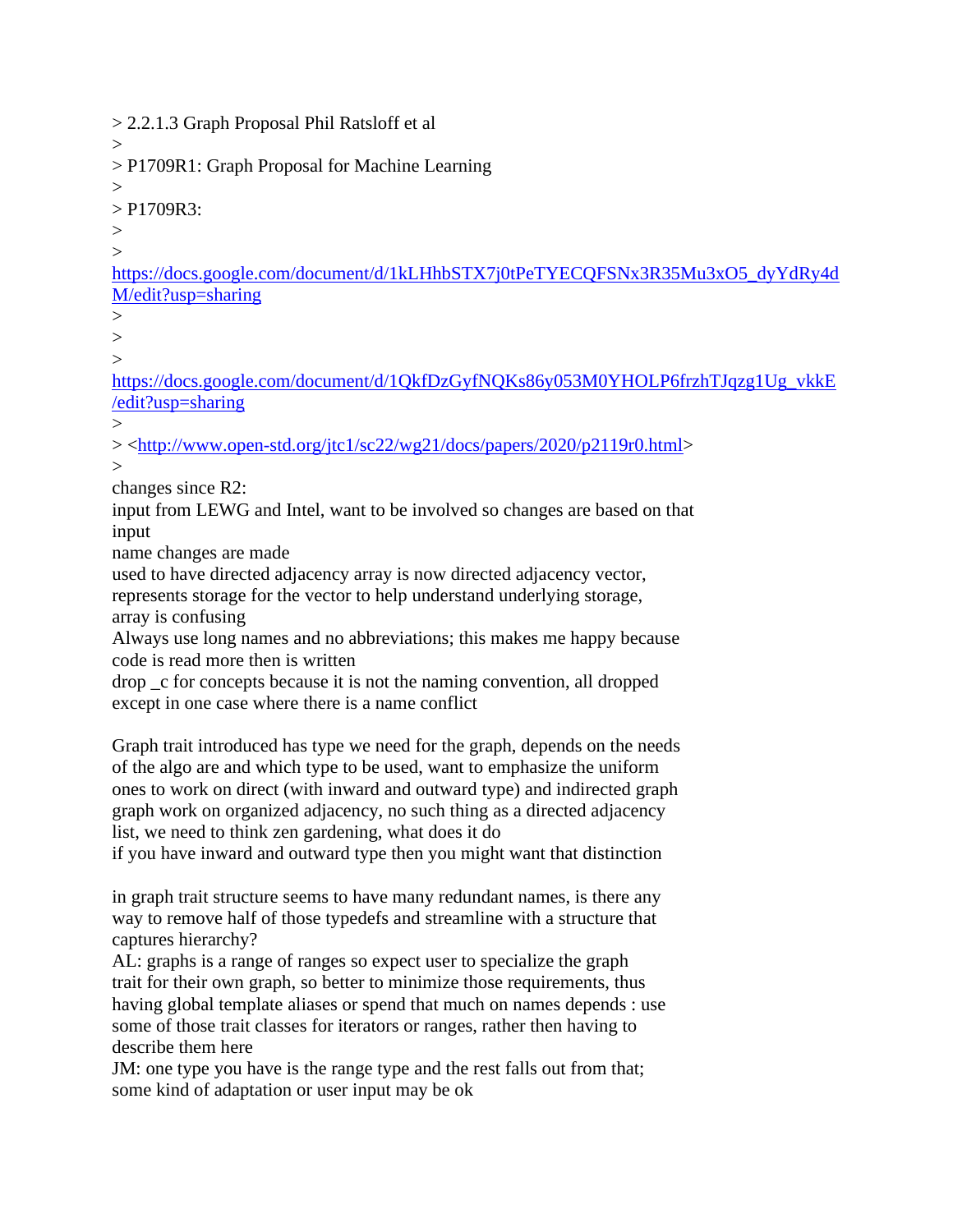AL: inner container is at least forward range and we can have a doubly linked list

added an edge key type based on recommendation, nothing in algo use that though I have used it internally Why const edge key type? edge key type with actual value type, then there should not be const variant; a const variant poins to something that is not modifiable

ranges has a lot more structure

on to functions: no except is now only on the size functions added new functions, range of vertices on a graph can be based on vertex or vertex key now also have vertice size function

what you get back is the inner range

what is a verex vs vertex key? Vertex range does not refer to the keys function in the library may be expensive; as expensive as iterating through edges, these are constant time look ups,

If I have a vector of list, it would first pull out the key, and then do a search within the outer vector to lookup the vertex

Are these new functions useful and what should they be returning? DO we separate vertex size function?

Vertex key gets back same vertex range type seems limiting if I want a different data structure when I do a key lookup. What does it do? give me adjacent vertex . So why is it a non-const reference? could be a mistake. I was debating whether it is an integer or a string, but in vector of lists example, when sifting you are shifting through the vector of edges, whereas when you enumerate vertexes of the entire graph and is a different

kind of iteration

So essentially a double lookup, give me next edge of the list and also give me the internal lookup

Now the graph data structure

No changes to the algorithms

added 4 concepts but they were duplicates and now there are 2: extract value of the range or the property of the vertex and verify it is an input range

but the name ranges does not exists in global namespace, Oh Ok I was using range-v3

declare template parameter with template syntax, can omit ... so think you want to swap the first 2 template parameter for vertex\_range\_extractor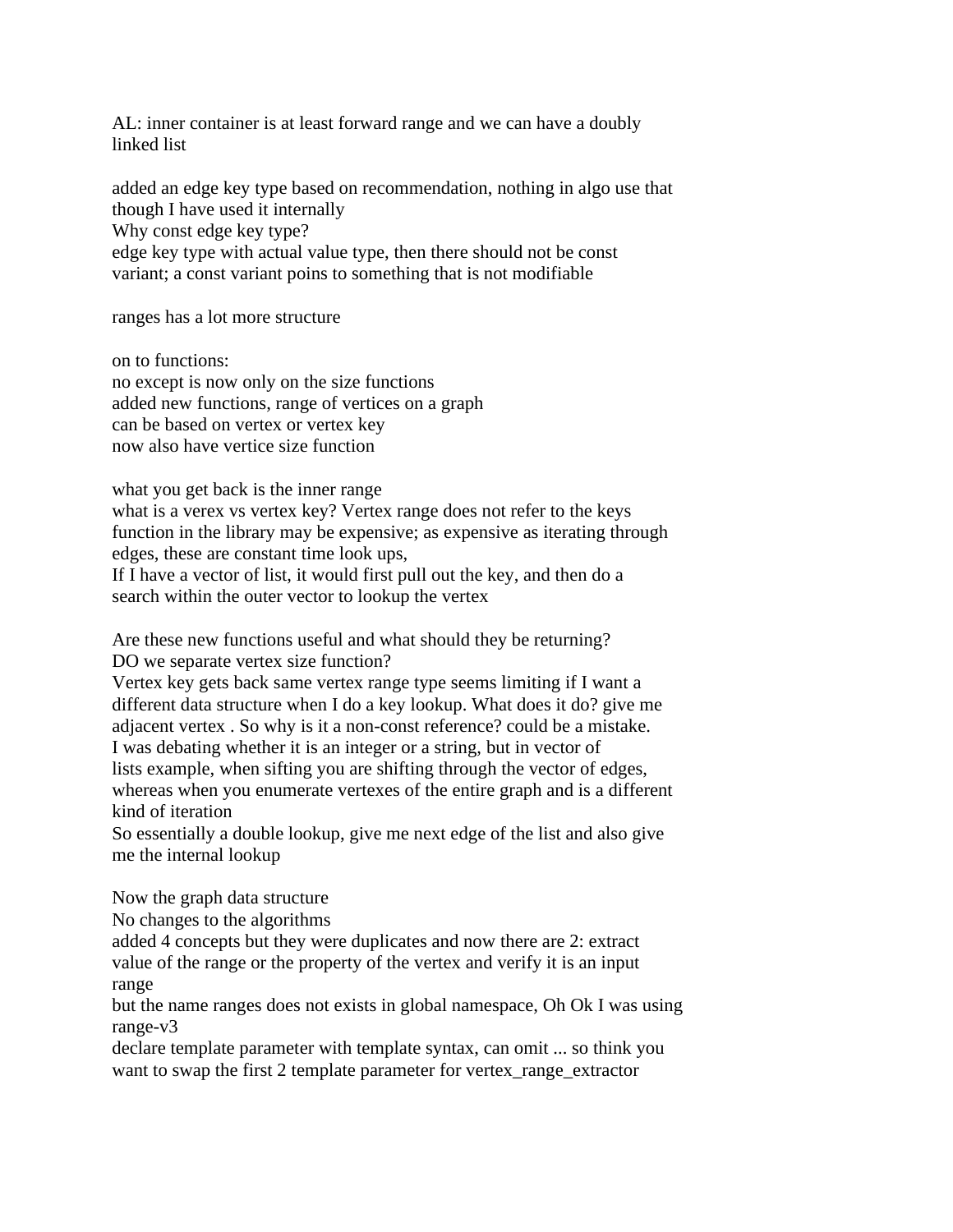move this concept into template parameter list will process on my own

show example graph trait to demonstrate how it might be used

this is partial specialization of class template instead of overriding, should be no partial specialized function template, but could be explicit specialization

added section at the bottom for adapting to external graphs, need expansion to allow other people's external graphs,

one comment: function that have to return when passing a graph and a vertex in an Edges function, when vertex is not a member of the graph, should I return an empty function? make it UB but it may be a vertex with no edges, unless we say it must be valid vertex; so give rationale why UB is chosen

suggestion: remove adjacency matrix since focus is on algorithm, Intel asked for it

should the paper only consists of algorithms, and whether we should provide a graph data structure that can be used out of the box - one case where it is useful is compressed sparse row matrix where inner container are all taken from contiguous array

want a trivial vector of lists works as a graph

separate paper: the difference between adjacency thing and the data that the graph comes from, functionality to help extract that kind of adjacency structure and that would be useful

I understand people are uncomfortable to have a data structure with this paper

graph have edges and vertices, adjacency structure gives a way to traverse edges, incidence records the connection between a vertex and edge, like an array

adjacency: vertexes in rows and columns

incidence: vertexes in rows but edges on columns, so edges will leave a 1 or -1, so when you multiple matrix times transpose, it will be adjacency matrix; records connection a set of things and another set of things e.g. set of actors that work together to create a movie database, index into an inner container is not something you can index into an outer container; recommender systems are based on connection between one set to another set of entities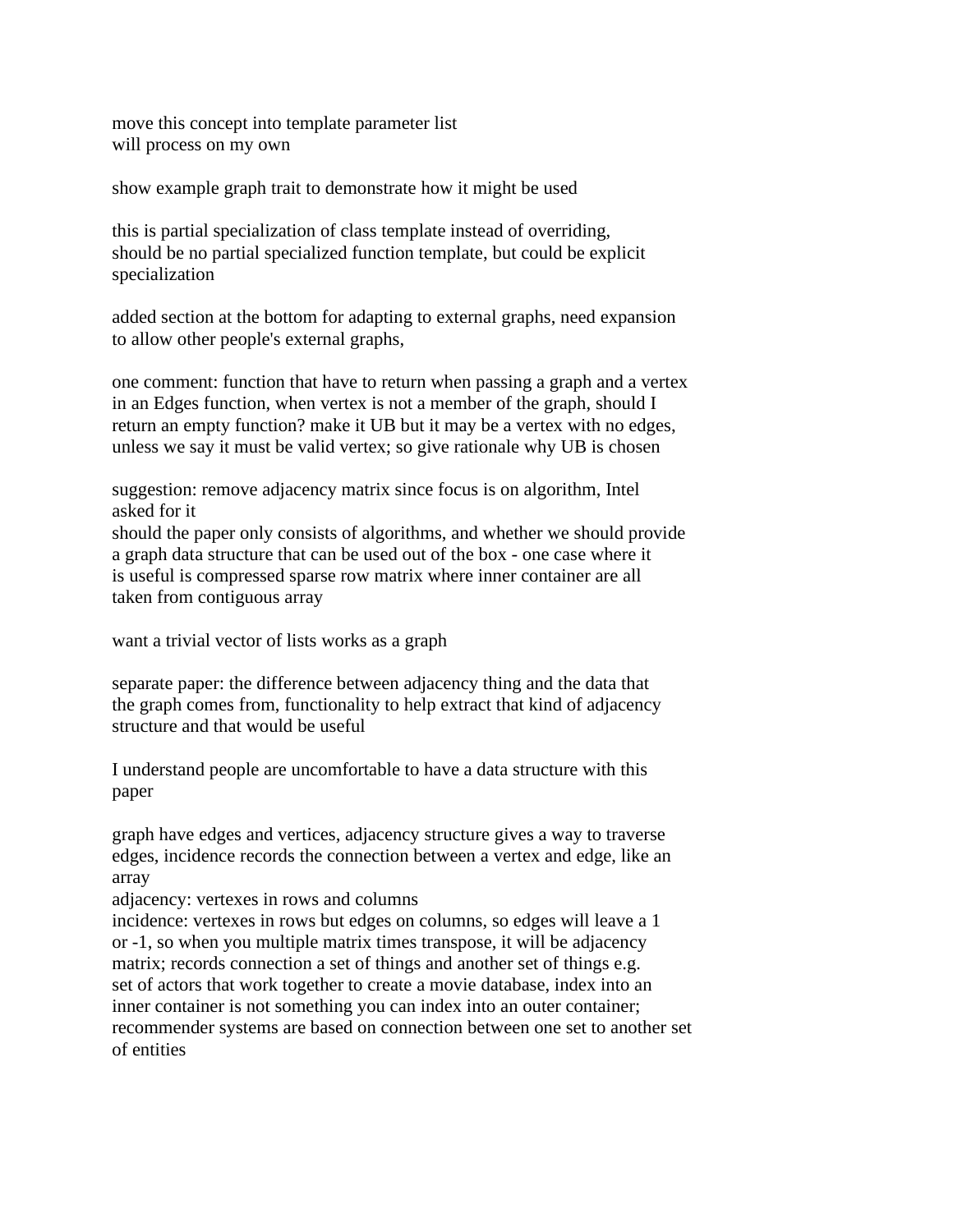there are so many ways to create graph, so lets provide something of general use

CSR has the possibility of gap between vertexes data structure papers takes years because they add concerns for performance, caching, concurrency

dont spend too much time with integration with concept paper as that is still in flux

then it also decouples the adjacency matrix or not, wnat to kick the tire and give me something to work with

what about a graph view, interested in doing something for that

in what way will it differ from graph data structure? allow graph subset which is not like a view which is non-owning

need more concept

constexpr vector is another are of concern

> 2.2.1.4: Differentiable Programming by Marco Foco

>  $>$  <  $\geq$  $\rightarrow$ [https://docs.google.com/document/d/1poXfr7mUPovJC9ZQ5SDVM\\_1Nb6oYAXlK\\_d0ljdUAtS](https://docs.google.com/document/d/1poXfr7mUPovJC9ZQ5SDVM_1Nb6oYAXlK_d0ljdUAtSQ/edit) [Q/edit](https://docs.google.com/document/d/1poXfr7mUPovJC9ZQ5SDVM_1Nb6oYAXlK_d0ljdUAtSQ/edit)  $>$  $\rightarrow$ > 2.2.3 any other proposal for reviews? > > 2.3 Other Papers and proposals  $>$ > P1416R1: SG19 - Linear Algebra for Data Science and Machine Learning  $\geq$ > [https://docs.google.com/document/d/1IKUNiUhBgRURW-](https://docs.google.com/document/d/1IKUNiUhBgRURW-UkspK7fAAyIhfXuMxjk7xKikK4Yp8/edit#heading=h.tj9hitg7dbtr)[UkspK7fAAyIhfXuMxjk7xKikK4Yp8/edit#heading=h.tj9hitg7dbtr](https://docs.google.com/document/d/1IKUNiUhBgRURW-UkspK7fAAyIhfXuMxjk7xKikK4Yp8/edit#heading=h.tj9hitg7dbtr)  $\geq$ > P1415: Machine Learning Layered list  $>$  $\geq$ [https://docs.google.com/document/d/1elNFdIXWoetbxjO1OKol\\_Wj8fyi4Z4hogfj5tLVSj64/edit](https://docs.google.com/document/d/1elNFdIXWoetbxjO1OKol_Wj8fyi4Z4hogfj5tLVSj64/edit#heading=h.tj9hitg7dbtr) [#heading=h.tj9hitg7dbtr](https://docs.google.com/document/d/1elNFdIXWoetbxjO1OKol_Wj8fyi4Z4hogfj5tLVSj64/edit#heading=h.tj9hitg7dbtr)

 $\geq$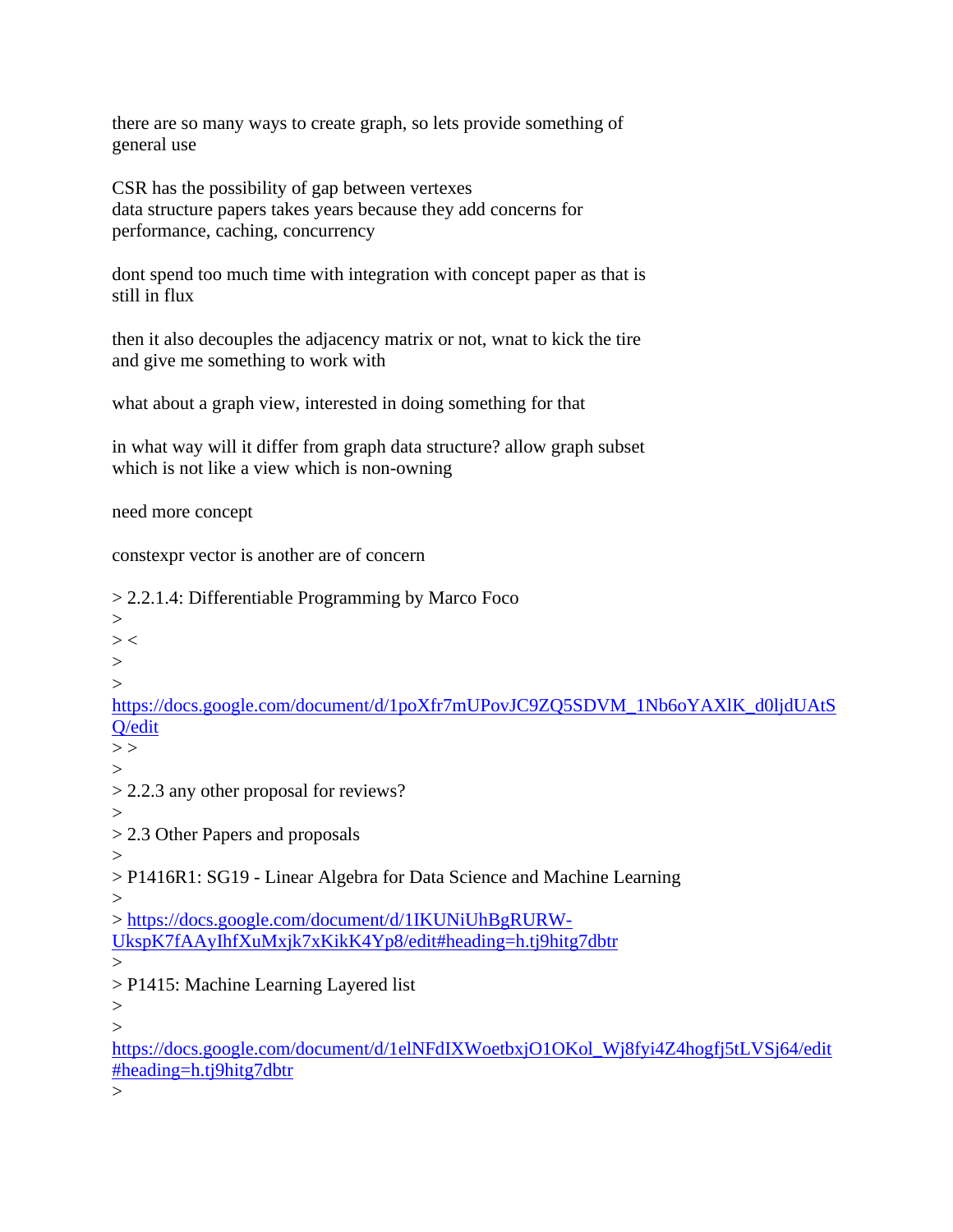> 2.2.2 SG14 Linear Algebra progress: > Different layers of proposal  $>$  $\geq$ [https://docs.google.com/document/d/1poXfr7mUPovJC9ZQ5SDVM\\_1Nb6oYAXlK\\_d0ljdUAtS](https://docs.google.com/document/d/1poXfr7mUPovJC9ZQ5SDVM_1Nb6oYAXlK_d0ljdUAtSQ/edit) [Q/edit](https://docs.google.com/document/d/1poXfr7mUPovJC9ZQ5SDVM_1Nb6oYAXlK_d0ljdUAtSQ/edit)  $\rightarrow$ > 2.5 Future F2F meetings:  $>$  $> 2.6$  future C++ Standard meetings: ><https://isocpp.org/std/meetings-and-participation/upcoming-meetings>  $\rightarrow$ > None  $\rightarrow$ > 3. Any other business  $>$ > New reflector  $>$ ><http://lists.isocpp.org/mailman/listinfo.cgi/sg19>  $>$ > Old Reflector ><https://groups.google.com/a/isocpp.org/forum/#!newtopic/sg19> > [<https://groups.google.com/a/isocpp.org/forum/?fromgroups=#!forum/sg14>](https://groups.google.com/a/isocpp.org/forum/?fromgroups=#!forum/sg14)  $>$ > Code and proposal Staging area  $\geq$ > 4. Review  $\rightarrow$ > 4.1 Review and approve resolutions and issues [e.g., changes to SG's > working draft]  $>$ > 4.2 Review action items (5 min)  $\geq$ > 5. Closing process  $>$ > 5.1 Establish next agenda  $\rightarrow$ > TBD > > 5.2 Future meeting  $\geq$ > Nov 12, 2020: 1800 UTC: DST Madness cancellation and break  $\geq$ > Dec 10, 2020: 1800 UTC: stats paper  $\geq$ > Jan 14, 2021: 1800 UTC: differential calculus + reinforcement learning